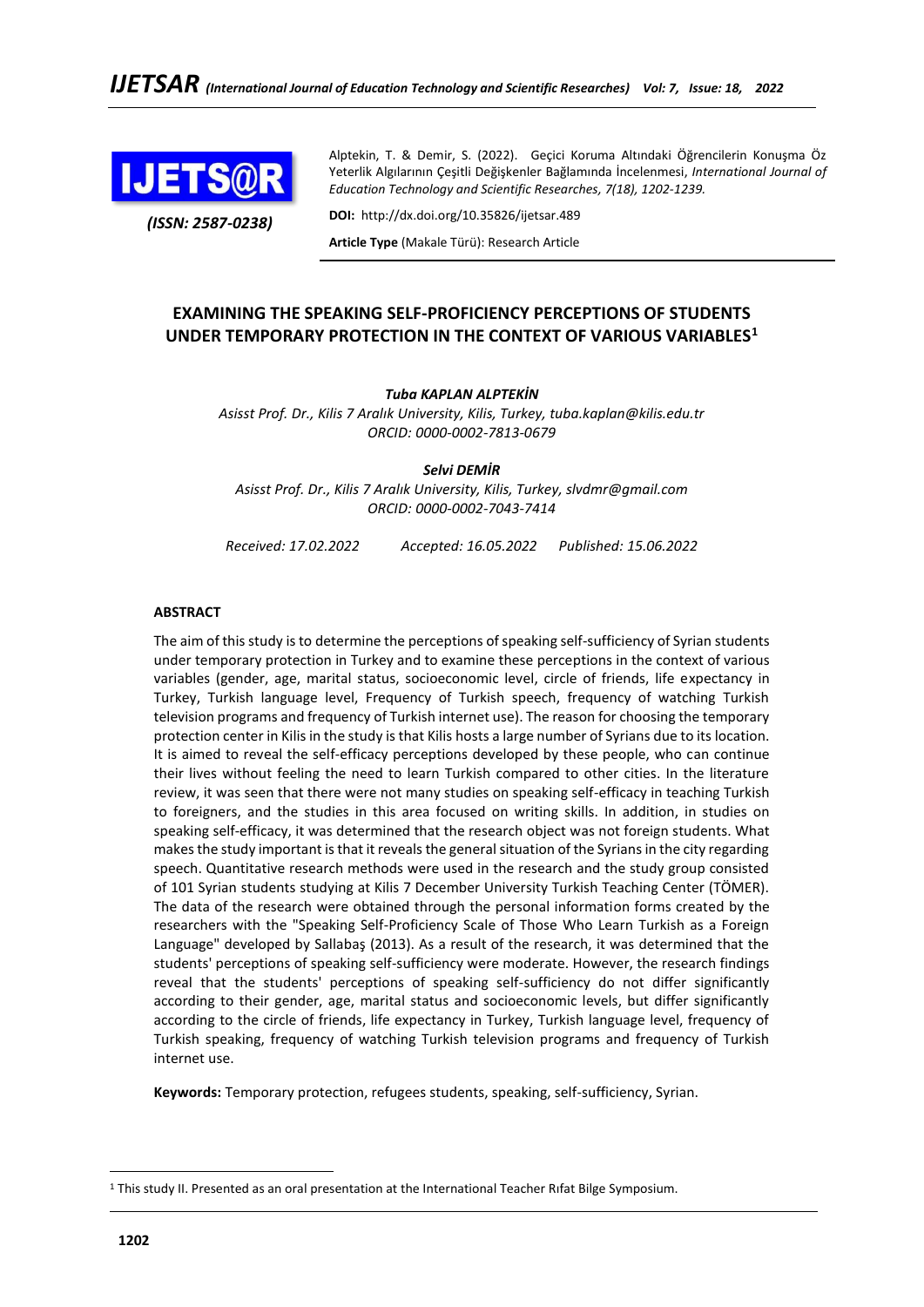#### **INTRODUCTION**

Self-efficacy is very important in teaching Turkish both as a mother tongue and as a foreign language. The concept of self-sufficiency put forward by Albert Bandura in the context of Social Learning Theory is an important concept that stands out in theory and especially in terms of motivation (Akar, 2008; Tuzcu, 2010; Karanfil, 2015). According to Bandura (1994), self-sufficiency is their belief that they can do something in the face of events that affect people's lives. Similar to this general definition, Lee (Mutlu from 2005, 2012, pp. 19) defines self-sufficiency as his confidence that he or she can successfully perform by organizing the necessary activities for the individual to perform a certain performance. According to those who describe the concept of self-sufficiency by approaching it a little more specifically: The intrinsic answer of the individual to the question of whether I can do something about a subject (Kurudayıoğlu and Kana, 2013, quoted from Synder and Lopez); belief that affects the selection of activities of the individual, his effort and performance in the face of the challenges he encounters (Ekici, 2006); "one's belief in one's own capacity and abilities in regulating and performing self-expected behaviors in a particular field" (Sallabaş, 2012, pp. 271) or "by carrying out the work that one begins in a field where the person has trained himself within the framework of the plan he has designed in his mind; (Dilmaç & İnanç, 2015, pp. 387) in the period leading up to the expected success. What researchers have in common with their definitions of self-sufficiency is the thoughts and confidence that one has about whether one can do any job.

The concept of self-sufficiency is a concept that encompasses one's beliefs about one's own. No one knows the faith that the individual has, and he/she cannot learn it unless the person shares it. This belief, which begins to develop with a willingness to engage in an area or work that the person is interested in, consists of a process that only the individual can discover. In other words, the person knows the person best, or the person knows himself/herself (Batar & Aydın, 2014; Dumanlı, 2014).

According to Bandura (1997), the factors affecting the formation of individuals' perceptions of self-sufficiency are "direct experiences, indirect experiences, verbal persuasion and emotional state". Direct experiences are when the individual evaluates the consequences of his actions and infers whether he or she will succeed or fail. Indirect experiences refer to the beliefs developed by observing the experiences of those around the individual and whether they can achieve that work (Aydın, 2008). Verbal persuasion is that the people around the individual are encouraged by the positive comments they have made and withdrawn with negative comments. The emotional state refers to the psychological situations that individuals are in when dealing with a situation and how they perceive themselves in this situation (Bandura, 1997).

There are numerous studies on self-sufficiency, which is an important factor in increasing people's motivations. Although the disciplinary areas and working groups of the studies are different, what they share is that individuals with high self-sufficiency level are more successful (Katrancı, 2014; Aydın & Başoğlu, 2014; Ocak & Baysal, 2016; Demir & Börekçi, 2021; Arslan, 2018; GerezTaşgın, 2018; Baki, 2018; Demir & Demir, 2018; Tunagür, 2021; Özden, 2018; Kurudayıoğlu & Güngör 2017; Aydın vd., 2017; Sevimbay, 2016). Individuals with a strong sense of self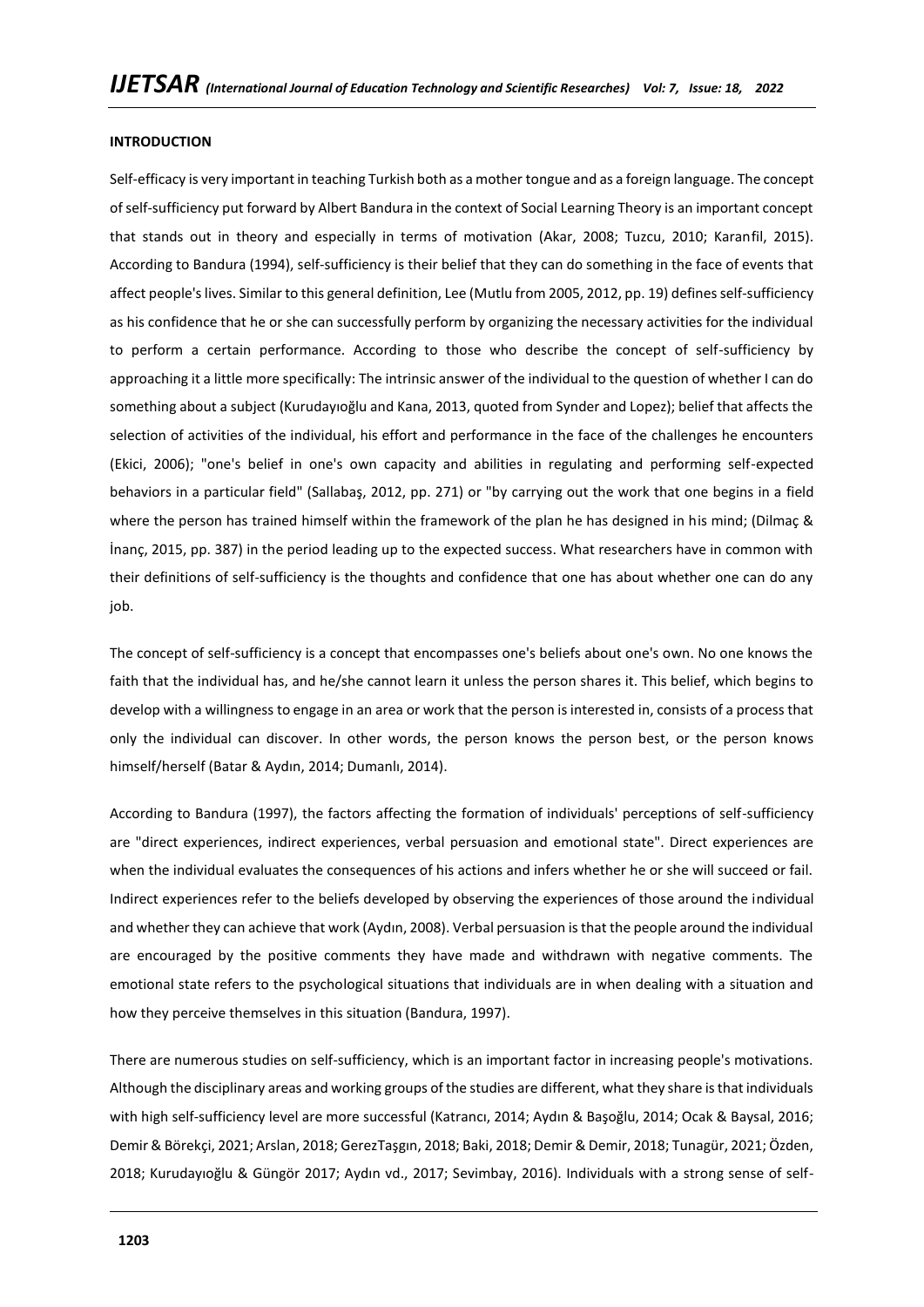sufficiency strive to solve the problem without panicking and feeling the need to run away when faced with any problems. In individuals with poor self-sufficiency perception, the opposite is observed and tension, stress and dissatisfaction are observed when performing tasks (Bandura, 1997; Bıkmaz, 2002; Kılıçoğlu, Karakuş & Demir, 2011; Shultz and Shultz, 2007). Ekici (2005) explains this situation just as it is not expected that the success levels of individuals with low self-sufficiency will not be high, and individuals with high self-sufficiency will not be expected to have low success levels.

The concept of self-sufficiency, which is so effective in human life, is a very important concept in turkish teaching both as a native language and as a foreign language. Kurudayıoğlu and Güngör (2017) emphasize how students feel about learning the target language, their perception of the target language, their ability to communicate with the language they have learned, their ability to use basic language skills and is a situation that should be considered in the Turkish teaching process.

One of the basic language skills, speaking, is one of the areas of skill where self-sufficiency belief is effective because speaking is one of the first areas of skill gained in language teaching. Therefore, it is necessary to know the self-sufficiency belief that students have regarding this skill.

Speaking, according to Demirel (2003), is oral expression of feelings and thoughts; Boylu and Çangal (2015), as a skill that began to be acquired from infancy and continues to be; Güneş (2013, pp. 105-106) further elaborates the definition and says, "In general, it is called the oral transfer of emotions and thoughts. It's the most effective way for people to communicate with their environment. In this way; opinions, thoughts, feelings and problems are shared by passing them on to others. In this process, language, thought, emotion, voice, brain and speech organs are involved and a number of complex processes are performed. The lack or inadequacy of one of them leads to various speech defects." In other words, speech does not take place easily, it consists of a complex process that requires certain processes contrary to what is thought, and the disruptions in this process affect the clarity and fluency of the speaking.

It is expected that the individual will perform the oral communication process fluently in his speaking skills, which are very important in foreign language teaching as well as in his native language acquisition. Foreign language learners complain about classical grammar practices in language classes, in addition; draws attention to the necessity of a method that prioritizes speaking and listening by aiming to improve communication skills rather than reading, writing and vocabulary teaching (Bozavlı, 2014). Demirel (2010) emphasizes that one of the most important objectives of foreign language teaching is to enable students to speak the language they have learned in an understandable way.

Aydın et al. (2017) stated that controlling the factors affecting the learning and speaking competence of students who learn Turkish as a foreign language will make students feel more comfortable, so they can speak more easily and help develop perceptions of self-sufficiency. In the study, which aimed to determine the speaking selfproficiency of Turkish learners as a foreign language, they concluded that the students' self-proficiency status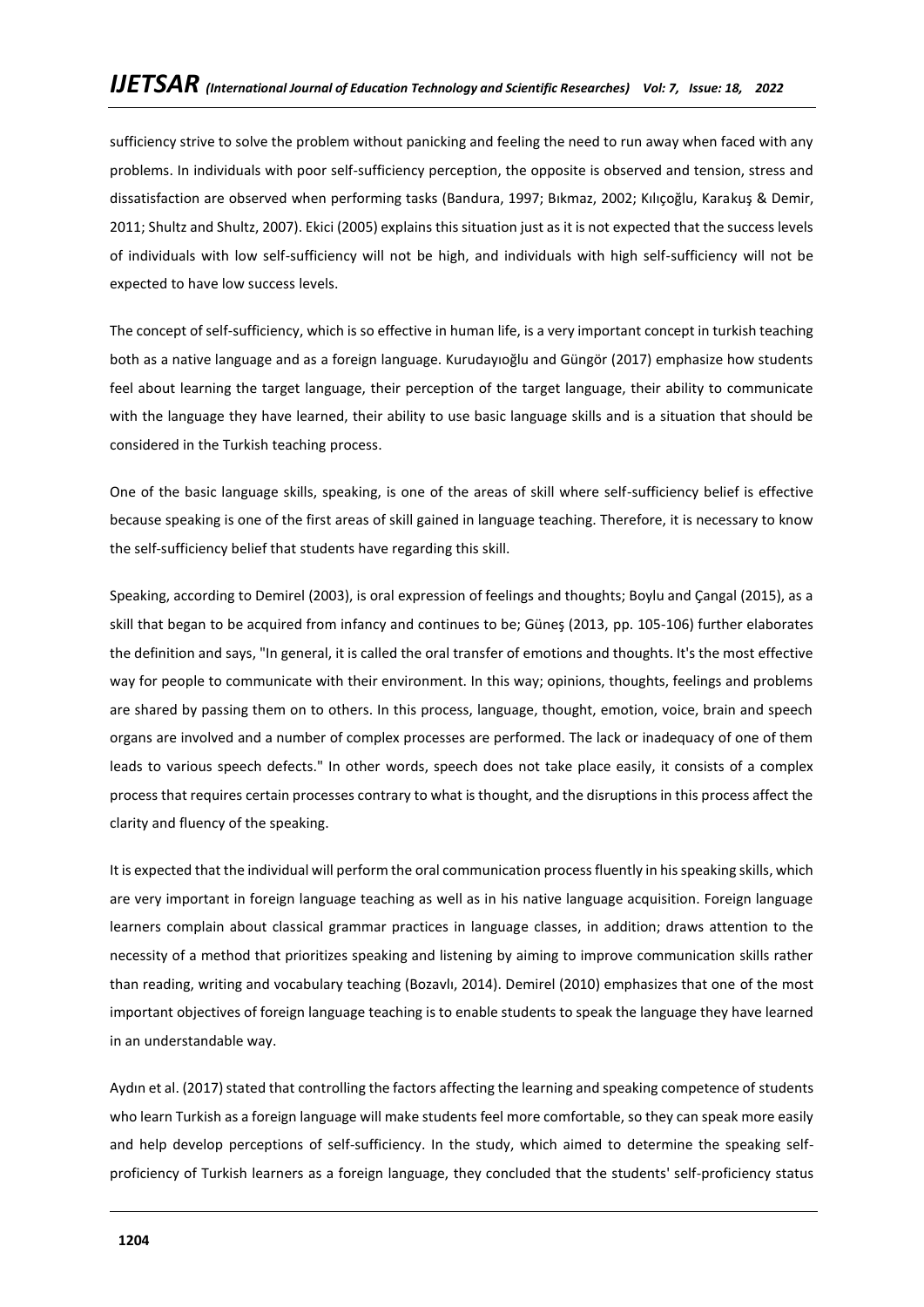was above average, but not at the level requested due to insufficient vocabulary and insufficient knowledge of the rules of the language.

## **Purposes**

One of the factors that affects the achievements of foreign students who learn Turkish is their self-proficiency beliefs in that language. In this context, determining the level of speaking self-sufficiency perceptions of Syrian students under temporary protection in Turkey and evaluating the various variables (gender, age, marital status, socioeconomic level, circle of friends, life expectancy in Turkey, Turkish language level, Frequency of Turkish speaking, frequency of watching Turkish television programs and frequency of Internet use in Turkish) constitute the problem of the research.

## *Sub-purposes*

Scan of the relevant field (Kurudayıoğlu & Güngör, 2017; Aydın et al., 2017; Özden, 2018; Tunagür, 2021; Katrancı, 2014) and in line with the opinions of three field experts, these variables were included in the research because it was thought that they could differentiate students' perceptions of speaking. For this basic purpose, the following research questions were answered:

- 1. What is the level of perception of the speaking self-sufficiency of Syrian students under temporary protection in Turkey?
- 2. Does the perception of speaking self-sufficiency of Syrian students under temporary protection in Turkey differ significantly according to gender variability?
- 3. Does the perception of speaking self-sufficiency of Syrian students under temporary protection in Turkey differ significantly according to the age variable?
- 4. Does the perception of speaking self-sufficiency of Syrian students under temporary protection in Turkey differ significantly according to the marital status variable?
- 5. Does the speaking self-sufficiency perceptions of Syrian students under temporary protection in Turkey differ significantly according to the socioeconomic level variable?
- 6. Does the perceptions of speaking self-sufficiency of Syrian students under temporary protection in Turkey differ significantly according to the variable of the circle of friends?
- 7. Does the perceptions of speaking self-sufficiency of Syrian students under temporary protection in Turkey differ significantly according to the life expectancy variable in Turkey?
- 8. Does the perception of speaking self-sufficiency of Syrian students under temporary protection in Turkey differ significantly according to the Turkish language level variable?
- 9. Does the perceptions of speaking self-sufficiency of Syrian students under temporary protection in Turkey differ significantly according to the daily Frequency of Turkish speech variable?
- 10. Does the perceptions of speaking self-sufficiency of Syrian students under temporary protection in Turkey differ significantly according to the daily Turkish internet usage frequency variable?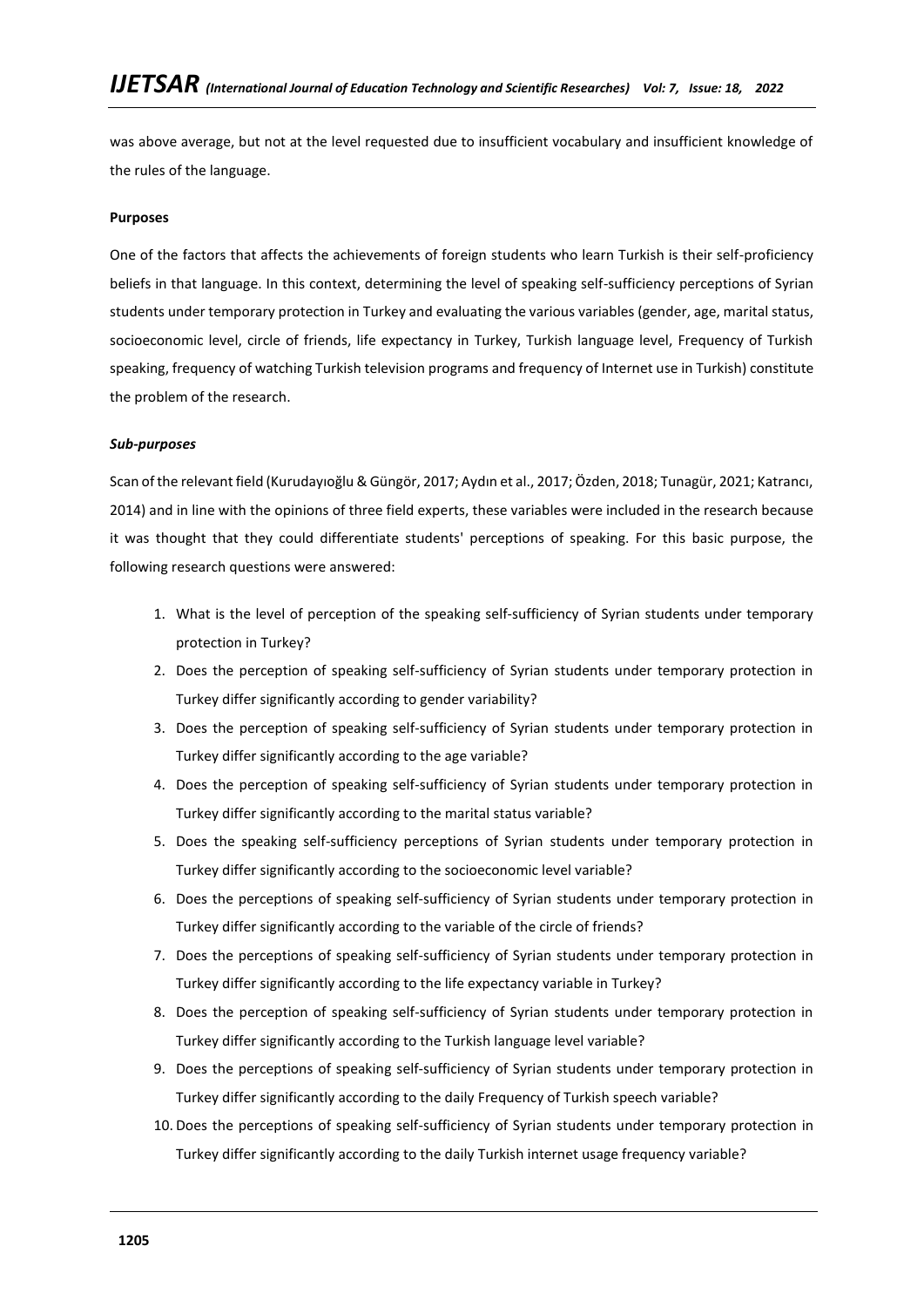11. Does the perception of speaking self-sufficiency of Syrian students under temporary protection in Turkey differ significantly according to the frequency of watching daily Turkish television programs?

#### **METHOD**

#### **Model of Research**

The current research is designed according to the scanning pattern, which is one of the quantitative research methods. The research pattern, which is preferred for examining the speaking self-proficiency perceptions of Syrian students under temporary protection in Turkey, is "one of the quantitative research patterns in which researchers collect information by applying scanning to a sample group or the entire universe to explain the attitudes, views, behaviors or characteristics of a universe"(Creswell, 2019, pp. 481). Ethics committee approval of the study was obtained with the decision of Kilis 7 Aralık University Research and Publication Ethics Committees dated March 02, 2022 and numbered 2021-02.

#### **Sample**

The working group of this research; In the spring semester of the 2021-2022 academic year, Kilis 7 Aralık University constitutes a total of 101 students under temporary protection, including 67 boys and 34 (33.7%) female students who are studying at TÖMER (Turkish Teaching Center). All but one of the 102 students enrolled in the study voluntarily participated in the study.

Due to the new developments in the region and the social and economic developments it has shown, Turkey has been a country that has been heavily involved in recent years and has created a transition area for migrants. As of April 2022, the provinces where Syrians under temporary protection live the most in Turkey are Istanbul, Gaziantep, Hatay, Sanliurfa, Adana, Mersin, Bursa, Izmir, Konya and Kilis, respectively. With its Syrian population equivalent to 42.4% of its total population, Kilis is the most notable of these provinces (Ministry of Interior, 2022). These data show that it is accurate to select Kilis province as a sample in this research.

#### **Data Collection Tool**

Data collection tools of the research; the likert type developed by M. E. Sallabaş (2013) constitutes the "Speaking Self-Proficiency Scale for Those Who Learn Turkish as a Foreign Language" and the Personal Information Form prepared by the researchers. The personal information form contains questions to determine gender, age, marital status, socioeconomic level, circle of friends, life expectancy in Turkey, Turkish language level, frequency of Turkish speech, frequency of watching Turkish television shows and frequency of Turkish internet use.

The "Speaking Self-Proficiency Scale for Those Who Learn Turkish as a Foreign Language", consisting of two factors and nineteen articles, was used with permission from the author himself. Two factors on the scale account for 68.22% of the variance. Factor loads of substances have values in the range of 664-894. The Cronbach Alpha coefficient for the substances of the scale was found to be  $\alpha$  = .974. The high score that can be obtained from the scale is considered as an indication of the belief of high self-sufficiency in Turkish speaking. The answers given to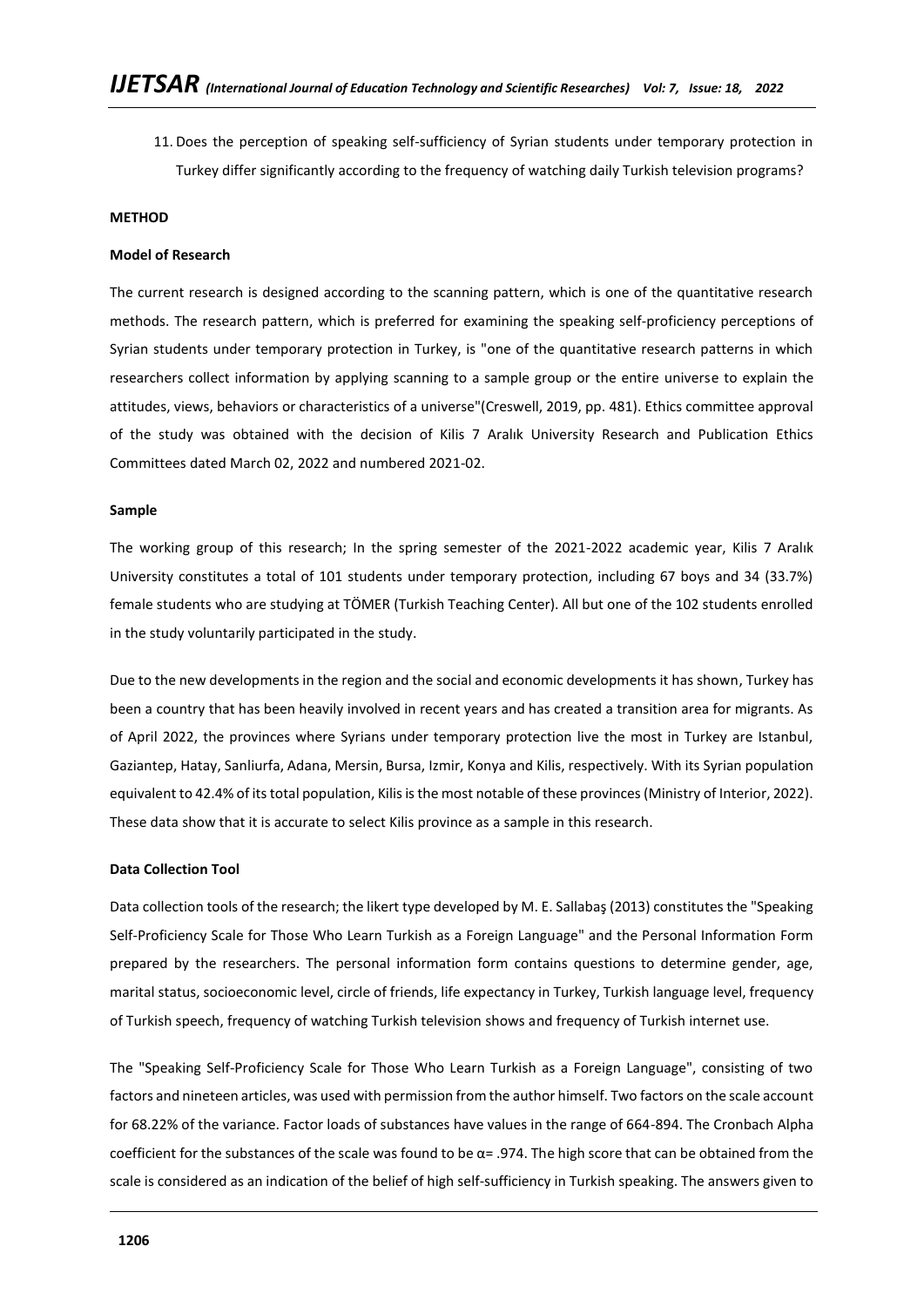each item of the scale, which is of the type of seven likert, correspond to scores ranging from 1 to 7 (Sallabaş, 2013). The scores for the entire scale range from 19 to 133. Accordingly, the score in the range of 19-56 is low, the score in the range 57-95 is medium, and the score in the range of 96-132 corresponds to the high level.

#### **Data Collection Process**

During the collection of research data, the students were given the necessary information about the study and it was stated that the participation was voluntary. The research forms were then applied to the sample group. Research forms filled out in a face-to-face classroom environment were filled out by the sample group in an average of 20 minutes. All kinds of guidance has been given so that the sample group can easily and understand and respond to the expressions in the measuring instrument. On the other hand, there was no intervention or guidance on which expression the sample group would prefer.

#### **Analysis of Data**

SPSS 23 program was used for the analysis of the data obtained within the scope of the research. In the analysis of the data, the normality of the data was first examined and it was determined that the data showed normal distribution (distortion= -.414; pressure= -379; kolmogorovsmirnov values= .000 >.05). For this reason, parametric tests were used in statistical analyses. "One-way variance analysis (ANOVA)" and "t-test for independent samples" were used for data analysis and "Tukey test" was used in groups that provided the homogeneity of variances when determining the source of differences, and "Tamhane test" was used in groups that did not. In addition, standard deviation, mean, frequency and percentage values were calculated from the basic statistics. The results obtained from the data were evaluated taking into account the level of p<.05 signability (Büyüköztürk, 2014).

#### **FINDINGS**

Findings of the current research; it consists of statistical evaluations of the perception levels of speaking selfproficiency of students under temporary protection and whether these perceptions differ significantly according to gender, age, marital status, socioeconomic level, circle of friends, life expectancy in Turkey, Turkish language level, frequency of Turkish speech, frequency of watching Turkish television programs and frequency of Turkish internet usage.

## **Students' Speaking Self-Proficiency Perception Levels**

In order to determine the level of speech self-proficiency perceptions of students under temporary protection, the total scores of each student from the substances were calculated and averaged. The data obtained on the speaking self-proficiency perception levels of the students are available in Table 1.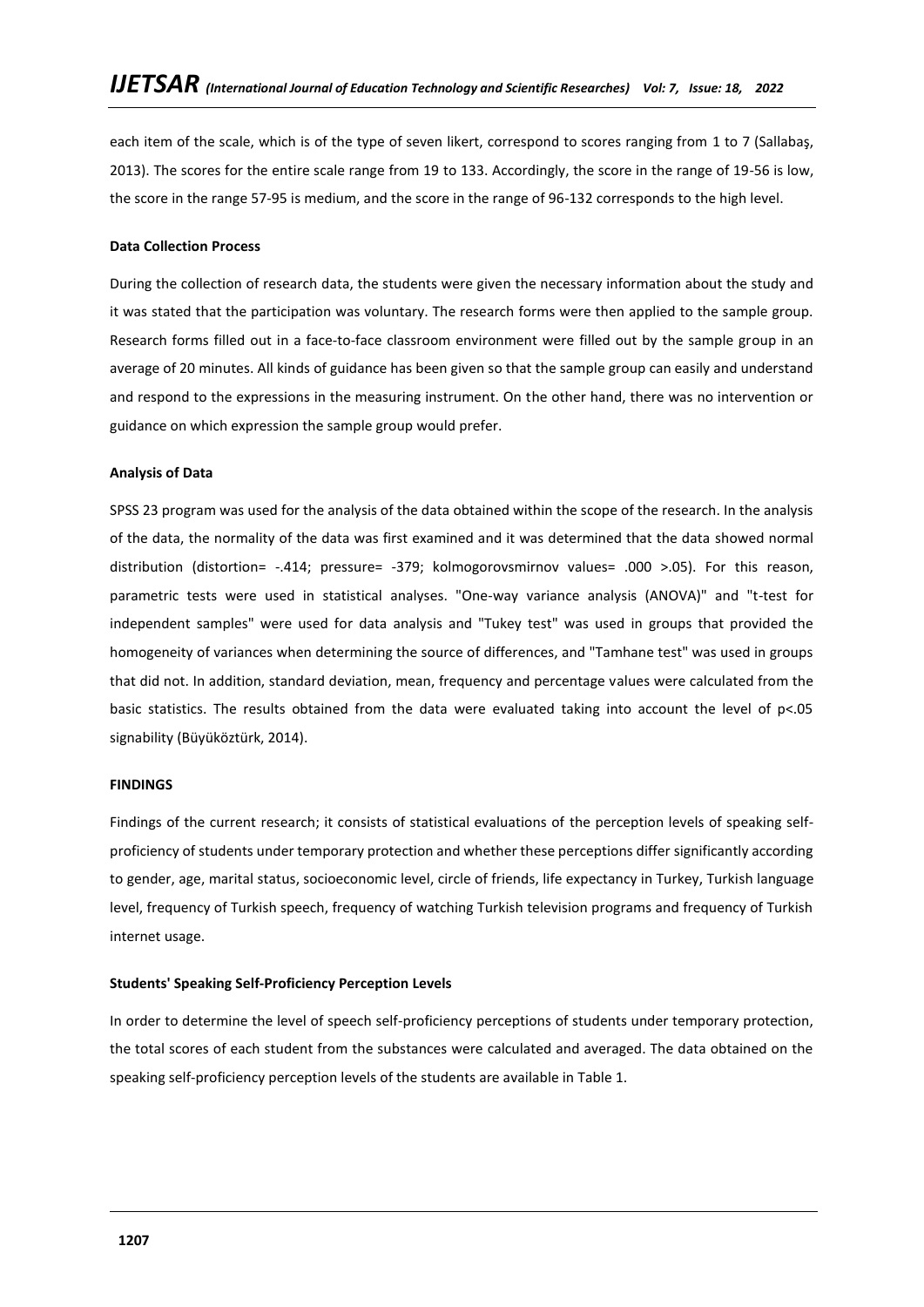| Level        | Range      | n   | %    |
|--------------|------------|-----|------|
| Low          | $(19-56)$  | 17  | 16.8 |
| Medium       | $(57-95)$  | 48  | 47.5 |
| good         | $(96-133)$ | 36  | 35.7 |
| <b>Total</b> | $(19-133)$ | 101 | 100  |

#### **Table 1.** Students' Speaking Self-Proficiency Perception Levels

(Highest score= 131; lowest score= 29; ranj=102 mod=86; median=86; X̄=84.01; SS=24.56)

When table 1 is examined, it is seen that 17 (16.8%) of the 101 students who participated in the study had low perceptions of speech self-proficiency, 48 (47.5%) were moderate and 36 (35.7%) were high. The average speaking self-proficiency perception of students under temporary protection is  $\bar{X}=84.01$ . This finding indicates that students under temporary protection have moderate perceptions of speaking self-sufficiency.

## **Difference of Speaking Self-Proficiency Perception by Gender**

"T-test" was performed to determine whether the speaking self-proficiency perceptions of students under temporary protection differed significantly by gender and the results of the analysis were given in Table 2. Before the analysis, a "Levene test" was performed to test the homogeneity of the variances and the variances were found to be homogeneous ( $p = .725$ ,  $p > .05$ ).

|  |  | Table 2. T-Test Results on Students' Speaking Self-Proficiency Perceptions by Gender |  |  |
|--|--|--------------------------------------------------------------------------------------|--|--|
|  |  |                                                                                      |  |  |

| Gender |          | . .   | د.د   |                |      |
|--------|----------|-------|-------|----------------|------|
| Female | 34       | 84.52 | 22.41 |                |      |
| Male   | --<br>07 | 83.76 | 25.74 | .148<br>$\sim$ | .883 |

p<.05

When table 2 is examined, it is seen that gender is not a factor affecting the speaking self-proficiency perceptions of students under temporary protection ( $t_{99}$ = -.148, p>.05). In this context, it can be said that the perceptions of speaking self-sufficiency of girls and boys under temporary protection are equal.

# **Difference of Speech Self-Proficiency Perception by Age**

A "t-test" was performed to determine whether the perceptions of speaking self-sufficiency of students under temporary protection differed significantly by age and the results of the analysis were given in Table 3. Before the analysis, a "Levene test" was performed to test the homogeneity of the variances and the variances were found to be homogeneous ( $p = .713$ ,  $p > .05$ ).

**Table 3.** T-Test Results on Students' Speaking Self-Proficiency Perceptions by Age

| Age                         |    |       | --    |       |      |
|-----------------------------|----|-------|-------|-------|------|
| 17 to 22 years old          | ᇰ  | 86.13 | 24.75 |       |      |
| 23 years and older          | 20 | 75.45 | วว วา | 1.761 | .081 |
| $\sim$ $\sim$ $\sim$ $\sim$ |    |       |       |       |      |

p<.05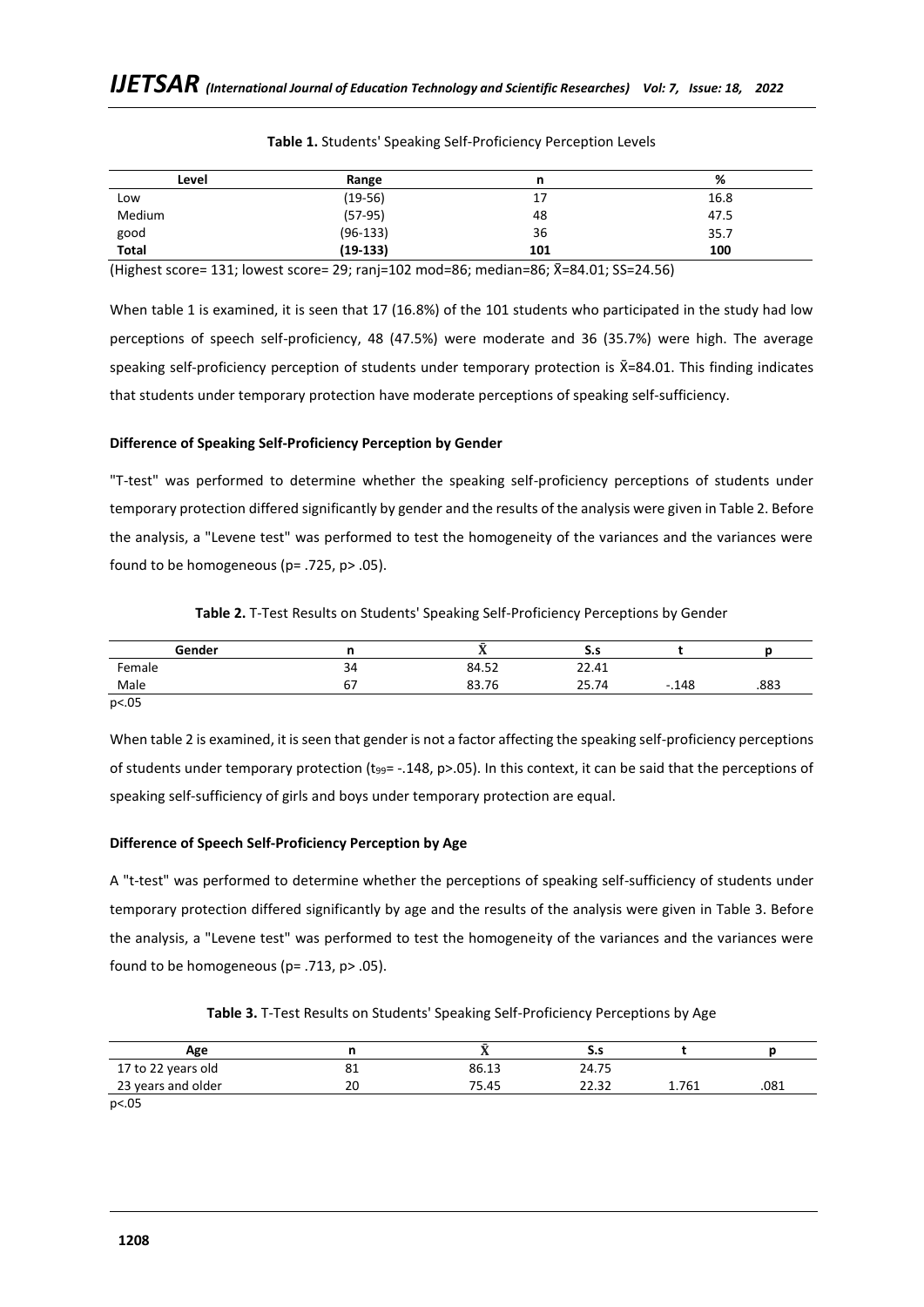When table 3 is examined, it is seen that age is not a factor affecting the speaking self-sufficiency perceptions of students under temporary protection (t<sub>99</sub>=1.761, p>.05). In this context, it can be said that the perceptions of speaking self-sufficiency according to age of students under temporary protection are equivalent.

## **Difference of Speech Self-Sufficiency Perception by Marital Status**

"T-test" was performed to determine whether the speaking self-proficiency perceptions of students under temporary protection differed significantly according to marital status and the results of the analysis were given in Table 4. Before the analysis, a "Levene test" was performed to test the homogeneity of the variances and the variances were found to be homogeneous (p= .997, p> .05).

**Table 4.** T-Test Results on Students' Speaking Self-Proficiency Perceptions by Marital Status

| <b>Marital status</b> |     | . .   | S.S   |         |      |
|-----------------------|-----|-------|-------|---------|------|
| Single                | 14  | 83.17 | 24.57 |         |      |
| Married               | ، ه | 89.28 | 24.70 | $-.863$ | .390 |
| p<.05                 |     |       |       |         |      |

When table 4 is examined, it is seen that marital status is not a factor affecting the speakingself-proficiency perceptions of students under temporary protection (t<sub>99</sub>= -.863, p>.05). In this context, it can be said that the perceptions of speaking self-sufficiency are equal according to the marital status of the students under temporary protection.

# **Difference of Speech Self-Sufficiency Perception by Socioeconomic Level**

"One-way variance analysis (One- WayAnova)" was performed to determine whether the speaking selfproficiency perceptions of students under temporary protection differed significantly according to the socioeconomic level and the results of the analysis were given in Table 5. Before the analysis, a "Levene test" was performed to test the homogeneity of the variances and the variances were found to be homogeneous (p= .597, p> .05).

**Table 5.** Average, Standard Deviation and Single Factor Anova Results Related to Students' Speaking Self-Proficiency Perceptions by Socioeconomic Level

| Socioeconomic Level | n  |       | S.s   | Sd   |       |      | Significant<br>difference |
|---------------------|----|-------|-------|------|-------|------|---------------------------|
| Good (A)            | 12 | 93    | 22.69 |      |       |      |                           |
| Medium (B)          | 70 | 79.98 | 24.92 | 2/98 | 3.212 | .055 | $- - -$                   |
| Low $(C)$           | 19 | 93.21 | 21.18 |      |       |      |                           |

p<.05

When table 5 is examined, it is seen that the statistical difference between the data is not significant (F2/98=3.212, p> .05). Accordingly, it can be said that the socioeconomic levels of students under temporary protection do not make a meaningful difference to their perception of speaking self-sufficiency.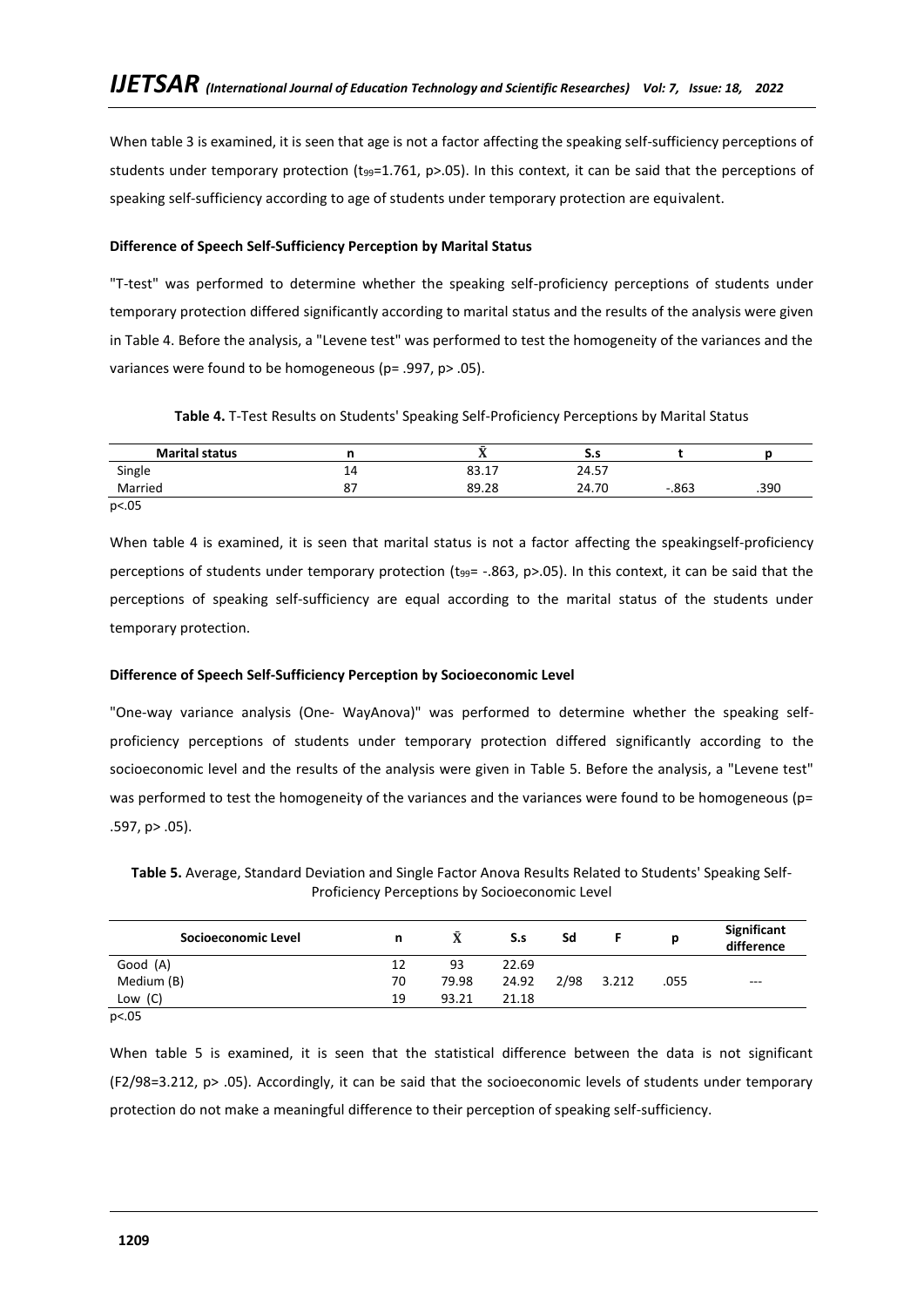## **Difference of speaking Self-Sufficiency Perception According to Friend Circle**

In order to determine whether the perceptions of speaking self-proficiency differed significantly according to the circle of friends of students under temporary protection, the homogeneity of the variances was first tested through the "Levene test" and variances were not homogeneous (p= .017, p< .05). For this reason, "Kruskal Wallis" test was performed in the analyses and the relevant analysis results were given in Table 6.

**Table 6.** Kruskal Wallis Test Result on Students' Speaking Self-Proficiency Perceptions According to Friends

| Circle                   |    |          |    |        |      |                           |  |
|--------------------------|----|----------|----|--------|------|---------------------------|--|
| <b>Circle of friends</b> | n  | Row avr. | sd | $X^2$  |      | Significant<br>difference |  |
| Syrian (A)               | 50 | 71.22    |    |        |      | A-B                       |  |
| Syrian and Turkish (B)   | 39 | 92.12    |    | 23.387 | .000 | A-C                       |  |
| Turkish (C)              | 12 | 111.00   |    |        |      | B-C                       |  |
| p<0.5                    |    |          |    |        |      |                           |  |

When table 6 is examined, it is seen that the statistical difference between the data is significant ( $X^2$ =6.402; p<0.5). "Post Hoc Tamhane test" was applied from multiple comparison tests to determine which averages the difference was between.

| Table 7. Tamhane Test Result on Students' Speaking Self-Proficiency Perceptions According to Friends Circle |  |  |
|-------------------------------------------------------------------------------------------------------------|--|--|
|-------------------------------------------------------------------------------------------------------------|--|--|

| Variable  |                    | Category           | <b>Common</b><br>difference | S.s  |         |
|-----------|--------------------|--------------------|-----------------------------|------|---------|
|           |                    | Syrian and Turkish | $-20.908$                   | 4.17 | $.000*$ |
|           | Syrian             | Turkish            | $-39.780$                   | 6.62 | $.000*$ |
| Circle of |                    | Syrian             | 20.908                      | 4.17 | $.000*$ |
| friends   | Syrian and Turkish | Turkish            | $-18.871$                   | 6.26 | $.025*$ |
|           | Turkish            | Syrian             | 39.780                      | 6.62 | $.000*$ |
|           |                    | Syrian and Turkish | 18.871                      | 6.26 | $.025*$ |

\*p<.05

In the analysis, when the averages and average differences are taken into account, it is seen that the difference is between students whose circle of friends is "Turkish" and only students who are "Syrian" and "Syrian and Turkish", and students whose circle of friends is "Turkish". In addition, it was determined that the difference between students whose friends were "Syrian and Turkish" and students who were only "Syrian" made sense in favor of students who were statistically "Syrian and Turkish" (Table 7). Accordingly, it was concluded that there is a positively significant relationship between the perceptions of speaking self-sufficiency with the circles of friends of the students under temporary protection and that their perception levels of speaking self-sufficiency increase when their circle of friends is Turkish.

## **Difference of Speaking Self-Sufficiency Perception According to Life Expectancy in Turkey**

"One-way variance analysis (One- WayAnova)" was performed to determine whether the perceptions of speakingh self-sufficiency differed significantly according to the life expectancy of students under temporary protection in Turkey and the results of the analysis were given in Table 8. Before the analysis, a "Levene test"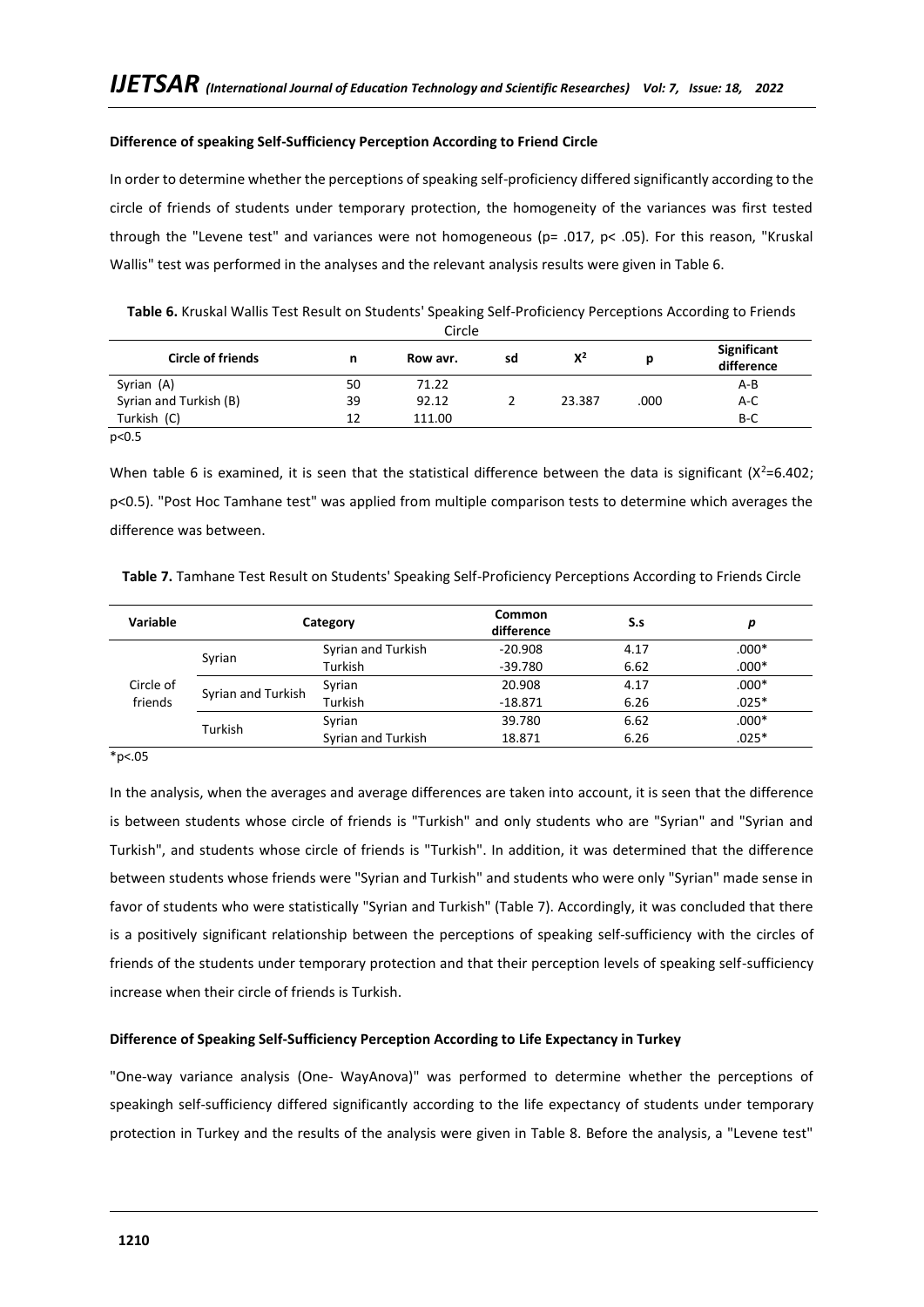was performed to test the homogeneity of the variances and the variances were found to be homogeneous (p= .764, p> .05).

**Table 8.** Average, Standard Deviation and Single Factor Anova Results Regarding Students' Speaking Self-Proficiency Perceptions According to Life Expectancy in Turkey

| Life Expectancy in Turkey |    |        | S.s   | sd   |       |      | Significant<br>difference |
|---------------------------|----|--------|-------|------|-------|------|---------------------------|
| 0 and 4 years $(A)$       |    | 64.88  | 18.91 |      |       |      | A-B                       |
| 5 and 10 years $(B)$      | 87 | 84.95  | 23.96 | 2/98 | 4.450 | .014 | $A-C$                     |
| 10 years and more (C)     |    | 102.20 | 27.66 |      |       |      | B-C                       |
| p<.05                     |    |        |       |      |       |      |                           |

When table 8 is examined, it is seen that the statistical difference between the data is significant (F2/98=4.450, p< .05). "Post Hoc Tukey test" was applied from multiple comparison tests to determine which averages the difference was between.

**Table 9.** Tukey Test Result on Students' Speaking Self-Proficiency Perceptions According to Turkish Language

| Level      |                |                    |                      |       |         |  |  |
|------------|----------------|--------------------|----------------------|-------|---------|--|--|
| Variable   |                | Category           | Common<br>difference | S.s   | р       |  |  |
|            |                | 5 and 10 years     | $-20.065$            | 8.31  | $.046*$ |  |  |
| Life       | 0 and 4 years  | 10 years and above | $-37.311$            | 13.25 | $.016*$ |  |  |
|            | 5 and 10 years | 0 and 4 years      | 20.065               | 8.31  | $.046*$ |  |  |
| expectancy |                | 10 years and above | $-17.245$            | 10.92 | $.260*$ |  |  |
| in Turkey  |                | 0 and 4 years      | 37.311               | 13.25 | $.016*$ |  |  |
|            | 10 and above   | 5 and 10 years     | 17.245               | 10.92 | $.260*$ |  |  |

 $*p<.05$ 

When the average scores are taken into account in the analysis, it is seen that the difference is between students with "10 years and above" life expectancy in Turkey and students with "0 to 4 years" and "5 to 10 years" and students with a life expectancy of "10 years and above". In addition, a significant difference was found between students with a life expectancy of "5 to 10 years" and students with a life expectancy of "0 to 4 years" and this difference was seen to be in favor of students with a life expectancy of "5 to 10 years" (Table 9). Accordingly, it was concluded that there is a positively significant relationship between the life expectancy and speaking selfsufficiency perceptions of the students under temporary protection in Turkey and that their speaking selfsufficiency perception levels increase as their life expectancy increases in Turkey.

## **Difference of Speaking Self-Proficiency Perception by Turkish Language Level**

"One-way variance analysis (One- WayAnova)" was performed to determine whether the speaking selfproficiency perceptions of students under temporary protection differed significantly according to turkish language level and the results of the analysis were given in Table 10. Before the analysis, a "Levene test" was performed to test the homogeneity of the variances and the variances were found to be homogeneous (p= .548, p> .05).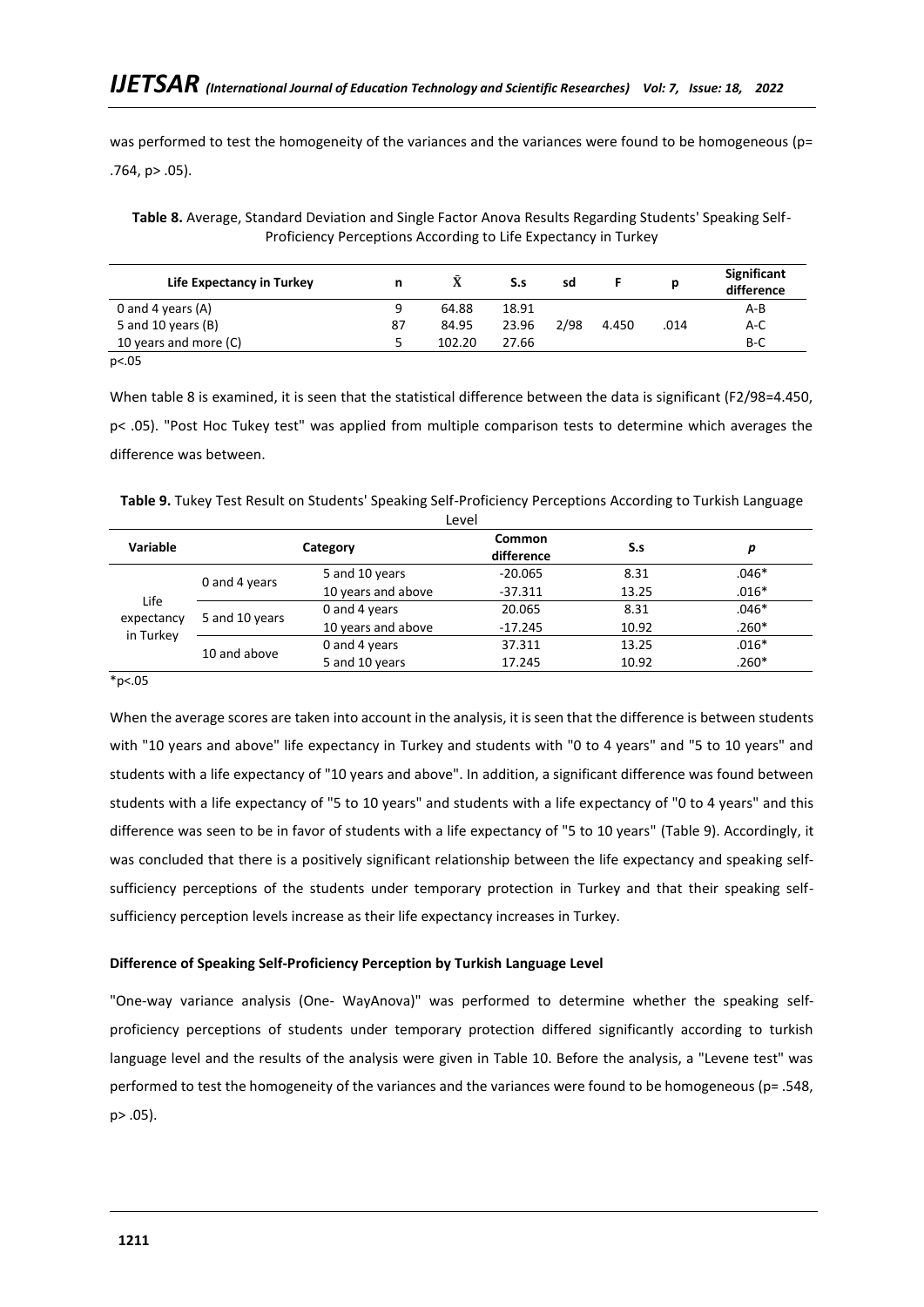|                        | <b>TOROGRAPH Creeptions</b> According to Turnish Language Lever |       |       |      |     |      |                           |  |
|------------------------|-----------------------------------------------------------------|-------|-------|------|-----|------|---------------------------|--|
| Turkish language level |                                                                 | 43.   | S.s   | sd   |     |      | Significant<br>difference |  |
| A level                | 14                                                              | 48.85 | 18.83 |      |     |      | $A-B$                     |  |
| <b>B</b> level         | 29                                                              | 80.24 | 16.07 | 2/98 | 548 | .000 | $A-C$                     |  |
| C level                | 58                                                              | 94.39 | 20.73 |      |     |      | B-C                       |  |

**Table 10.** Average, Standard Deviation and Single Factor Anova Results Related to Students' Speech Self-Proficiency Perceptions According to Turkish Language Level

p<.05

When table 10 is examined, it is seen that the statistical difference between the data is significant (F2/98=548, p< .05). "Post Hoc Tukey test" was applied from multiple comparison tests to determine which averages the difference was between.

**Table 11.** Tukey Test Result on Students' Speaking Self-Proficiency Perceptions According to Turkish Language Level

|                   |                |                | LEVEI                |      |         |
|-------------------|----------------|----------------|----------------------|------|---------|
| Variable          |                | Category       | Common<br>difference | S.s  | р       |
|                   | A level        | <b>B</b> level | $-31.384$            | 6.26 | $.000*$ |
|                   |                | C level        | $-45.539$            | 5.73 | $.000*$ |
| Turkish           | <b>B</b> level | A level        | 31.384               | 6.26 | $.000*$ |
| language<br>level |                | C level        | $-14.155$            | 4.38 | $.005*$ |
|                   |                | A level        | 45.539               | 5.73 | $.000*$ |
|                   | C level        | <b>B</b> level | 14.155               | 4.38 | $.005*$ |

\*p<.05

When the average scores are taken into account in the analysis, it is seen that the difference is between students with Turkish language level "C" and students with "A" and "B" levels and in favor of students with "C" level. In addition, a significant difference was found between students with Turkish language level "B" and students with "A" level, and it is seen that this difference is in favor of students with "B" level (Table 11). Accordingly, it was concluded that there is a positively significant relationship between turkish language levels and speaking selfproficiency perceptions of students under temporary protection, and that speaking self-proficiency perception levels increase as the Turkish language level (exchange rate) increases.

# **Difference of Speech Self-Proficiency Perception According to Turkish Speech Frequency**

"One-way variance analysis (One- WayAnova)" was performed to determine whether the perceptions of speaking self-proficiency differed significantly according to the frequency of Turkish speaking of students under temporary protection and the results of the analysis were given in Table 12. Before the analysis, a "Levene test" was performed to test the homogeneity of the variances and the variances were found to be homogeneous (p= .518, p> .05).

**Table 12.** Average, Standard Deviation and Single Factor Anova Results Related to Students' Speaking Self-Proficiency Perceptions According to Turkish Speaking Frequency

| <b>Turkish Speaking Frequency</b> | n  |        | S.s   | Sd   |        | р    | Significant<br>difference |
|-----------------------------------|----|--------|-------|------|--------|------|---------------------------|
| Less than an hour (A)             | 10 | 40.50  | 10.41 |      |        |      | $A-B/A-C$                 |
| One-two hours (B)                 | 26 | 65.84  | 12.59 | 3/97 | 85.216 | .000 | $A-D$                     |
| Three- four hours (C)             | 32 | 90.50  | 12.85 |      |        |      | $B-C/B-D$                 |
| More than four hours (D)          | 33 | 105.24 | 14.27 |      |        |      | $C-D$                     |
| p<.05                             |    |        |       |      |        |      |                           |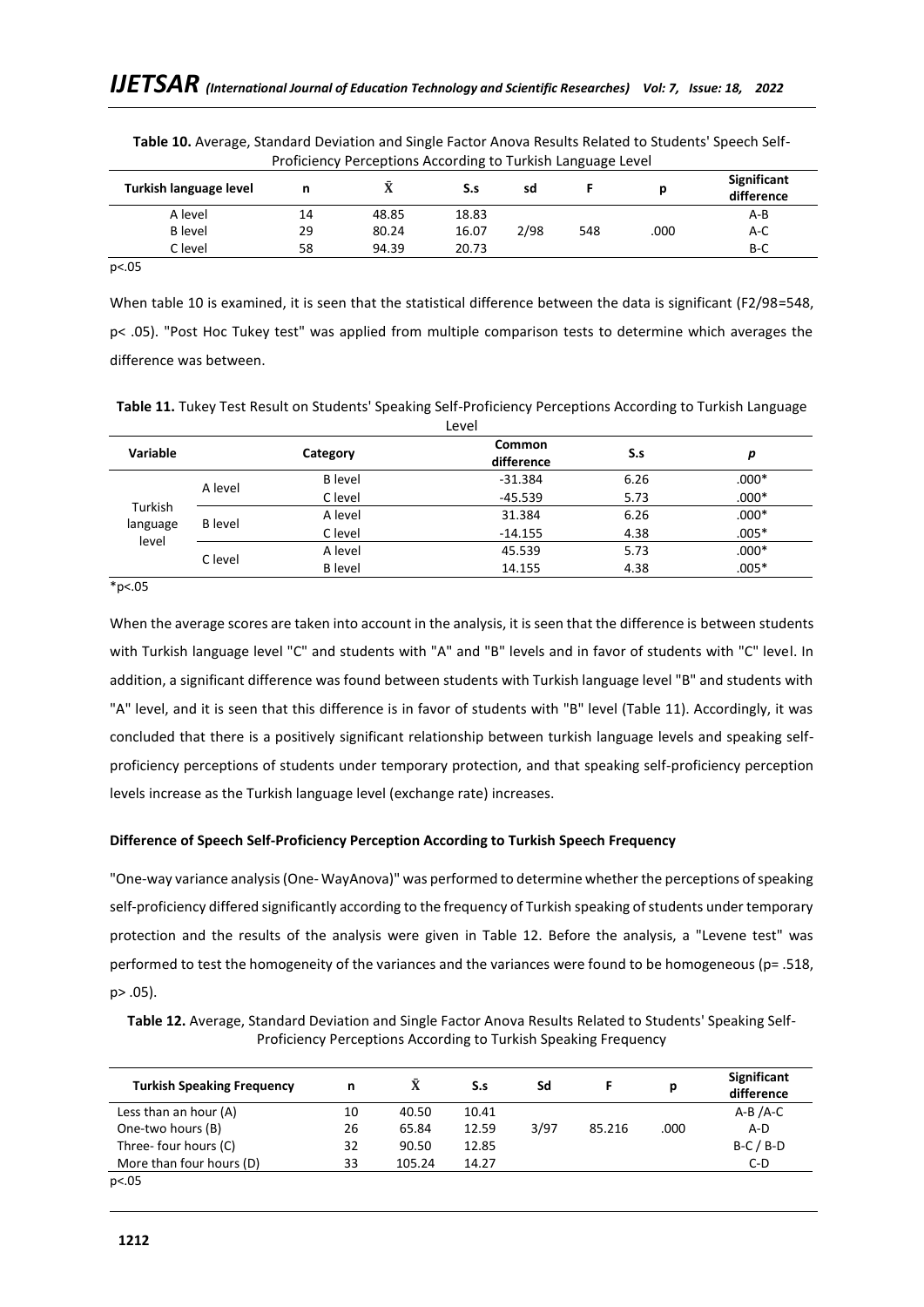When table 12 is examined, it is seen that the statistical difference between the data is significant (F3/97=85.216, p<.05). "Post Hoc Tukey test" was applied from multiple comparison tests to determine which averages the difference was between.

| Variable  | Category          |                      | Ocommon<br>difference | S.s  | р       |
|-----------|-------------------|----------------------|-----------------------|------|---------|
|           |                   | One-two hours        | $-25.346$             | 4.86 | $.000*$ |
|           | Less than an hour | Three-foru hours     | $-50.000$             | 4.73 | $.000*$ |
|           |                   | More than four hours | $-64.742$             | 4.72 | $.000*$ |
|           |                   | Less than an hour    | 25.346                | 4.86 | $.000*$ |
| Daily     | One-two hours     | Three-foru hours     | $-24.653$             | 3.45 | $.000*$ |
| Turkish   |                   | More than four hours | $-39.396$             | 3.42 | $.000*$ |
| speaking  |                   | Less than an hour    | 50.000                | 4.73 | $.000*$ |
| frequency | Three-four hours  | One-two hours        |                       | 3.45 | $.000*$ |
|           |                   | More than four hours | $-14.742$             | 3.24 | $.000*$ |
|           | More than four    | Less than an hour    | 64.742                | 4.72 | $.000*$ |
|           |                   | One-two hours        | 39.396                | 3.42 | $.000*$ |
|           | hours             | Three-four hours     | 14.742                | 3.24 | $.000*$ |

**Table 13.** Tukey Test Result on Students' Speaking Self-Proficiency Perceptions According to Turkish Speaking Frequency

 $*_{p<.05}$ 

When the average scores are taken into account, the difference is between students with a daily speaking time of "more than four hours", students with "less than one hour", "one- two hours" and "three to four hours", and students with a daily frequency of speaking Turkish "more than four hours". It was also determined that the statistical difference between other groups was significant (Table 13). Accordingly, it was concluded that there is a positively significant relationship between the daily turkish speaking times and speaking self-proficiency perceptions of the students under temporary protection, and that the higher the daily Turkish speaking time, the higher the perception levels of speaking self-proficiency.

Difference of Speaking Self-Proficiency Perception according to The Frequency of Watching Turkish Television Programs"One-way variance analysis (One- WayAnova)" was performed to determine whether the speaking selfproficiency perceptions differed significantly according to the level of turkish television programs of students under temporary protection and the results of the analysis were given in Table 14. Before the analysis, a "Levene test" was performed to test the homogeneity of the variances and the variances were found to be homogeneous (p= .255, p> .05).

**Table 14.** Average, Standard Deviation and Single Factor Anova Results Regarding Students' Speaking Self-Proficiency Perceptions According to The Frequency of Watching Turkish Television Programs

|                 | sd   |        | D    | difference |
|-----------------|------|--------|------|------------|
| 67.51<br>21.31  |      |        |      | A-B        |
| 17.26<br>86.56  | 2/98 | 25.938 | .000 | A-C        |
| 20.90<br>101.75 |      |        |      | $B-C$      |
|                 |      |        |      |            |

p<.05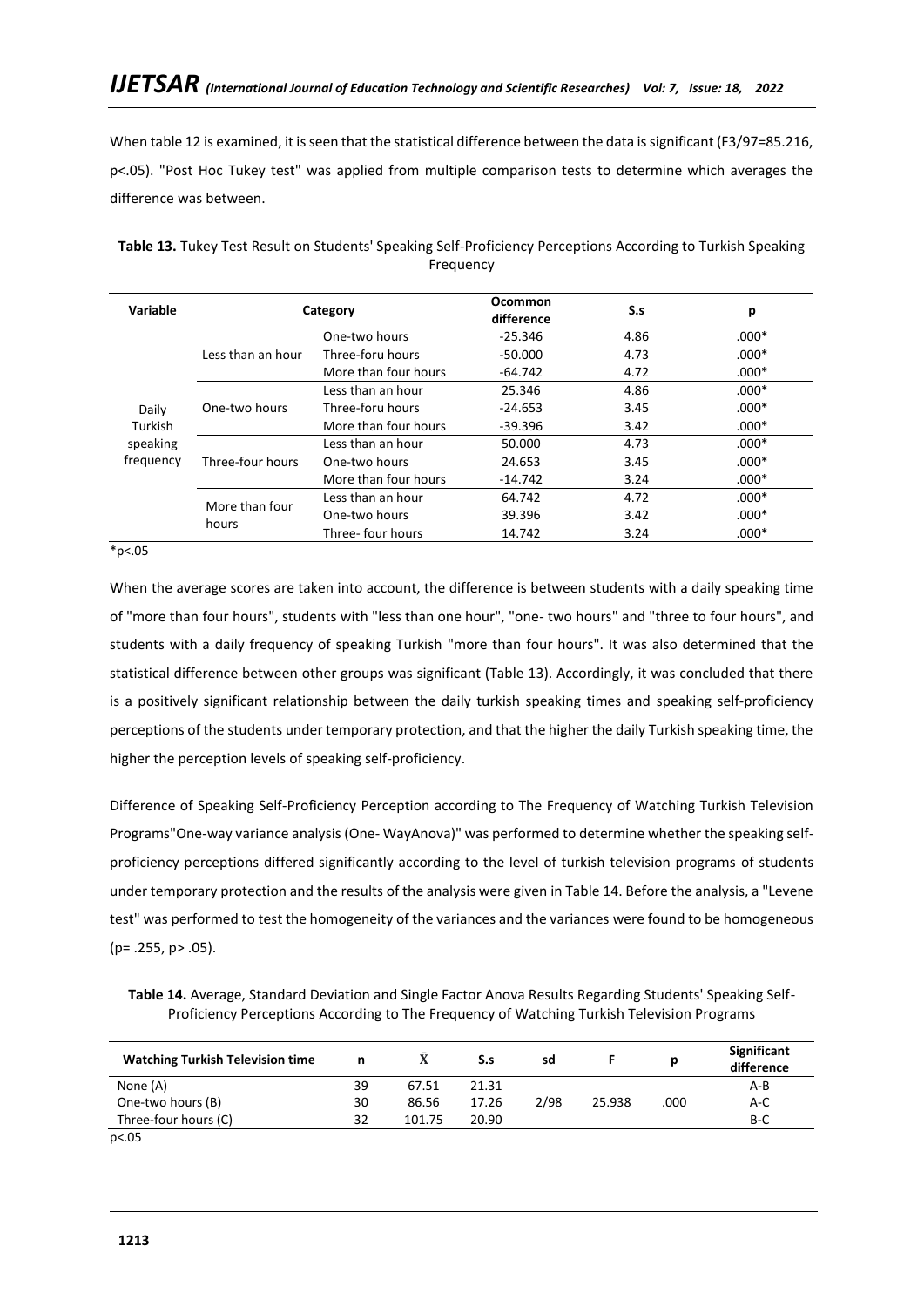When table 14 is examined, it is seen that the statistical difference between the data is significant (F2/98=25.938, p< .05). "Post Hoc Tukey test" was applied from multiple comparison tests to determine which averages the difference was between.

| Variable                                                             |                  | Category         | Common<br>difference | S.s   | р       |
|----------------------------------------------------------------------|------------------|------------------|----------------------|-------|---------|
| Levels of<br>using the<br>internet in<br>Turkish on a<br>daily basis | None             | One-two hours    | $-20.065$            | 8.31  | $.000*$ |
|                                                                      |                  | Three-four hours | $-37.311$            | 13.25 | $.000*$ |
|                                                                      | One-two hours    | None             | 20.065               | 8.31  | $.000*$ |
|                                                                      |                  | Three-four hours | $-17.245$            | 10.92 | $.000*$ |
|                                                                      |                  | None             | 37.311               | 13.25 | $.000*$ |
|                                                                      | Three-four hours | One-two hours    | 17.245               | 10.92 | $.000*$ |

**Table 15.** Tukey Test Result on Students' Speaking Self-Proficiency Perceptions According to The Frequency of Watching Turkish Television Programs

 $*p<.05$ 

When the average scores are taken into account, the difference is between students with "three to four hours" of daily turkish television programmes and students with "one-two hours" and "nothing" and students who have "three to four hours" of television program viewing time. In addition, a significant difference was found between students with a "one-two hour" viewing time of daily Turkish television programs and students with "none", and this difference was found to be in favor of students who had "one or two hours" of turkish television program viewing time (Table 15). Accordingly, it was concluded that there is a positively significant relationship between the duration of watching Turkish television programs and speech self-sufficiency perceptions of students under temporary protection on a daily basis, and that spaking self-sufficiency perception levels increase as the time to watch Turkish television programs on a daily basis increases.

Difference of Speaking Self-Proficiency Perception according to Turkish Internet Usage FrequencyIn order to determine whether the perceptions of speaking self-proficiency differed significantly according to the frequency of use of Turkish content (video, text, movies, series, games, chat, etc.) on the Internet, the homogeneity of the variances was tested first through the "Levene test" and the variances were not homogeneous (p= .000, p< .05). For this reason, "Kruskal Wallis" test was performed in the analyses and the relevant analysis results were given in Table 16.

**Table 16.** Kruskal Wallis Test Result on Students' Speaking Self-Proficiency Perceptions According to Turkish Internet Usage Frequency

| Levels of Using the Internet in<br><b>Turkish on a Daily Basis</b> | n  | Row avr. | sd | $X^2$  |      | Significant<br>difference |
|--------------------------------------------------------------------|----|----------|----|--------|------|---------------------------|
| None (A)                                                           | 40 | 28.38    |    |        |      | A-B                       |
| One-two hours (B)                                                  | 27 | 49.07    |    | 55.376 | .000 | A-C                       |
| Three-four hours (C)                                               | 34 | 79.15    |    |        |      | $B-C$                     |
| $\sim$ $-$                                                         |    |          |    |        |      |                           |

p<0.5

When table 16 is examined, it is seen that the statistical difference between the data is significant ( $X^2$ =55.376; p<0.5). "Post Hoc Tamhane test" was applied from multiple comparison tests to determine which averages the difference was between.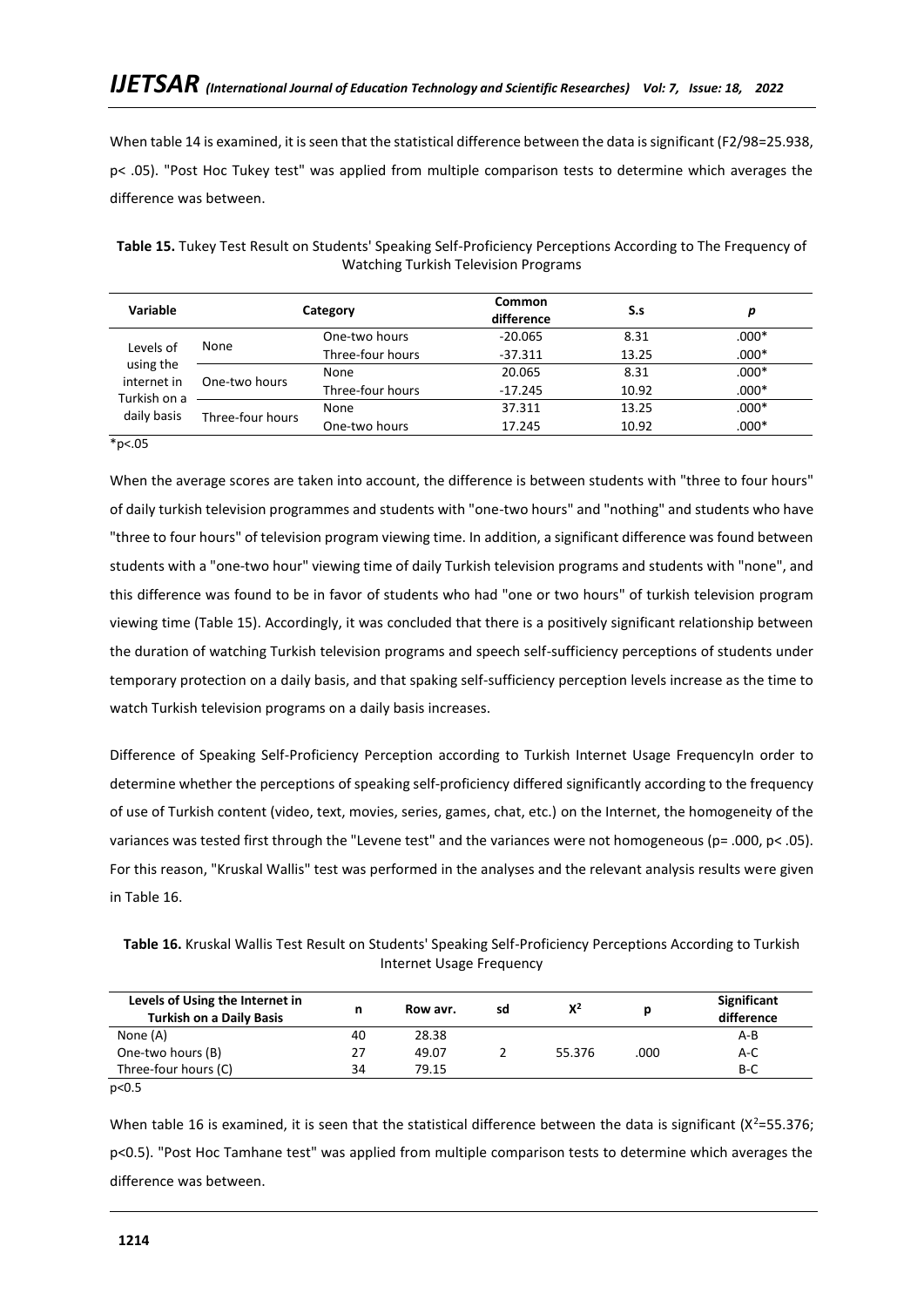| Variable                      |                           | Category         | <b>Common</b><br>difference | S.s  | р       |
|-------------------------------|---------------------------|------------------|-----------------------------|------|---------|
| Levels of                     |                           | One-two hours    | $-20.419$                   | 4.78 | $.000*$ |
| using the                     | None                      | Three-four hours | $-40.210$                   | 3.94 | $.000*$ |
| internet                      |                           | None             | 20.419                      | 4.78 | $.000*$ |
| in Turkish                    | One-two hours             | Three-four hours | $-19.790$                   | 3.98 | $.000*$ |
| on a daily                    | Three-four hours<br>basis | None             | 40.210                      | 3.94 | $.000*$ |
|                               |                           | One-two hours    | 19.790                      | 3.98 | $.000*$ |
| $\mathbf{a}$ and $\mathbf{a}$ |                           |                  |                             |      |         |

**Table 17.** Tamhane Test Result on Students' Speaking Self-Proficiency Perceptions According to the Frequency of Using the Internet in Turkish

 $*p<.05$ 

In the analysis, when the averages and average differences are taken into account, it is seen that the difference is between students who use the internet "three to four hours" per day in Turkish and students who do not use "at all" and who use only "one-two hours" per day and in favor of students who use the internet "three to four hours" in Turkish (Table 17). Accordingly, it was concluded that there is a positively meaningful relationship between the use of content on the internet in Turkish by students under temporary protection and perceptions of speech self-sufficiency, and that speaking self-proficiency perception levels increase when they use the internet in Turkish.

#### **CONCLUSION and DISCUSSION**

In the study, the temporary protection center in Kilis was chosen because Kilis is home to a large number of Syrians. Compared to other cities, it is aimed to reveal the self-sufficiency perceptions developed by these people who can continue their lives without feeling the need to learn Turkish. In the literature scan, it was seen that not much work was done on speaking self-sufficiency in teaching Turkish to foreigners, and studies in this field focused on writing skills. In addition, studies on speaking self-sufficiency have found that the research object is not foreign students. What makes the study important is that the Syrians in the city reveal their general state of conversation.

According to the findings of the current research, it was determined that syrian students under temporary protection had moderate speaking self-proficiency. This finding coincides with Sallabaş's (2012) study. As a matter of fact, it was determined that the turkish speaking self-proficiency scores of turkish language learners as a foreign language were above average but not very high. A similar conclusion was reached in the study conducted by Aydın et al. (2017).

According to the results of the study, it is seen that gender is not a factor that affects the speaking self-sufficiency perceptions of students under temporary protection. In this context, it can be said that the perceptions of speaking self-sufficiency of girls and boys under temporary protection are equal. This result corresponds to the result of Sallabaş's (2012) study.

The third sub-objective of the study, it was concluded that the speaking self-proficiency perceptions of the students under temporary protection who learn Turkish as a foreign language did not change according to the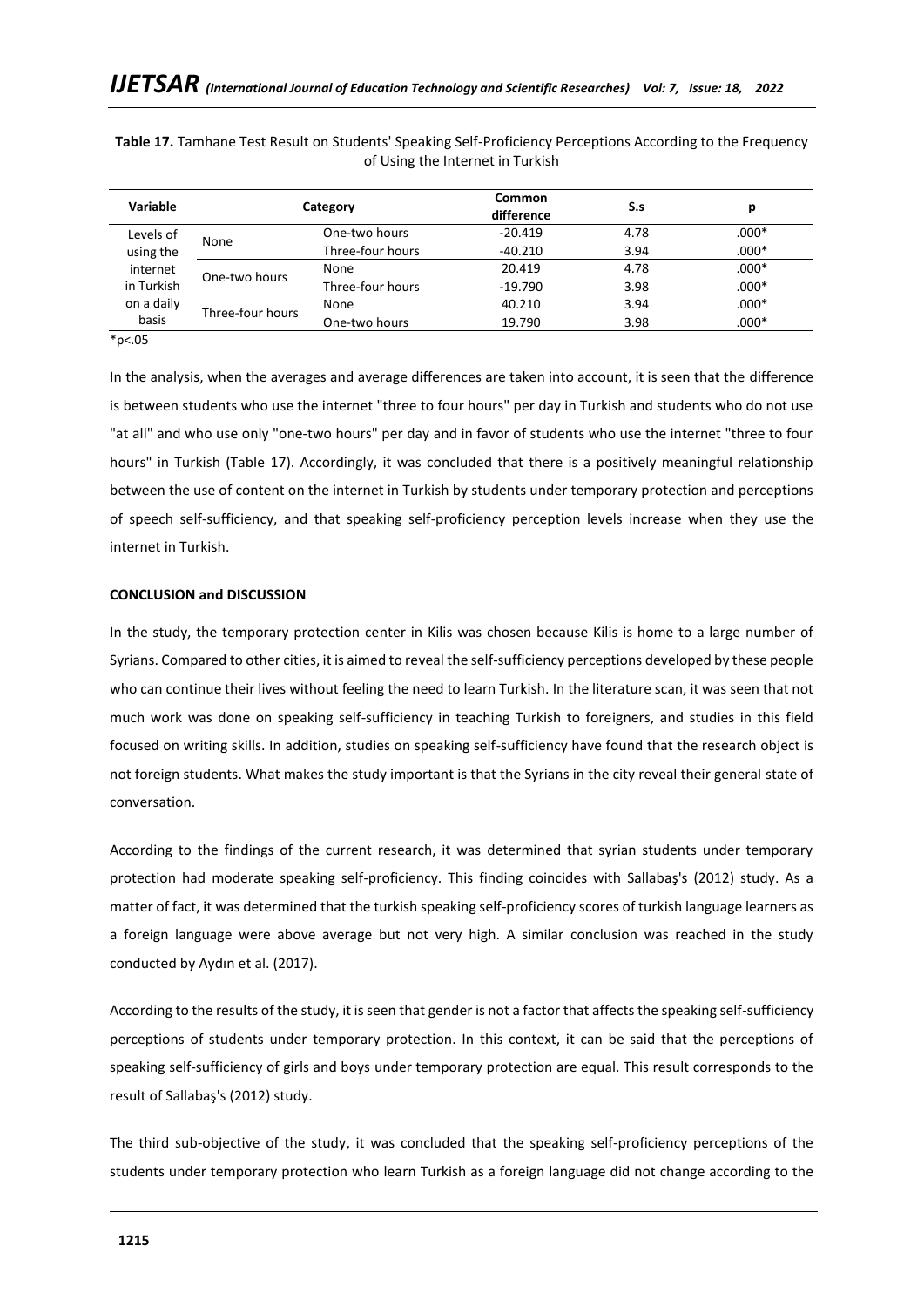age of the students. A similar result was reached by Kurudayıoğlu and Güngör (2017). The age of the students in the study group is close to each other, and this result is expected by the researchers.

The results show that the marital status and socioeconomic levels of those who learn Turkish as a foreign language are not a factor affecting students' perceptions of speaking self-sufficiency.

The circle of friends variable differed significantly. In the analysis, when the averages and average differences are taken into account, it is seen that the difference is between students whose circle of friends is "Turkish" and only students who are "Syrian" and "Syrian and Turkish", and students whose circle of friends is "Turkish". In addition, it was determined that the difference between students whose friends are "Syrian and Turkish" and students who are only "Syrian" made sense in favor of students who were statistically "Syrian and Turkish". Accordingly, it was concluded that there is a positively significant relationship between the perceptions of speaking self-sufficiency with the circles of friends of the students under temporary protection and that their perception levels of speaking self-sufficiency increase when their circle of friends is Turkish. The findings of the study are in line with the findings of the research conducted by Şimşir and Dilmaç (2018). The researchers concluded that Syrian students without Turkish friends had problems with language and communication.

It has been concluded that there is a positively significant relationship between the life expectancy of students under temporary protection in Turkey and their perception of speaking self-sufficiency increases as their life expectancy increases in Turkey. Looking at alanyaz, similar results are reached (Çetin & Gülmez,2020). In their study, the researchers concluded that with the life expectancy of Syrian students in Turkey, the treasures of the word increased and their communication skills improved.

When the average scores are taken into account in the analysis, it is seen that the difference is between students with Turkish language level "C" and students with "A" and "B" levels and in favor of students with "C" level. In addition, a significant difference was found between students with Turkish language level "B" and students with "A" level and it was concluded that this difference was in favor of students with "B" level. Accordingly, it was concluded that there is a positively significant relationship between turkish language levels and speaking selfproficiency perceptions of students under temporary protection, and that speaking self-proficiency perception levels increase as the Turkish language level (exchange rate) increases. Based on these results, it can be said that students' speaking self-sufficiency increases with their learning of the target language and their anxiety levels decrease. Similar findings were reached by other researchers and concluded that with the increase in language level, students lowered their anxiety levels related to speaking (Solak, 2019; Boylu & Çangal, 2015).

It was concluded that there is a positively significant relationship between the daily Turkish speaking times of the students under temporary protection and their perception of speaking self-sufficiency, and that their speaking self-proficiency perception levels increase as the daily Turkish speaking time increases. The findings of this study coincide with the findings of the study conducted by Ülper (2020). In the study, the researcher concluded that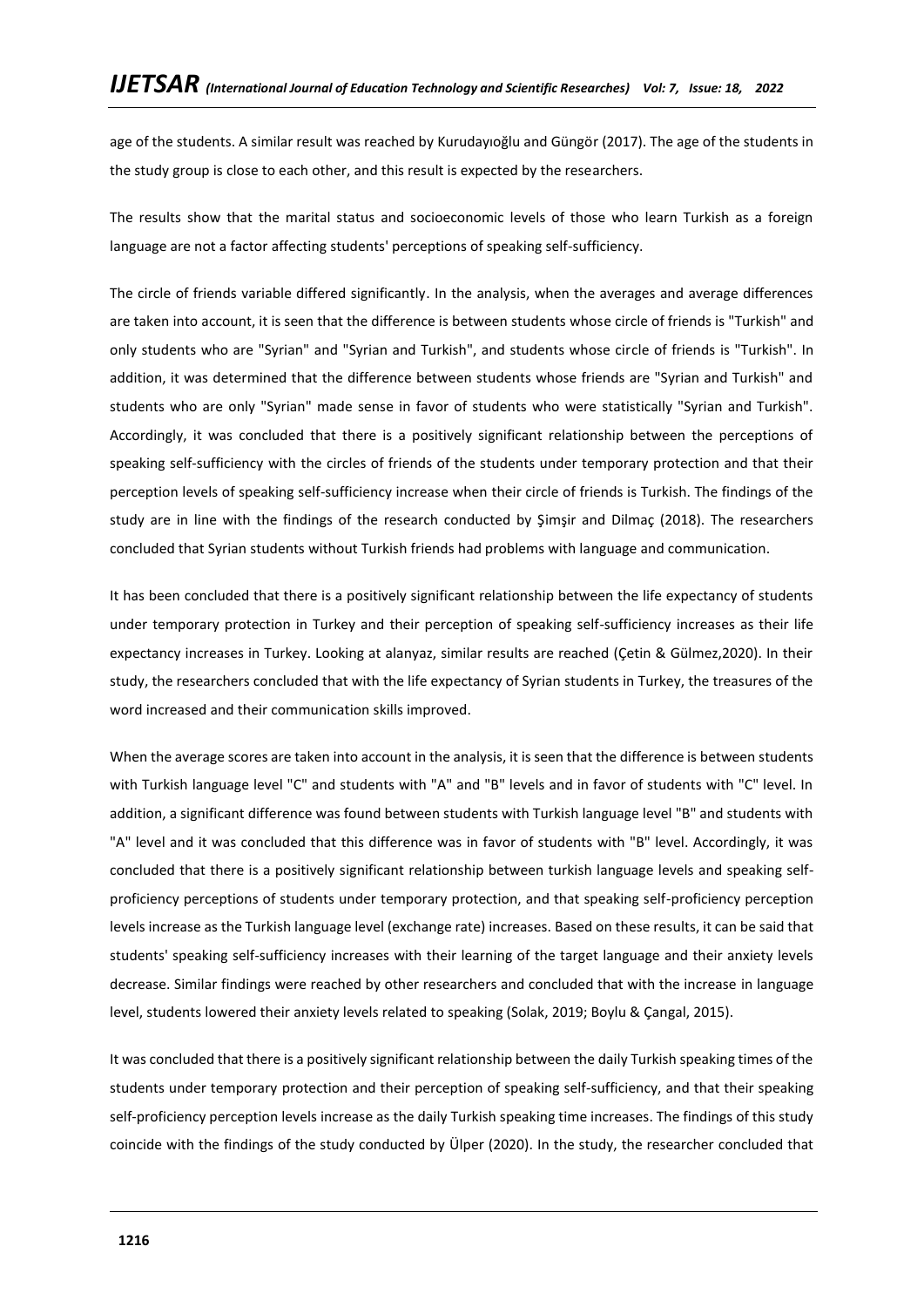there is a significant difference between those who frequently use Turkish and those who use it less frequently in daily life.

According to the results of the research, it was concluded that there is a positively significant relationship between the duration of daily Turkish television programs of students under temporary protection and their perception of speaking self-sufficiency, and their speaking self-proficiency perception levels increase as the time to watch daily Turkish television programs increases. This result coincides with the results of Sallabaş (2012).

It was concluded that there is a positively meaningful relationship between the use of content on the internet in Turkish by students under temporary protection and perceptions of speaking self-sufficiency, and that speaking self-proficiency perception levels increase when they use the internet in Turkish. In his study, Fidan (2019) found that students participated in internet-based applications in Turkish teaching with great desire. The findings of both studies support each other.

# **RECOMMENDATIONS**

Based on the results of the research, the following can be recommended:

- More detailed studies (qualitative, mixed) can be carried out on the perceptions of self-sufficiency of students under temporary protection.
- Studies comparing the results of this research with the results of studies in different centers in terms of similar variables can be performed.
- According to the results of these and similar researches, adjustments can be made in educational activities.

## **ETHICAL TEXT**

"In this article, the journal writing rules, publication principles, research and publication ethics, and journal ethical rules were followed. The responsibility belongs to the author (s) for any violations that may arise regarding the article.

" Ethics committee approval of the study was obtained with the decision of Kilis 7 Aralık University Research and Publication Ethics Committees dated March 02, 2022 and numbered 2021-02.

**Author(s) Contribution Rate:** The 1st author's contribution rate to the article is 50%. The second author's contribution rate to the article is 50%.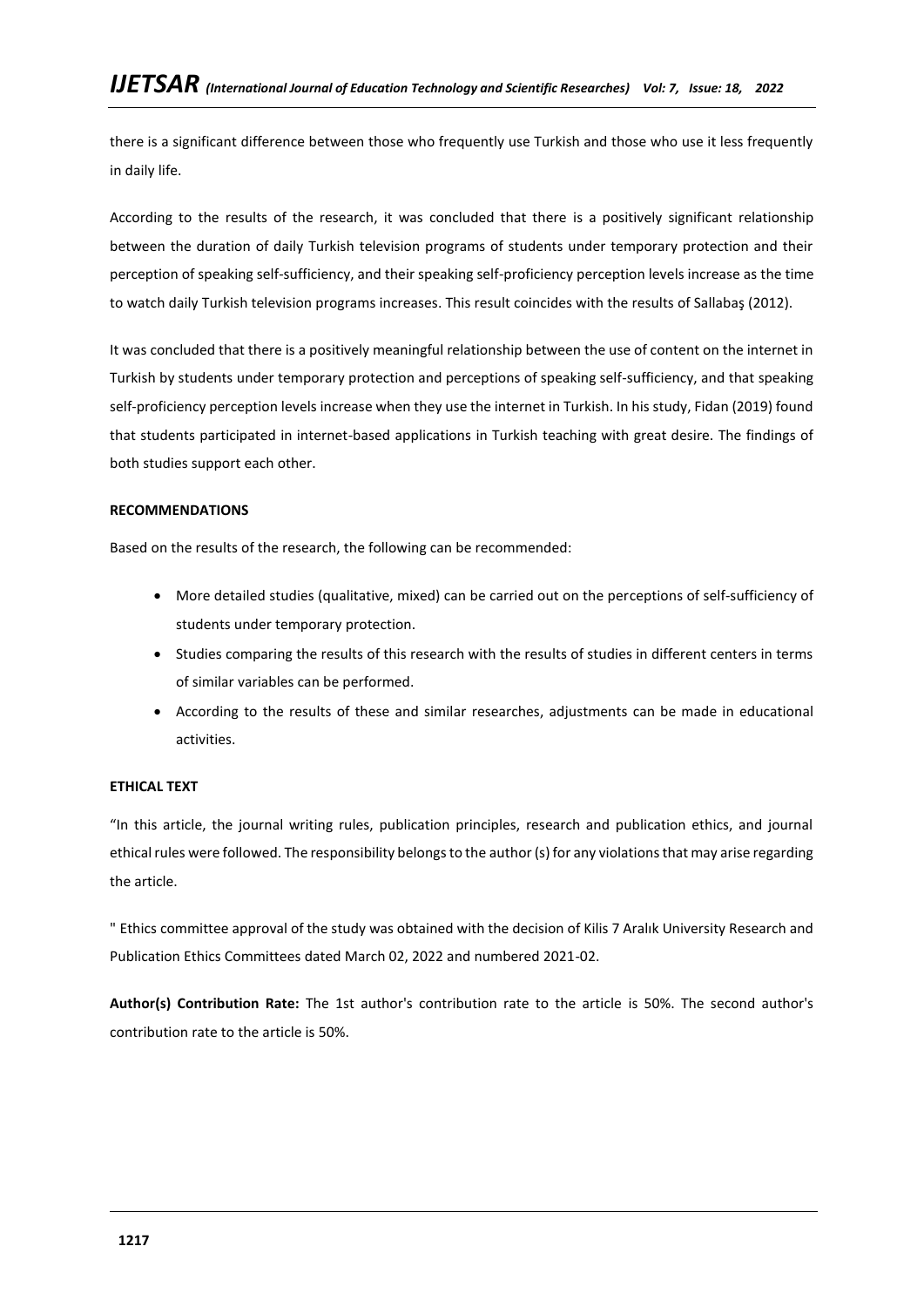#### **REFERENCES**

- Akar, C. (2008). Öz yeterlik inancı ve ilkokuma yazmaya etkisi. *Uşak Üniversitesi Sosyal Bilimler Dergisi, 1*(2), 185- 198. https://dergipark.org.tr/tr/download/article-file/202459
- Arslan, A. (2018). Ortaokul öğrencilerinin konuşma kaygıları ve akademik öz-yeterlik inançlarının çeşitli değişkenler açısından incelenmesi. *International e-Journal of Educational Studies (IEJES), 2*(3), 26-43. <https://doi.org/10.17240/aibuefd.2018.18.39790-471117>
- Aydın, E. & Başoğlu, N. (2014). Çağrı merkezi hizmetleri programı öğrencilerinin konuşma becerileri özyeterlik algıları: Çaycuma meslek yüksekokulu örneği. *Elektronik Mesleki Gelişim ve Araştırmalar Dergisi, 2*(3), 33-43. https://dergipark.org.tr/en/download/article-file/62450
- Aydın, G.; Şahin, A.; Yağmur Şahin, E.; Emre, K. & Salı, M. K. (2017). Yabancı dil olarak Türkçe öğrenenlerin konuşma öz yeterliliklerinin belirlenmesi (ÇOMÜ TÖMER örneği). *Journal of Awareness, 2*(3), 549-564. https://dergipark.org.tr/en/download/article-file/358131
- Aydın, N. (2008). *Sınıf öğretmeni adaylarının ve öğretmenlerinin çevre eğitimine yönelik özyeterlik inançları üzerine sınıf düzeyi, kıdem ve değer yönelimlerinin etkisi* (Yayımlanmamış yüksek lisans tezi). Adnan Menderes Üniversitesi.
- Baki, Y. (2018). Türkçe öğretmeni adaylarının konuşma öz yeterlikleri ve iletişim becerilerinin çeşitli değişkenler açısından incelenmesi. *Turkish Studies Educational Sciences, 13*(19), 213-233. https://dergipark.org.tr/en/download/article-file/358131
- Bandura, A. (1994). Self-efficacy. In V. S. Ramachaudran (Ed.), *Encyclopedia of human behavior* (Vol. 4, pp. 71- 81). Academic Press. (Reprinted in H. Friedman (Ed.), *Encyclopedia of mental health.* Academic Press, 1998)
- Bandura, A. (1997). *Self-efficacy: The exercise of control.* Freeman and Company.
- Batar, M. & Aydın, S. (2014). Türkçe öğretmeni adaylarının yazılı anlatım öz yeterlik inançlarının değerlendirilmesi. *International Journal of Language Academy, 2*(4), 579-598. https://doi.org/ [10.18033/ijla.106](http://dx.doi.org/10.18033/ijla.106)
- Bıkmaz, F. H. (2002). Fen öğretiminde özyeterlik inancı ölçeği. *Eğitim Bilimleri ve Uygulama, 1*(2), 197-210. https://toad.halileksi.net/sites/default/files/pdf/fen-ogretiminde-oz-yeterlik-inanci-olcegi-toad.pdf.
- Boylu, E. & Çangal, Ö. (2015). Yabancı dil olarak Türkçe öğrenen Bosna Hersekli öğrencilerin konuşma kaygılarının çeşitli değişkenler açısından incelenmesi. *Uluslararası Türkçe Edebiyat Kültür Eğitim (TEKE) Dergisi, 4*(1), 349-368. <https://doi.org/10.7884/teke.422>
- Bozavlı, E. (2014). Yabancı dil öğretiminde alternatif bir okul modeli. *The Journal of Academic Social Science, 2*(1), 110-120. https://dergipark.org.tr/tr/pub/jilses/issue/33265/351512
- Büyüköztürk, Ş. (2014). *Sosyal bilimler için veri analizi el kitabı.* Pegem Akademi.
- Creswell, J. W. (2019). *Eğitim araştırmaları: nicel ve nitel araştırmanın planlanması, yürütülmesi ve değerlendirilmesi* (H. Ekşi, Çev.). Edam.
- Çetin, S. A. & Gülmez, M. (2020). Suriye uyruklu ortaokul öğrencilerinin Türkçe yazılı anlatımlarında kelime hazinelerini etkileyen değişkenler. *Akdeniz Üniversitesi Eğitim Fakültesi Dergisi, 3*(1), 57-72.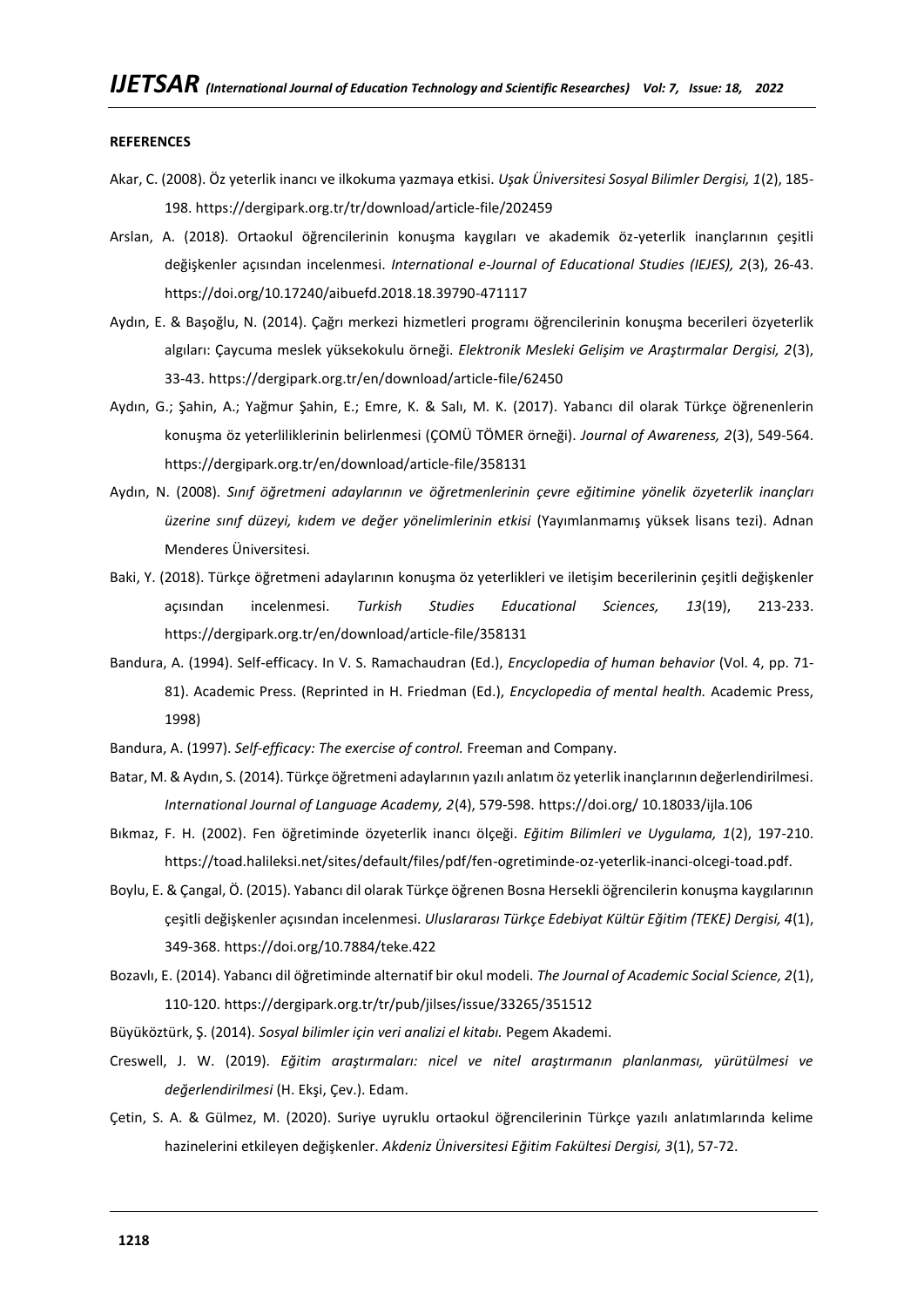- Demir, M. & Demir, E. (2018). Farklı denetim odağına sahip Arapça öğretmenlerinin Arapça konuşma becerisine ilişkin özyeterlik algısının incelenmesi. *Turkish Studies Social Sciences, 13*(10), 193-211. https://dergipark.org.tr/tr/pub/akuned/issue/52842/676227
- Demir, S. & Börekçi, M. (2021). Ortaokul öğrencilerinin sözlü anlatım öz yeterlik algılarına çeşitli değişkenlerin etkisi. *Ana Dili Eğitimi Dergisi, 9*(1), 94-110. <https://doi.org/10.16916/aded.826904>
- Demirel, Ö. (2003). *Türkçe öğretimi.* Pegem Akademi Yayıncılık.
- Demirel, Ö. (2010). *Yabancı dil öğretimi: Dil pasaportu, dil biyografisi, dil dosyası* (8. Baskı). Pegem Akademi Yayınları.
- Dilmaç, O. & İnanç, C. (2015). Sınıf öğretmenlerinin görsel sanatlar dersine yönelik öz yeterlik düzeyleri. *Bartın Üniversitesi Eğitim Fakültesi Dergisi, 4*(2), 382-400. <https://doi.org/10.14686/buefad.v4i2.1082000254>
- Dumanlı, M. (2014). *Türkçe öğretmeni adaylarının yazılı anlatım öz yeterlik inançlarının değerlendirilmesi*  (Yayımlanmamış yüksek lisans tezi). Dokuz Eylül Üniversitesi.
- Ekici, G. (2005). Biyoloji özyeterlik ölçeğinin geçerlik ve güvenirliği. *Hacettepe Üniversitesi Eğitim Fakültesi Dergisi, 29*, 85-94. https://dergipark.org.tr/en/download/article-file/87745
- Ekici, G. (2006). *İlköğretim I. kademe öğretmenlerinin sınıf yönetimi profilleri ile öğretmen öz-yeterlik inançları arasındaki ilişkinin değerlendirilmesi* [Sözlü/Poster Sunum]. XIV. Ulusal Eğitim Bilimleri Kongresi, Denizli, Türkiye.
- Fidan, M. (2019). Türkçenin yabancı dil olarak öğretiminde internetin kullanılabilirliği üzerine bir araştırma. *Turkish Studies-Education Sciences, 14*(3), 565-578[. https://doi.org/10.29228/TurkishStudies.22583](https://doi.org/10.29228/TurkishStudies.22583)
- Gerez Taşgın, F. (2015). *Türkçe öğretmeni adaylarının dinleme, konuşma, okuma ve yazma öz yeterlikleri ile öğrenme stillerinin incelenmesi* (Atatürk Üniversitesi örneği) (Yayımlanmamış yüksek lisans tezi), Atatürk Üniversitesi.
- Güneş, F. (2013). *Türkçe öğretimi yaklaşımlar ve modeller.* Pegem Akademi Yayıncılık.
- İçişleri Bakanlığı Göç İdaresi Başkanlığı. (2022). *Geçici koruma.* <https://www.goc.gov.tr/gecici-koruma5638> adresinden ulaşılmıştır.
- Karanfil, B. (2015). *Yükseköğretim İngilizce hazırlık sınıflarında güç paylaşım düzeyi ile öğrencilerin ingilizce öz yeterlik algıları arasındaki ilişkinin incelenmesi* (Yayımlanmış yüksek lisans tezi), Eskişehir Osmangazi Üniversitesi.
- Katrancı, M. (2014). Öğretmen adaylarının konuşma becerisine yönelik öz yeterlik algıları. *Bartın Üniversitesi Eğitim Fakültesi Dergisi, 3*(2), 174-195. https://dergipark.org.tr/en/pub/buefad/issue/3815/51223
- Kılıçoğlu, G., Karakuş, E. N., & Demir, T. (2011, April). *Sosyal alanlar öğretmenlerinin kişilerarası özyeterlik inançlarının değerlendirilmesi (Ankara ili örneği).* 2nd International Conference on New Trends in Education and Their Implications, Antalya, Turkey.
- Kurudayıoğlu, M. & Güngör, H. (2017). Yabancı dil olarak Türkçe öğrenenlerin konuşma öz yeterliklerinin çeşitli değişkenler açısından incelenmesi. *Uluslararası Türkçe Edebiyat Kültür Eğitim Dergisi, 6*(2), 1105-1121. https://dergipark.org.tr/en/download/article-file/323415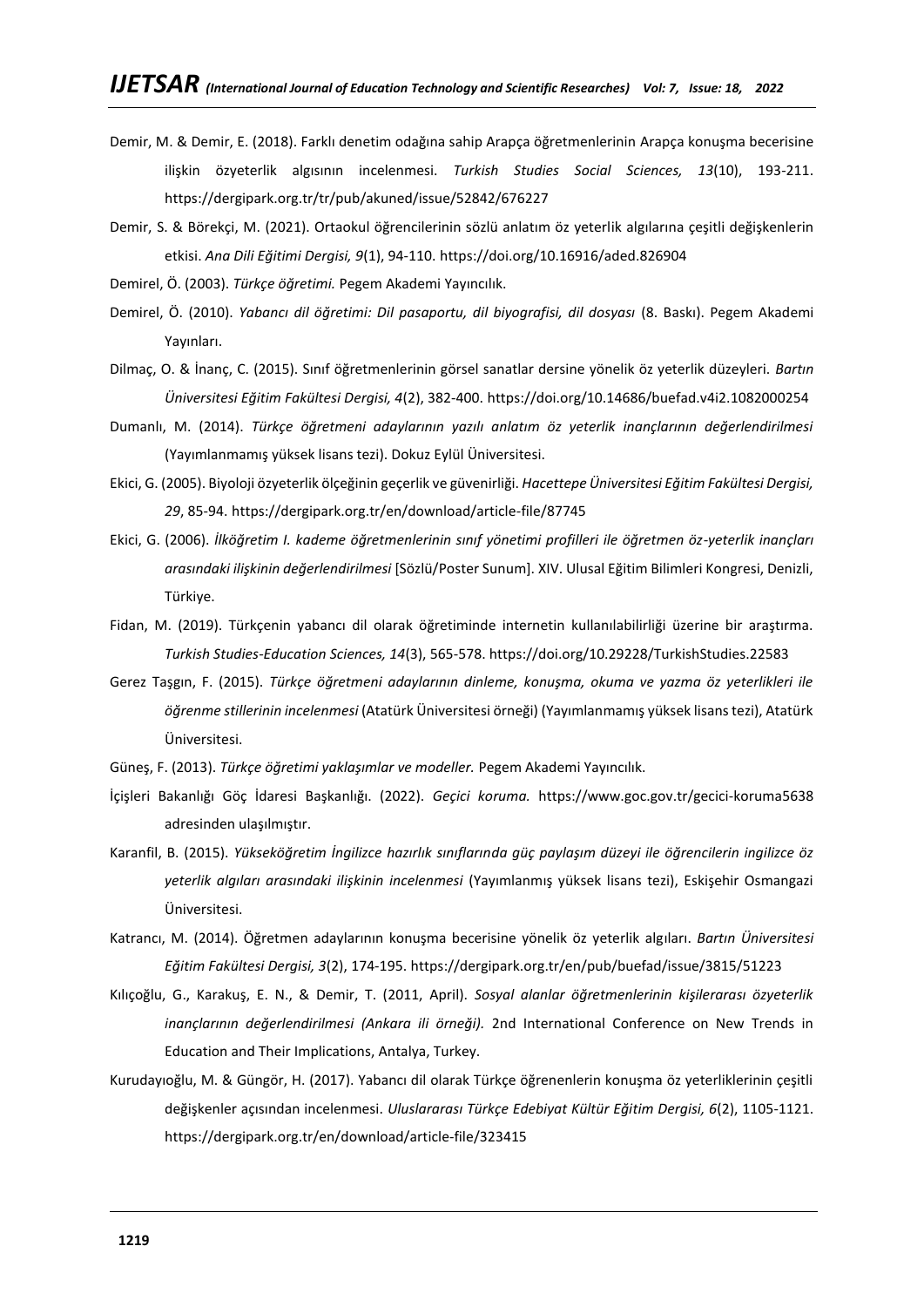- Kurudayıoğlu, M. & Kana, F. (2013). Türkçe öğretmeni adaylarının dinleme becerisi ve dinleme eğitimi özyeterlik algıları. *Mersin Üniversitesi Eğitim Fakültesi Dergisi, 9*(2), 245-258. https://dergipark.org.tr/en/pub/mersinefd/issue/17383/181611?publisher=mersin-university
- Mutlu, H. H. (2012). *Türkçe öğretiminde ilköğretim program amaçlarının hedefleri gerçekleştirmedeki rolü* (Yayınlanmamış doktora tezi). Gazi Üniversitesi.
- Ocak, G. & Akkaş Baysal, E. (2016). Öğrencilerin dil öğrenme stratejileri ve İngilizce özyeterlik inançlarının incelenmesi: Afyonkarahisar ili örneği. *Marmara Üniversitesi Atatürk Eğitim Fakültesi Eğitim Bilimleri Dergisi,* (44), 91-110. <https://doi.org/10.15285/maruaebd.286488>
- Özden, M. (2018). Türkçe eğitimi lisans öğrencilerinin konuşma becerisi öz yeterlikleri. *Uluslararası Türkçe Edebiyat Kültür Eğitim Dergisi, 7(*3), 1917-1930. https://dergipark.org.tr/en/pub/teke/issue/39454/465285
- Sallabaş, E. (2012). Türkçeyi yabancı dil olarak öğrenenlerin konuşma öz yeterliklerinin değerlendirilmesi. *Türkiye Sosyal Araştırmalar Dergisi, 162*(162), 269-290. https://dergipark.org.tr/en/download/articlefile/200494
- Sallabaş, M. E. (2013). Türkçeyi yabancı dil olarak öğrenenler için konuşma öz yeterlik ölçeği: geçerlilik ve güvenirlilik çalışması. *Dumlupınar Üniversitesi Sosyal Bilimler Dergisi,* (36), 261-270. https://app.trdizin.gov.tr/dokuman
- Sevimbay, A. (2016). *11.Sınıf öğrencilerinin İngilizce dersine yönelik tutumları ve özyeterlik inançları arasındaki ilişkiler* (Yayımlanmamış yüksek lisans tezi), Bartın Üniversitesi.
- Shultz, D. P., & Shultz, S. E. (2007). *Modern psikoloji tarihi* (Y. Aslay, Çev.). (1. Basım). Kaknüs Yayınları.
- Solak, E. M. (2019). *Türkçeyi ikinci dil olarak öğrenen uluslararası öğrencilerin konuşma kaygıları üzerine bir inceleme* (Yayımlanmamış yüksek lisans tezi), Tokat Gazi Osmanpaşa Üniversitesi.
- Şimşir, Z. & Dilmaç, B. (2018). Yabancı uyruklu öğrencilerin eğitim gördüğü okullarda öğretmenlerin karşılaştığı sorunlar ve çözüm önerileri. *İlköğretim Online; 17*(2), 1116-1134. https://doi 10.17051/ilkonline.2018.419647
- Tunagür, M. (2021). Türkçe öğretmeni adaylarının sözlü anlatım öz yeterliklerinin incelenmesi. *Muş Alparslan Üniversitesi Eğitim Fakültesi Dergisi, 1*(1), 29-40. https://dergipark.org.tr/en/download/articlefile/2230037
- Tuzcu, Ö. (2010). Müzik öğretmeni adaylarının mesleki yeterlik algıları ve mesleki güdülenme düzeyleri ile akademik başarı algıları arasındaki ilişki (Yayımlanmamış yüksek lisans tezi), Marmara Üniversitesi.
- Ülper, H. (2020). Yabancı öğrencilerin Türkçe söyleyiş akıcılıklarına ilişkin algıları ve etkili olan etmenler. *Başkent University Journal of Education, 7*(2), 328-338. http://buje.baskent.edu.tr/index.php/buje/article/view/315/183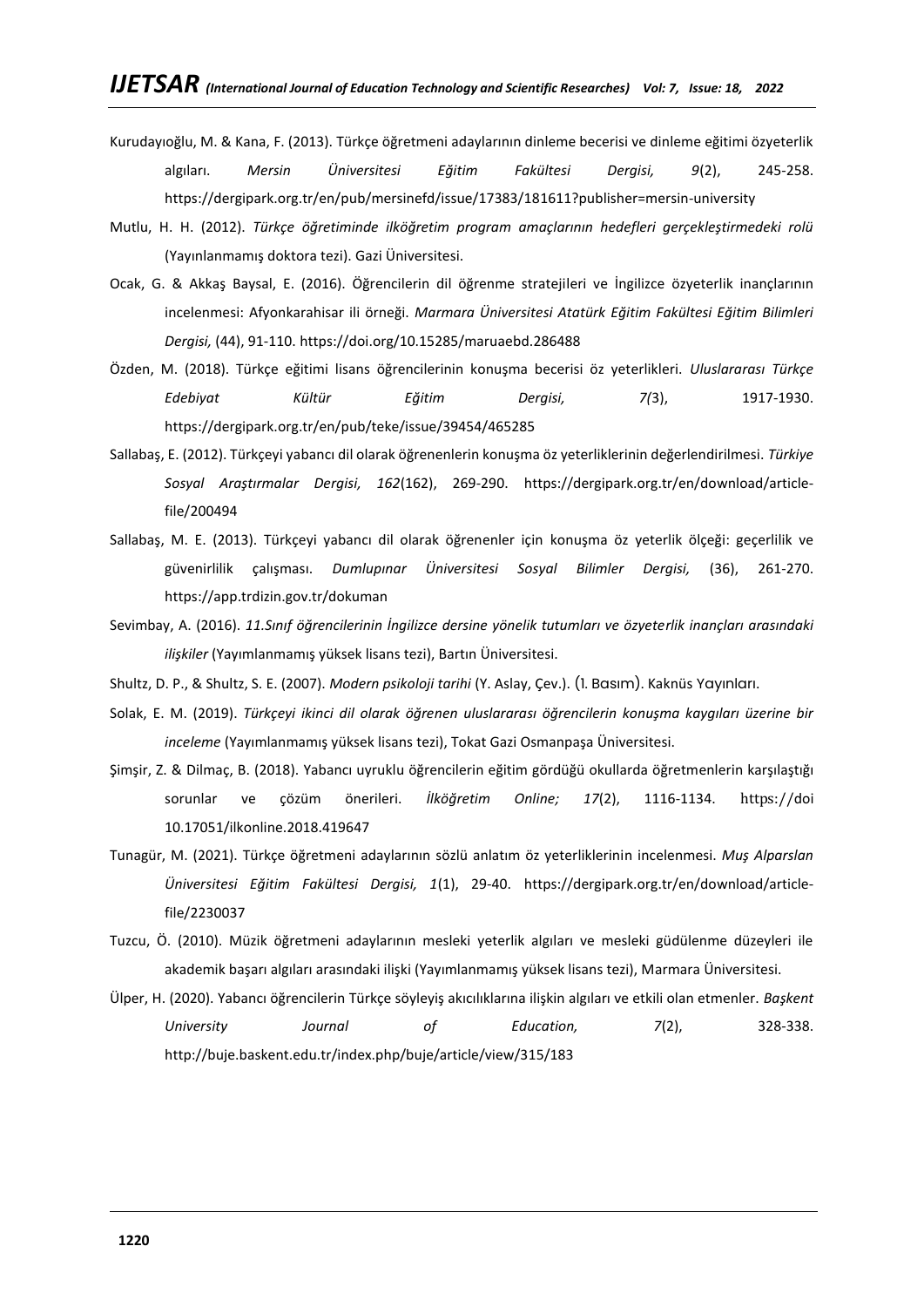# **GEÇİCİ KORUMA ALTINDAKİ ÖĞRENCİLERİN KONUŞMA ÖZ YETERLİK ALGILARININ ÇEŞİTLİ DEĞİŞKENLER BAĞLAMINDA İNCELENMESİ<sup>2</sup>**

# **ÖZ**

Bu çalışmanın amacı, Türkiye'deki geçici koruma altındaki Suriyeli öğrencilerin konuşma öz yeterlik algılarının belirlenmesi ve bu algılarının çeşitli değişkenler (cinsiyet, yaş, medeni durum, sosyoekonomik düzey, arkadaş çevresi, Türkiye'de yaşama süresi, Türkçe dil seviyesi, Türkçe konuşma sıklığı, Türkçe televizyon programları izleme sıklığı ve Türkçe internet kullanım sıklığı) bağlamında incelenmesidir. Çalışmada Kilis'teki geçici koruma merkezinin seçilme nedeni bulunduğu konum itibariyle Kilis'in çok sayıda Suriyeliyi barındırmasıdır. Diğer şehirlere kıyasla Türkçe öğrenme ihtiyacı hissetmeden de hayatlarına devam edebilen bu insanların konuşmaya ilişkin geliştirdikleri öz yeterlik algılarını ortaya koymak hedeflenmiştir. Alanyazın taramasında yabancılara Türkçe öğretiminde konuşma öz yeterliğine ilişkin çok fazla çalışma yapılmadığı, bu alandaki çalışmaların yazma becerisine odaklandığı görülmüştür. Ayrıca konuşma öz yeterliğine ilişkin çalışmalarda araştırma nesnesinin yabancı öğrencilerin olmadığı tespit edilmiştir. Çalışmayı önemli kılan şehirdeki Suriyelilerin konuşmaya ilişkin genel durumlarını ortaya koymasıdır. Araştırmada nicel araştırma yöntemleri kullanılmış olup araştırmanın çalışma grubunu Kilis 7 Aralık Üniversitesi Türkçe Öğretim Merkezinde (TÖMER) öğrenim görmekte olan 101 Suriyeli öğrenci oluşturmaktadır. Araştırmanın verileri, Sallabaş (2013) tarafından geliştirilen "Türkçeyi Yabancı Dil Olarak Öğrenenlerin Konuşma Öz Yeterlik Ölçeği" ile araştırmacılar tarafından oluşturulan kişisel bilgi formları aracılığıyla elde edilmiştir. Araştırma sonucunda öğrencilerin konuşma öz yeterlik algılarının orta düzeyde olduğu belirlenmiştir. Bununla birlikte araştırma bulguları öğrencilerin konuşma öz yeterlik algılarının cinsiyet, yaş, medeni durum ve sosyoekonomik düzeylerine göre anlamlı bir farklılık göstermediğini ancak arkadaş çevresi, Türkiye'de yaşama süresi, Türkçe dil seviyesi, Türkçe konuşma sıklığı, Türkçe televizyon programları izleme sıklığı ve Türkçe internet kullanım sıklığına göre anlamlı farklılık oluşturduğunu ortaya koymaktadır.

**Anahtar kelimeler:** Geçici koruma, mülteci öğrenci, konuşma, öz yeterlik, Suriyeli.

<sup>2</sup> Bu çalışma II. Uluslararası Muallim Rıfat Bilge Sempozyumu'nda sözlü bildiri olarak sunulmuştur.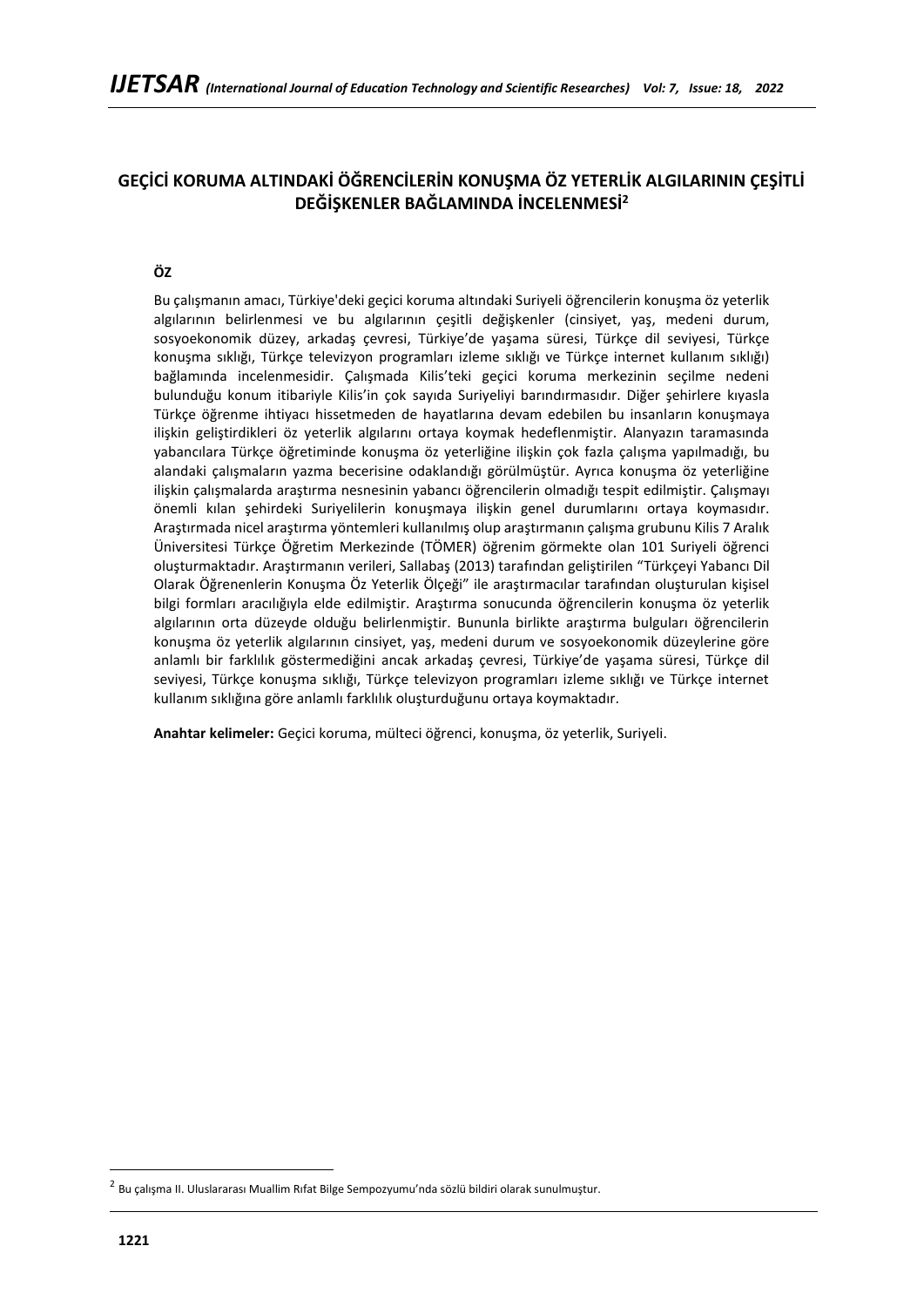## **GİRİŞ**

Öz yeterlik kavramı gerek ana dili gerekse de yabancı dil olarak Türkçe öğretiminde oldukça önemlidir. Sosyal Öğrenme Kuramı bağlamında Albert Bandura tarafından ortaya konulan öz yeterlik kavramı, kuram içerisinde ve özellikle motivasyon bakımından ön plana çıkan önemli bir kavramdır (Akar, 2008; Tuzcu, 2010; Karanfil, 2015). Bandura'ya (1994) göre öz yeterlik, insanların hayatlarını etkileyen olaylar karşısında bir şeyler yapabileceklerine ilişkin duydukları inançlardır. Bu genel tanıma benzer şekilde Lee (2005'ten aktaran Mutlu, 2012, s. 19) öz yeterliği, bireyin belli bir performans gösterebilmesi için gerekli etkinlikleri düzenleyerek başarılı bir şekilde gerçekleştirebileceğine dair kendine duyduğu güven olarak tanımlamaktadır. Öz yeterlik kavramına biraz daha özel olarak yaklaşarak tanımlayanlara göre bu kavram: Bireyin bir konuyla ilgili yapabilir miyim sorusuna verdiği içsel cevap (Synder ve Lopez'den aktaran Kurudayıoğlu ve Kana, 2013); Bireyin yapacağı etkinliklerin seçimini, karşılaştığı zorluklar karşısındaki çabasını ve performansını etkileyen inanç (Ekici, 2006); "Kişinin, belli bir alanda kendinden beklenen davranışları düzenleme ve gerçekleştirmeyle ilgili kendi kapasite ve yeteneklerine olan inancı" (Sallabaş, 2012, s.271) veya "Kişinin kendini yetiştirdiği bir alanda başladığı işi zihninde tasarladığı plan çerçevesinde yürüterek; beklenen başarı ile sonuçlandırdığı ana kadar geçen süreçte, iş yapma kapasitesi hakkında kendine ilişkin yargısı" (Dilmaç ve İnanç, 2015, s.387) şeklinde açıklanmaktadır. Araştırmacıların yapmış olduğu öz yeterlik tanımlarının ortak noktası, kişinin herhangi bir işi yapıp yapamayacağına dair sahip olduğu düşünceler ve kendine duyduğu güvendir.

Öz yeterlik kavramı kişinin kendisiyle ilgili inançlarını kapsayan bir kavramdır. Bireyin sahip olduğu inancı, ondan başkası bilemez ve kişi paylaşmadığı sürece de öğrenemez. Kişinin ilgi duyduğu bir alana ya da işe karşı istekli olmasıyla gelişmeye başlayan bu inanç, yalnızca bireyin keşfedebileceği bir süreçten meydana gelir. Başka bir deyişle kişiyi, en iyi kendisi bilir veya kişi, kendisini bilir (Batar ve Aydın, 2014; Dumanlı, 2014).

Bandura'ya (1997) göre, bireylerin öz yeterlik algılarının oluşumunu etkileyen faktörler "doğrudan deneyimler, dolaylı deneyimler, sözel ikna ve duygusal durum"dur. Doğrudan deneyimler, bireyin gerçekleştirdiği davranışların sonuçlarını değerlendirerek başarılı ya da başarısız olacağına ilişkin çıkarımlarda bulunmasıdır. Dolaylı deneyimler, bireyin çevresindekilerin deneyimlerini gözlemleyerek, o işi başarıp başaramayacaklarına ilişkin geliştirdikleri inançları ifade eder (Aydın, 2008). Sözel ikna bireyin çevresindeki kişilerin yapmış oldukları olumlu yorumlarla cesaretlenmesi; olumsuz yorumlarla ise geri çekilmesidir. Duygusal durum ise bireylerin bir durumla başa çıkarken içinde oldukları psikolojik durumları ve bu durumda kendilerini nasıl algıladıklarını ifade etmektedir (Bandura, 1997).

Kişilerin motivasyonlarını artırmada önemli bir faktör olan öz yeterlikle ilgili alanyazında çok sayıda çalışma mevcuttur. Yapılan çalışmaların disiplin alanları ve çalışma grupları farklı olsa da ortak olduğu nokta öz yeterlik düzeyi yüksek bireylerin daha başarılı olduğudur (Katrancı, 2014; Aydın ve Başoğlu, 2014; Ocak ve Baysal, 2016; Demir ve Börekçi, 2021; Arslan, 2018; Gerez Taşgın, 2018; Baki, 2018; Demir ve Demir, 2018; Tunagür, 2021; Özden, 2018; Kurudayıoğlu ve Güngör 2017; Aydın vd., 2017; Sevimbay, 2016). Öz yeterlik algısı güçlü olan bireyler herhangi bir sorunla karşılaştıklarında paniğe kapılmadan ve kaçma ihtiyacı hissetmeden sorunu çözüme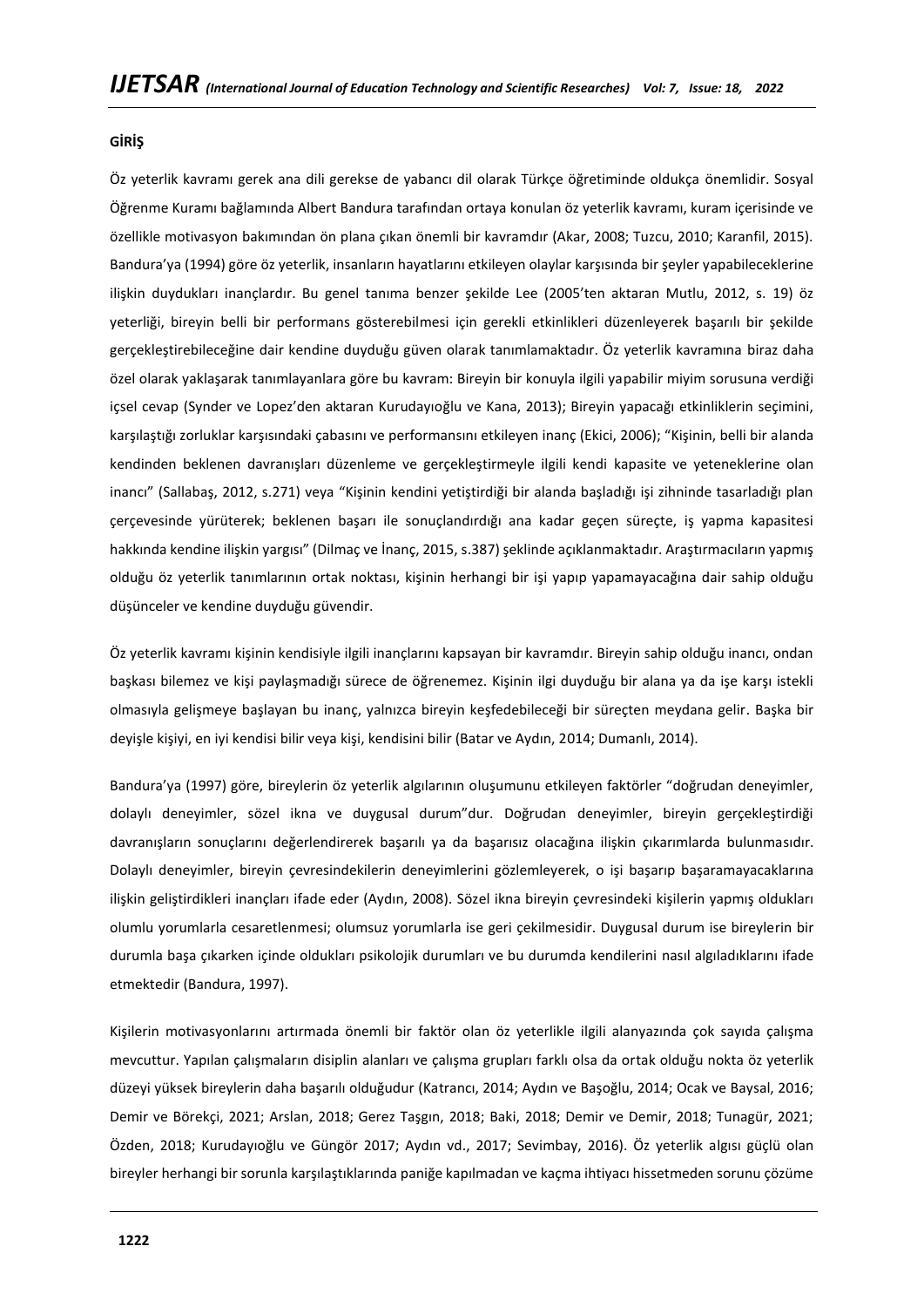kavuşturmak için çaba gösterir. Öz yeterlik algısı zayıf olan bireylerde ise tam tersi bir durum gözlenir ve görevleri yerine getirirken gerginlik, stres ve memnuniyetsizlik görülür (Bandura, 1997; Bıkmaz, 2002; Kılıçoğlu, Karakuş ve Demir, 2011; Shultz ve Shultz, 2007). Ekici (2005), bu durumu nasıl ki öz yeterliği düşük olan bireylerin başarı düzeylerinin yüksek olmayacağının beklenmeyeceği gibi, öz yeterliği yüksek bireylerin de başarı düzeylerinin düşük olmasının beklenmeyeceği şeklinde açıklar.

İnsan hayatında bu denli etkili olan öz yeterlik kavramı gerek ana dili gerekse de yabancı dil olarak Türkçe öğretiminde oldukça önemli bir kavramdır. Kurudayıoğlu ve Güngör (2017), öğrencilerin hedef dili öğrenmeye karşı neler hissettiklerinin, hedef dile ilişkin algılarının, öğrendikleri dille iletişim kurabilmelerinin, temel dil becerilerini kullanabilmeleriyle ilişkili olduğunu ve Türkçe öğretim sürecinde önemsenmesi gereken bir durum olduğunu vurgularlar.

Temel dil becerilerinden biri olan konuşma, öz yeterlik inancının etkili olduğu beceri alanlarındandır çünkü konuşma dil öğretiminde kazanılan ilk beceri alanlarındandır. Bu nedenle de öğrencilerin bu beceriye ilişkin sahip oldukları öz yeterlik inancının bilinmesi gerekliliği ortaya çıkmaktadır.

Konuşma, Demirel'e göre (2003), duygu ve düşüncelerin sözlü olarak ifade edilmesidir. Boylu ve Çangal'a göre (2015), bebeklik çağından itibaren edinilmeye başlanan ve sürekli devam eden bir beceridir. Güneş (2013, s. 105- 106) ise tanımı daha da detaylandırarak "Genel olarak duygu ve düşüncelerin sözlü olarak aktarılmasına denilmektedir. İnsanların çevresiyle iletişim kurmasının en etkili yoludur. Bu yolla; görüş, düşünce, duygu ve sorunlar başkalarına aktarılarak paylaşılmaktadır. Bu süreçte dil, düşünce, duygu, ses, beyin ve konuşma organları yer almakta ve bir dizi karmaşık işlem yapılmaktadır. Bunlardan birinin eksikliği ya da yetersizliği çeşitli konuşma kusurlarına yol açmaktadır" şeklinde açıklamaktadır. Yani konuşma kolay gerçekleşmez, sanıldığının aksine birtakım işlemler gerektiren karmaşık bir süreçten oluşur ve bu süreçteki aksamalar konuşmanın anlaşılırlığını ve akıcılığını etkilemektedir.

Ana dili ediniminde olduğu kadar yabancı dil öğretiminde de oldukça önemli olan konuşma becerisinde bireyin sözlü iletişim sürecini akıcı bir şekilde gerçekleştirmesi beklenmektedir. Yabancı dil öğrenenler dil sınıflarındaki klasik dil bilgisi uygulamalarından şikâyet etmektedir, buna ek olarak; okuma, yazma ve kelime öğretiminden ziyade iletişim becerilerini geliştirmeyi amaçlayarak konuşma ve dinlemeye öncelik veren bir yöntemin gerekliliğine dikkat çekmektedir (Bozavlı, 2014). Demirel (2010) ise yabancı dil öğretiminin en önemli amaçlarından birinin öğrencilerin öğrendikleri dili anlaşılır bir şekilde konuşabilmesi olduğuna vurgu yapmaktadır.

Aydın vd. (2017), Türkçeyi yabancı dil olarak öğrenen öğrencilerin öğrenme ve konuşma yeterliklerini etkileyen faktörlerin kontrol edilmesinin öğrencilerin kendilerini daha rahat hissetmelerini sağlayacağı için daha rahat konuşabileceklerini ve öz yeterlik algılarının geliştirilmesine yardımcı olacağını ifade etmişlerdir. Yabancı dil olarak Türkçe öğrenenlerin konuşma öz yeterliklerini tespit etmeyi amaçladıkları çalışmada öğrencilerin öz yeterlilik durumlarının ortalamanın üstünde olduğu ama kelime hazinesinin yeterli olmaması, dilin kurallarını yeterince bilmeme gibi durumlardan dolayı istendik seviyede olmadığı sonucuna ulaşmışlardır.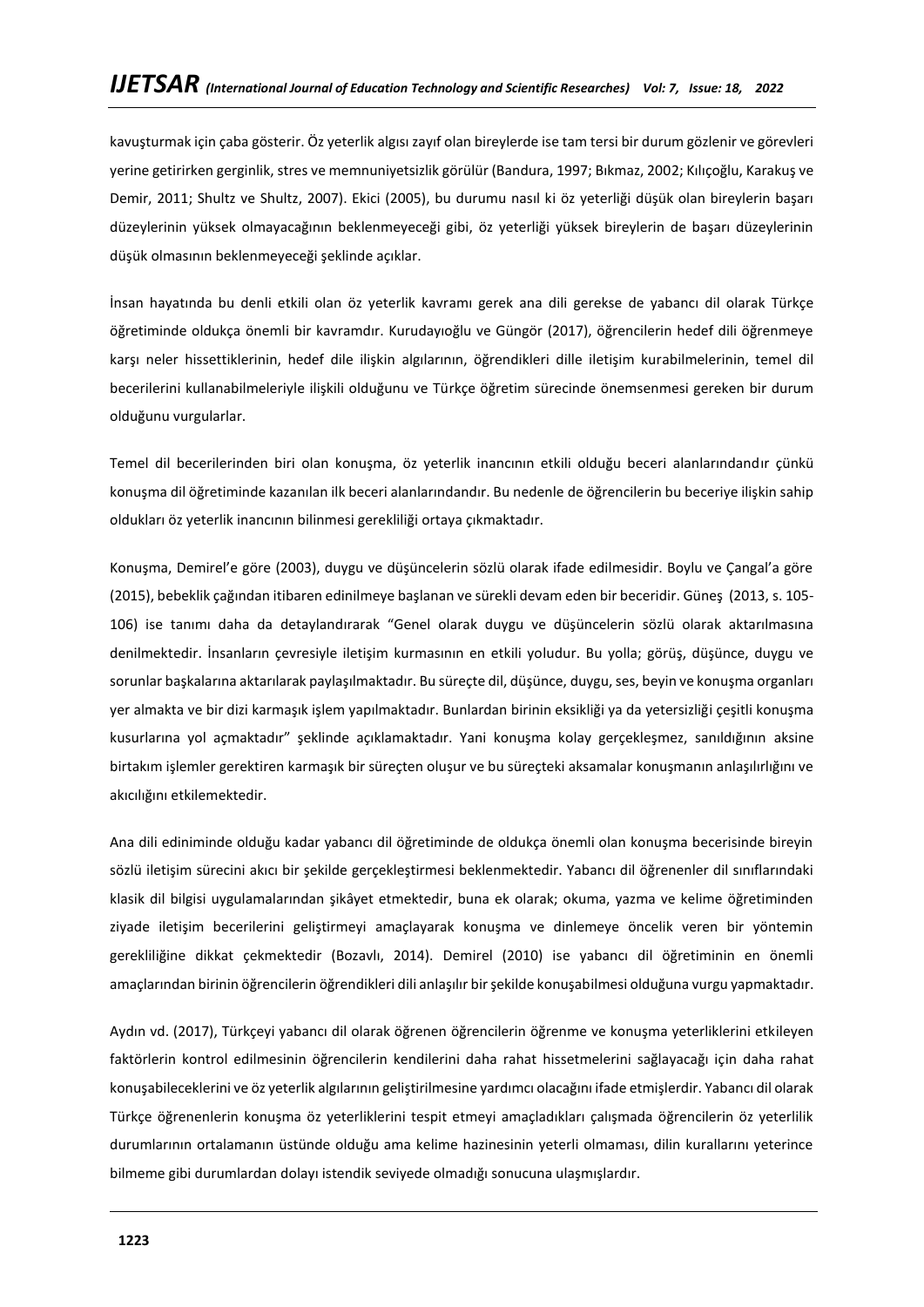#### **Amaç**

Türkçe öğrenen yabancı öğrencilerin başarılarını etkileyen unsurlardan biri o dile ilişkin sahip oldukları öz yeterlik inançlarıdır. Bu bağlamda Türkiye'deki geçici koruma altındaki Suriyeli öğrencilerin konuşma öz yeterlik algılarının hangi düzeyde olduğunun belirlenmesi ve bu algılarını farklılaştıracağı düşünülen çeşitli değişkenlerin (cinsiyet, yaş, medeni durum, sosyoekonomik düzey, arkadaş çevresi, Türkiye'de yaşama süresi, Türkçe dil seviyesi, Türkçe konuşma sıklığı, Türkçe televizyon programları izleme sıklığı ve Türkçe internet kullanım sıklığı) değerlendirilmesi araştırmanın problem durumunu oluşturmaktadır. Bu değişkenlere bağlı olarak geçici koruma altındaki öğrencilerin konuşma öz yeterlik algılarının farklılaşıp farklılaşmadığını öğrenmek araştırmanın amacını oluşturmuştur.

#### **Alt Amaçlar**

İlgili alanyazın taraması (Kurudayıoğlu ve Güngör, 2017; Aydın vd., 2017; Özden, 2018; Tunagür, 2021; Katrancı, 2014) ve üç alan uzmanının görüşleri doğrultusunda belirlenen değişkenlerin öğrencilerin konuşma algılarını farklılaştırabileceği düşünüldüğü için araştırmaya dâhil edilmiştir. Bu temel amaç doğrultusunda aşağıdaki araştırma sorularına yanıt aranmıştır:

- 1. Türkiye'deki geçici koruma altındaki Suriyeli öğrencilerin konuşma öz yeterliklerine ilişkin algıları ne düzeydedir?
- 2. Türkiye'deki geçici koruma altındaki Suriyeli öğrencilerin konuşma öz yeterlik algıları cinsiyet değişkenine göre anlamlı bir farklılık göstermekte midir?
- 3. Türkiye'deki geçici koruma altındaki Suriyeli öğrencilerin konuşma öz yeterlik algıları yaş değişkenine göre anlamlı bir farklılık göstermekte midir?
- 4. Türkiye'deki geçici koruma altındaki Suriyeli öğrencilerin konuşma öz yeterlik algıları medeni durum değişkenine göre anlamlı bir farklılık göstermekte midir?
- 5. Türkiye'deki geçici koruma altındaki Suriyeli öğrencilerin konuşma öz yeterlik algıları sosyoekonomik düzey değişkenine göre anlamlı bir farklılık göstermekte midir?
- 6. Türkiye'deki geçici koruma altındaki Suriyeli öğrencilerin konuşma öz yeterlik algıları arkadaş çevresi değişkenine göre anlamlı bir farklılık göstermekte midir?
- 7. Türkiye'deki geçici koruma altındaki Suriyeli öğrencilerin konuşma öz yeterlik algıları Türkiye'de yaşama süresi değişkenine göre anlamlı bir farklılık göstermekte midir?
- 8. Türkiye'deki geçici koruma altındaki Suriyeli öğrencilerin konuşma öz yeterlik algıları Türkçe dil seviyesi değişkenine göre anlamlı bir farklılık göstermekte midir?
- 9. Türkiye'deki geçici koruma altındaki Suriyeli öğrencilerin konuşma öz yeterlik algıları günlük Türkçe konuşma sıklığı değişkenine göre anlamlı bir farklılık göstermekte midir?
- 10. Türkiye'deki geçici koruma altındaki Suriyeli öğrencilerin konuşma öz yeterlik algıları günlük Türkçe televizyon programları izleme sıklığı değişkenine göre anlamlı bir farklılık göstermekte midir?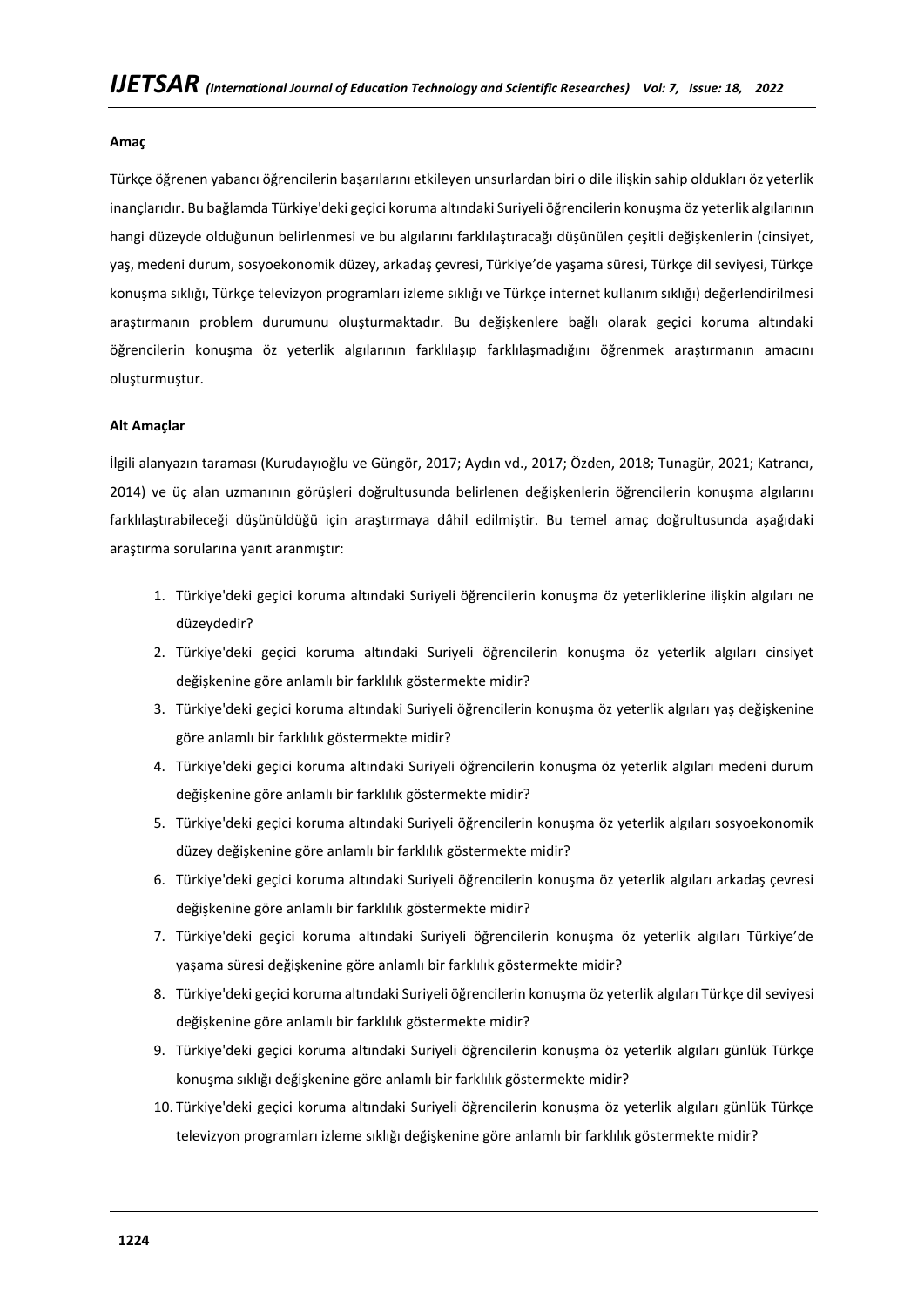12. Türkiye'deki geçici koruma altındaki Suriyeli öğrencilerin konuşma öz yeterlik algıları günlük Türkçe internet kullanım sıklığı değişkenine göre anlamlı bir farklılık göstermekte midir?

#### **YÖNTEM**

#### **Araştırmanın Modeli**

Mevcut araştırma nicel araştırma yöntemlerinden biri olan tarama desenine göre tasarlanmıştır. Türkiye'deki geçici koruma altındaki Suriyeli öğrencilerin konuşma öz yeterlik algılarının incelenmesi amacıyla tercih edilen tarama araştırma deseni "araştırmacıların bir evrenin tutumlarını, görüşlerini, davranışlarını veya özelliklerini açıklamak için bir örneklem grubuna veya evrenin bütünü üzerine tarama uygulaması yaparak bilgilerin toplandığı nicel araştırma desenlerindendir" (Creswell, 2019, s. 481). Kilis 7 Aralık Üniversitesi Araştırma ve Yayın Etik Kurulu'nun 02 Mart 2022 tarih ve 2021-02 sayılı kararı ile çalışmanın etik kurul onayı alınmıştır.

#### **Örneklem**

Bu araştırmanın çalışma grubunu; 2021-2022 eğitim öğretim yılı bahar döneminde Kilis 7 Aralık Üniversitesi TÖMER (Türkçe Öğretim Merkezi) bünyesinde öğrenim görmekte olan 67'si (%66.3) erkek, 34'ü (%33.7) kız öğrenci olmak üzere toplam 101 geçici koruma altındaki öğrenci oluşturmaktadır. Toplam kayıtlı olan 102 öğrencinin biri dışında diğerlerinin tamamı çalışmaya gönüllü olarak katılmıştır.

Türkiye, konumu itibariyle bölgedeki yeni gelişmeler ve gösterdiği sosyal ve ekonomik gelişimler nedeniyle son yıllarda yoğun bir şekilde hem göç alan hem de göçmenlere geçiş alanı oluşturan bir ülke konumundadır. 2022 yılı nisan ayı itibarıyla Türkiye'de geçici koruma kapsamındaki Suriyelilerin en fazla yaşadıkları iller sırasıyla İstanbul, Gaziantep, Hatay, Şanlıurfa, Adana, Mersin, Bursa, İzmir, Konya ve Kilis'tir. Toplam nüfusunun %42.4'lük oranına denk gelen Suriyeli nüfusuyla Kilis, bu iller içerisinde en dikkat çekenidir (İçişleri Bakanlığı, 2022). Bu veriler, Kilis ilinin bu araştırmada örneklem olarak seçilmesinin isabetli olduğunu göstermektedir.

#### **Veri Toplama Aracı**

Araştırmanın veri toplama araçlarını; M. E. Sallabaş (2013) tarafından geliştirilen likert tipi "Türkçeyi Yabancı Dil Olarak Öğrenenler İçin Konuşma Öz Yeterlik Ölçeği" ve araştırmacılar tarafından hazırlanan Kişisel Bilgi Formu oluşturmaktadır. Kişisel bilgi formunda cinsiyet, yaş, medeni durum, sosyoekonomik düzey, arkadaş çevresi, Türkiye'de yaşama süresi, Türkçe dil seviyesi, Türkçe konuşma sıklığı, Türkçe televizyon programları izleme sıklığı ve Türkçe internet kullanım sıklığını belirlemeye yönelik sorular bulunmaktadır.

İki faktör ve on dokuz maddeden oluşan "Türkçeyi Yabancı Dil Olarak Öğrenenler İçin Konuşma Öz Yeterlik Ölçeği" yazarın kendisinden mail yoluyla izin alınarak kullanılmıştır. Ölçekteki iki faktör varyansın %68, 22'sini açıklamaktadır. Maddelerin faktör yükleri 664- 894 aralığındaki değerlere sahiptir. Ölçeğin maddelerine ilişkin Cronbach Alfa katsayısının α= .974 olduğu tespit edilmiştir. Ölçekten alınabilecek yüksek puan, Türkçe konuşmada yüksek öz yeterlik inancına sahip olunduğunun göstergesi olarak kabul edilmiştir. Yedili likert tipinde olan ölçeğin her bir maddesine verilen cevaplar 1- 7 arasında değişen puanlara karşılık gelmektedir (Sallabaş,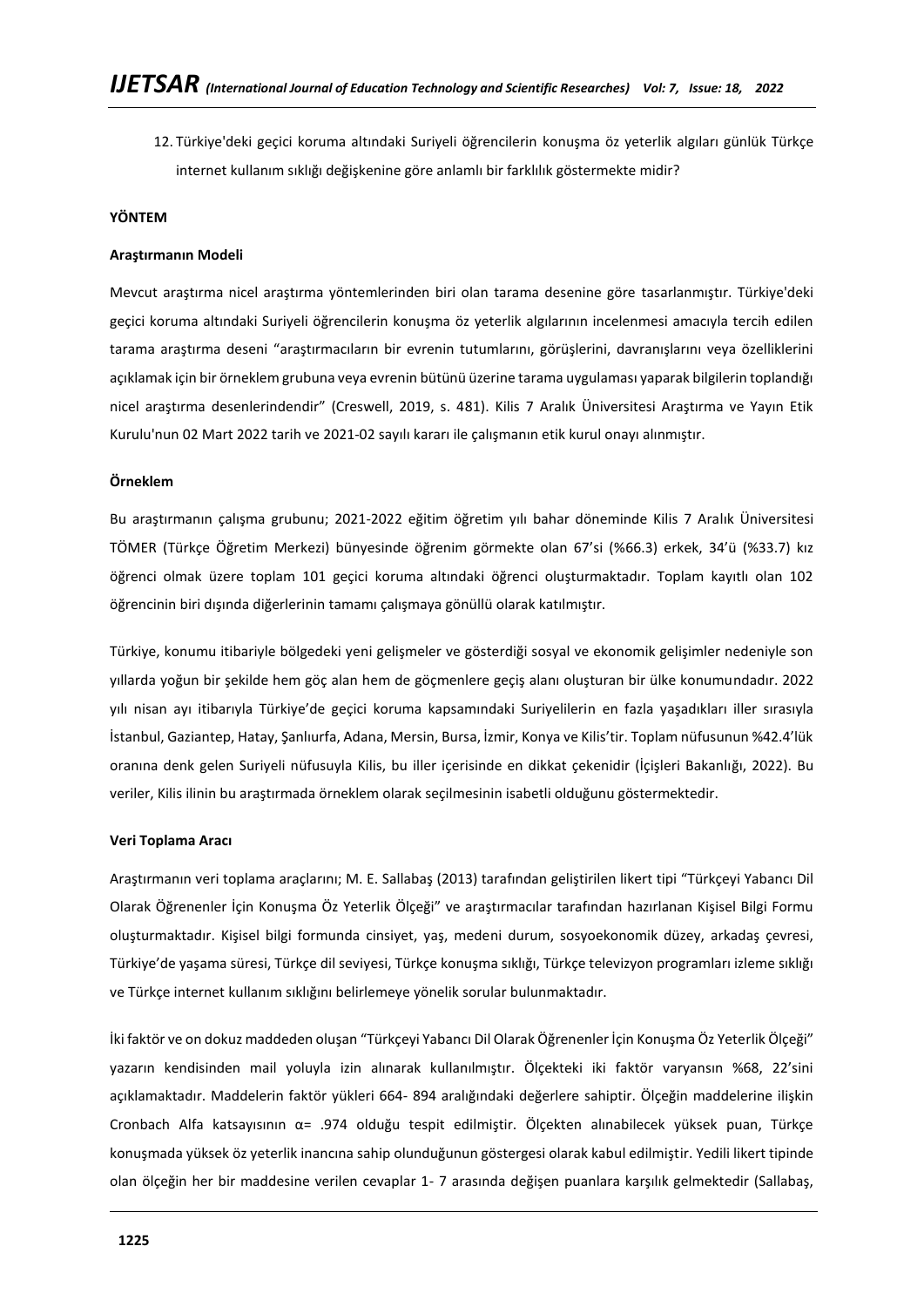2013). Ölçeğin tamamı için alınabilecek puanlar 19-133 arasında değişmektedir. Buna göre 19- 56 aralığındaki puan düşük, 57- 95 aralığındaki puan orta, 96- 132 aralığındaki puan ise yüksek düzeye karşılık gelmektedir.

## **Veri Toplama Süreci**

Araştırma verilerinin toplanması sürecinde öğrencilere çalışma ile ilgili gerekli bilgiler verilmiş ve katılımın gönüllülük esasına göre olduğu belirtilmiştir. Ardından araştırma formları örneklem grubuna uygulanmıştır. Yüz yüze sınıf ortamında doldurulan araştırma formları örneklem grubu tarafından ortalama 20 dakikada doldurmuştur. Örneklem grubunun ölçme aracındaki ifadeleri rahatlıkla ve anlayarak cevaplayabilmeleri için her türlü rehberlik yapılmıştır. Öte yandan örneklem grubunun hangi ifadeyi tercih edecekleri konusunda onlara herhangi bir müdahale ve yönlendirme yapılmamıştır.

#### **Verilerin Analizi**

Araştırma kapsamında elde edilen verilerin analizi için SPSS 23 programı kullanılmıştır. Verilerin analizinde ilk olarak verilerin normallikleri incelenmiş ve verilerin normal dağılım gösterdiği (çarpıklık= -.414; basıklık= -379; kolmogorov smirnov değerleri= .000 >.05) belirlenmiştir. Bu nedenle istatistiksel analizlerde parametrik testler kullanılmıştır. Veri analizi için "tek yönlü varyans analizi (ANOVA)" ve "bağımsız örneklemler için t-testi" kullanılmış ve farkların kaynağı belirlenirken varyansların homojenliği koşulunu sağlayan gruplarda "*Tukey testi*", sağlamayan gruplarda ise "*Tamhane testi*" kullanılmıştır. Ayrıca temel istatistiklerden standart sapma, ortalama, frekans ve yüzde değerleri hesaplanmıştır. Verilerden elde edilen sonuçlar p<.05 anlamlılık düzeyi dikkate alınarak değerlendirilmiştir (Büyüköztürk, 2014).

#### **BULGULAR**

Mevcut araştırmanın bulguları; geçici koruma altındaki öğrencilerin konuşma öz yeterlik algı düzeylerinin belirlenmesi ve bu algılarının cinsiyet, yaş, medeni durum, sosyoekonomik düzey, arkadaş çevresi, Türkiye'de yaşama süresi, Türkçe dil seviyesi, Türkçe konuşma sıklığı, Türkçe televizyon programları izleme sıklığı ve Türkçe internet kullanım sıklığı değişkenlerine göre anlamlı bir farklılık gösterip göstermediğine ilişkin istatistiksel değerlendirmelerden oluşmaktadır.

## **Öğrencilerin Konuşma Öz Yeterlik Algı Düzeyleri**

Geçici koruma altındaki öğrencilerin konuşma öz yeterlik algılarının hangi seviyede olduğunu tespit etmek için her bir öğrencinin maddelerden aldığı toplam puanlar hesaplanmış ve bunların ortalaması alınmıştır. Öğrencilerin konuşma öz yeterlik algı düzeylerine ilişkin elde edilen veriler Tablo 1'de bulunmaktadır.

| <b>Düzev</b> | Aralık     |     | %    |
|--------------|------------|-----|------|
| Düşük        | $(19-56)$  | 17  | 16.8 |
| Orta         | $(57-95)$  | 48  | 47.5 |
| İvi          | $(96-133)$ | 36  | 35.7 |
| Toplam       | $(19-133)$ | 101 | 100  |

**Tablo 1.** Öğrencilerin Konuşma Öz Yeterlik Algı Düzeyleri

(En yüksek puan= 131; en düşük puan= 29; ranj=102 mod=86; medyan=86;  $\bar{X}$  =84.01; SS=24.56)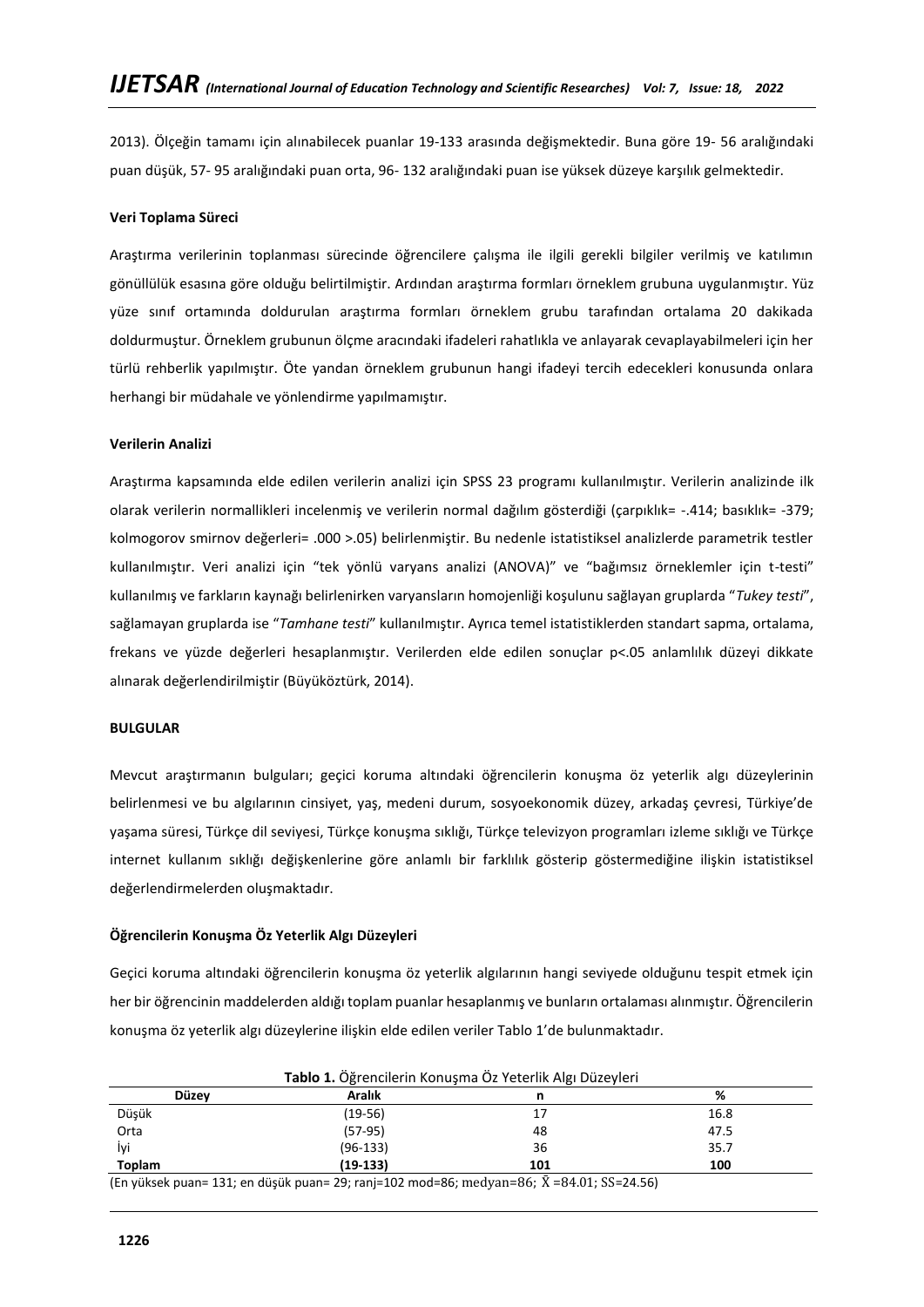Tablo 1 incelendiğinde araştırmaya katılan 101 öğrenciden 17'sinin (%16.8) konuşma öz yeterlik algılarının düşük, 48'inin (%47.5) orta, 36'sının (%35.7) ise yüksek olduğu görülmektedir. Geçici koruma altındaki öğrencilerin konuşma öz yeterlik algılarının ortalaması ise X̄=84.01'dir. Bu bulgu, geçici koruma altındaki öğrencilerin konuşma öz yeterlik algılarının orta düzeyde olduğunu göstermektedir.

## **Konuşma Öz Yeterlik Algısının Cinsiyete Göre Farklılığı**

Geçici koruma altındaki öğrencilerin cinsiyete göre konuşma öz yeterlik algılarının anlamlı bir farklılık gösterip göstermediğinin tespiti için *"t-testi"* yapılmış ve analiz sonuçları Tablo 2'de verilmiştir. Analiz yapılmadan önce varyansların homojenliğini test etmek için *"Levene testi"* yapılmış ve varyansların homojen olduğu görülmüştür (p= .725, p> .05).

| Tablo 2. Cinsiyete Göre Öğrencilerin Konuşma Öz Yeterlik Algılarına İlişkin T-Testi Sonuçları |    |       |       |         |      |  |
|-----------------------------------------------------------------------------------------------|----|-------|-------|---------|------|--|
| <b>Cinsivet</b>                                                                               |    |       |       |         |      |  |
| Kadın                                                                                         | 34 | 84.52 | 22.41 |         |      |  |
| Erkek                                                                                         | 67 | 83.76 | 25.74 | $-.148$ | .883 |  |
| p<.05                                                                                         |    |       |       |         |      |  |

Tablo 2 incelendiğinde cinsiyetin, geçici koruma altındaki öğrencilerin konuşma öz yeterlik algılarını etkileyen bir faktör olmadığı görülmektedir (t99= -.148, p>.05). Bu bağlamda geçici koruma altındaki kız ve erkek öğrencilerin konuşma öz yeterlik algılarının birbirine denk olduğu söylenebilir.

## **Konuşma Öz Yeterlik Algısının Yaşa Göre Farklılığı**

Geçici koruma altındaki öğrencilerin yaşa göre konuşma öz yeterlik algılarının anlamlı bir farklılık gösterip göstermediğinin tespiti için *"t-testi"* yapılmış ve analiz sonuçları Tablo 3'te verilmiştir. Analiz yapılmadan önce varyansların homojenliğini test etmek için *"Levene testi"* yapılmış ve varyansların homojen olduğu görülmüştür  $(p = .713, p > .05)$ .

| Tablo 3. Yaşa Göre Öğrencilerin Konuşma Öz Yeterlik Algılarına İlişkin T-Testi Sonuçları |    |       |       |       |      |  |
|------------------------------------------------------------------------------------------|----|-------|-------|-------|------|--|
| Yas                                                                                      |    |       |       |       |      |  |
| 17 ile 22 yas arası                                                                      | 81 | 86.13 | 24.75 |       |      |  |
| 23 yaş ve üstü                                                                           | 20 | 75.45 | 22.32 | 1.761 | .081 |  |
| $\sim$ $\sim$ $\sim$ $\sim$                                                              |    |       |       |       |      |  |

p<.05

Tablo 3 incelendiğinde yaşın, geçici koruma altındaki öğrencilerin konuşma öz yeterlik algılarını etkileyen bir faktör olmadığı görülmektedir (t99=1.761, p>.05). Bu bağlamda geçici koruma altındaki öğrencilerin yaşa göre konuşma öz yeterlik algılarının birbirine denk olduğu söylenebilir.

# **Konuşma Öz Yeterlik Algısının Medeni Duruma Göre Farklılığı**

Geçici koruma altındaki öğrencilerin medeni duruma göre konuşma öz yeterlik algılarının anlamlı bir farklılık gösterip göstermediğinin tespiti için *"t-testi"* yapılmış ve analiz sonuçları Tablo 4'te verilmiştir. Analiz yapılmadan önce varyansların homojenliğini test etmek için *"Levene testi"* yapılmış ve varyansların homojen olduğu görülmüştür (p= .997, p> .05).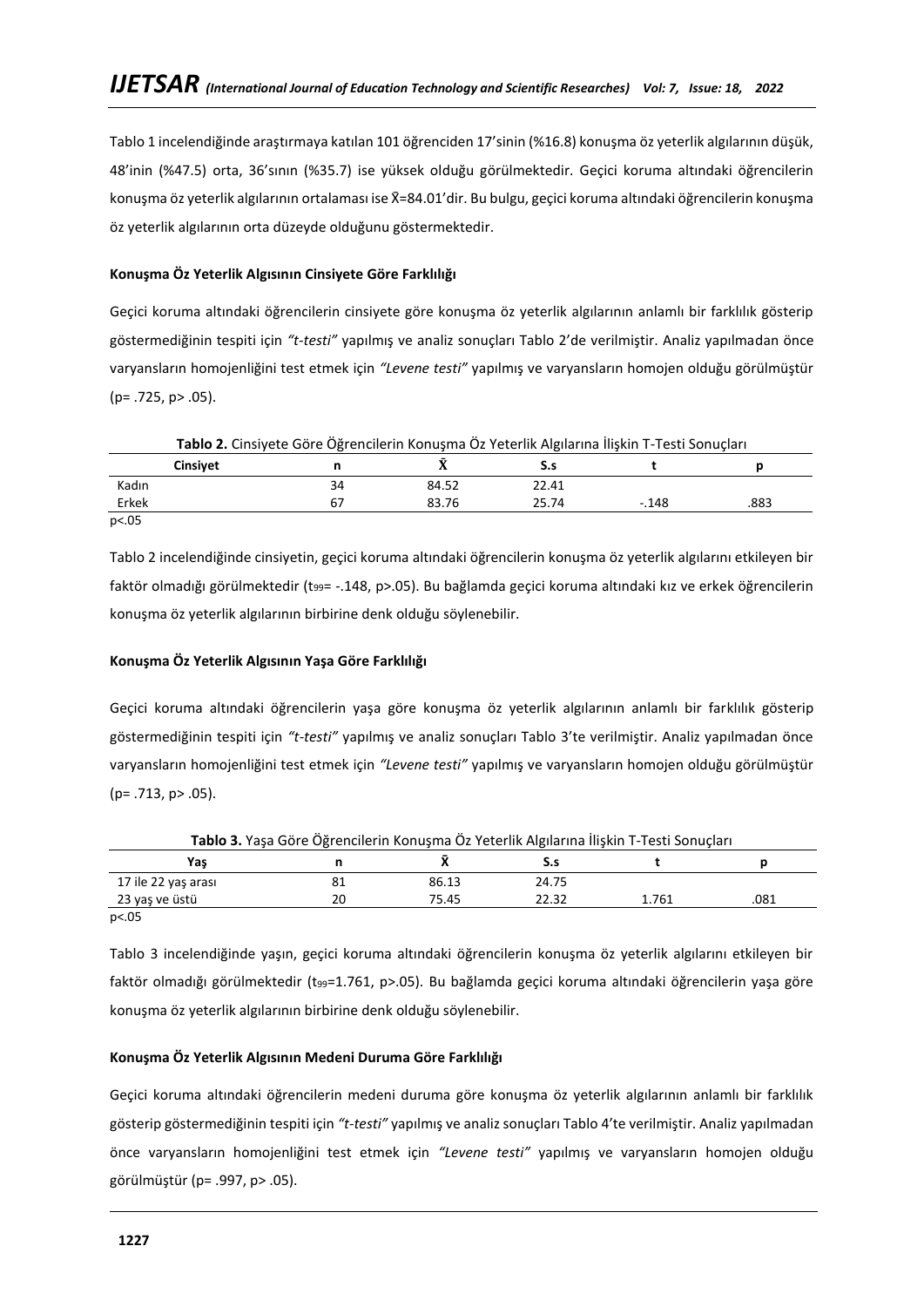| Medeni Durum | n  |       | S.s   |         |      |
|--------------|----|-------|-------|---------|------|
| Bekar        | 14 | 83.17 | 24.57 |         |      |
| Evli         | 87 | 89.28 | 24.70 | $-.863$ | .390 |
| p<.05        |    |       |       |         |      |

**Tablo 4.** Medeni Duruma Göre Öğrencilerin Konuşma Öz Yeterlik Algılarına İlişkin T-Testi Sonuçları

Tablo 4 incelendiğinde medeni durumun, geçici koruma altındaki öğrencilerin konuşma öz yeterlik algılarını etkileyen bir faktör olmadığı görülmektedir (t99= -.863, p>.05). Bu bağlamda geçici koruma altındaki öğrencilerin medeni durumlarına göre konuşma öz yeterlik algılarının birbirine denk olduğu söylenebilir.

## **Konuşma Öz Yeterlik Algısının Sosyoekonomik Düzeye Göre Farklılığı**

Geçici koruma altındaki öğrencilerin sosyoekonomik düzeye göre konuşma öz yeterlik algılarının anlamlı bir farklılık gösterip göstermediğinin tespiti için *"tek yönlü varyans analizi (One- Way Anova)"* yapılmış ve analiz sonuçları Tablo 5'te verilmiştir. Analiz yapılmadan önce varyansların homojenliğini test etmek için *"Levene testi"* yapılmış ve varyansların homojen olduğu görülmüştür (p= .597, p> .05).

| Tablo 5. Sosyoekonomik Düzeye Göre Öğrencilerin Konuşma Öz Yeterlik Algılarına İlişkin Ortalama, Standart |  |
|-----------------------------------------------------------------------------------------------------------|--|
| Sapma ve Tek Faktörlü Anova Sonuçları                                                                     |  |

| Sosyo-Ekonomik Düzeyleri |    |       | S.s   | Sd   |       |      | Anlamlı fark |
|--------------------------|----|-------|-------|------|-------|------|--------------|
| İyi (A)                  | ∸  | 93    | 22.69 |      |       |      |              |
| Orta (B)                 | 70 | 79.98 | 24.92 | 2/98 | 3.212 | .055 | $- - -$      |
| Düşük (C)                | 19 | 93.21 | 21.18 |      |       |      |              |
| $\sim$ $\sim$ $\sim$     |    |       |       |      |       |      |              |

p<.05

Tablo 5 incelendiğinde veriler arasında istatistiksel olarak farkın anlamlı olmadığı görülmektedir (F<sub>2/98</sub>=3.212, p> .05). Buna göre geçici koruma altındaki öğrencilerin sosyoekonomik düzeylerinin konuşma öz yeterlik algıları üzerinde anlamlı bir farklılık yaratmadığı söylenebilir.

# **Konuşma Öz Yeterlik Algısının Arkadaş Çevresine Göre Farklılığı**

Geçici koruma altındaki öğrencilerin arkadaş çevresine göre konuşma öz yeterlik algılarının anlamlı bir farklılık gösterip göstermediğinin tespiti için *"Levene testi"* aracılığıyla öncelikle varyansların homojenliğini test edilmiş ve varyansların homojen olmadığı görülmüştür (p= .017, p< .05). Bu sebeple analizlerde *"Kruskal Wallis"* testi yapılmış ve ilgili analiz sonuçları Tablo 6'da verilmiştir.

**Tablo 6.** Arkadaş Çevresine Göre Öğrencilerin Konuşma Öz Yeterlik Algılarına İlişkin Kruskal Wallis Testi Sonucu

| Arkadaş Çevresi      | n  | Sira ort. | sd | $X^2$  |      | Anlamlı fark |
|----------------------|----|-----------|----|--------|------|--------------|
| Suriyeli (A)         | 50 | 71.22     |    |        |      | A-B          |
| Suriyeli ve Türk (B) | 39 | 92.12     |    | 23.387 | .000 | A-C          |
| Türk (C)             | 12 | 111.00    |    |        |      | B-C          |

p<0.5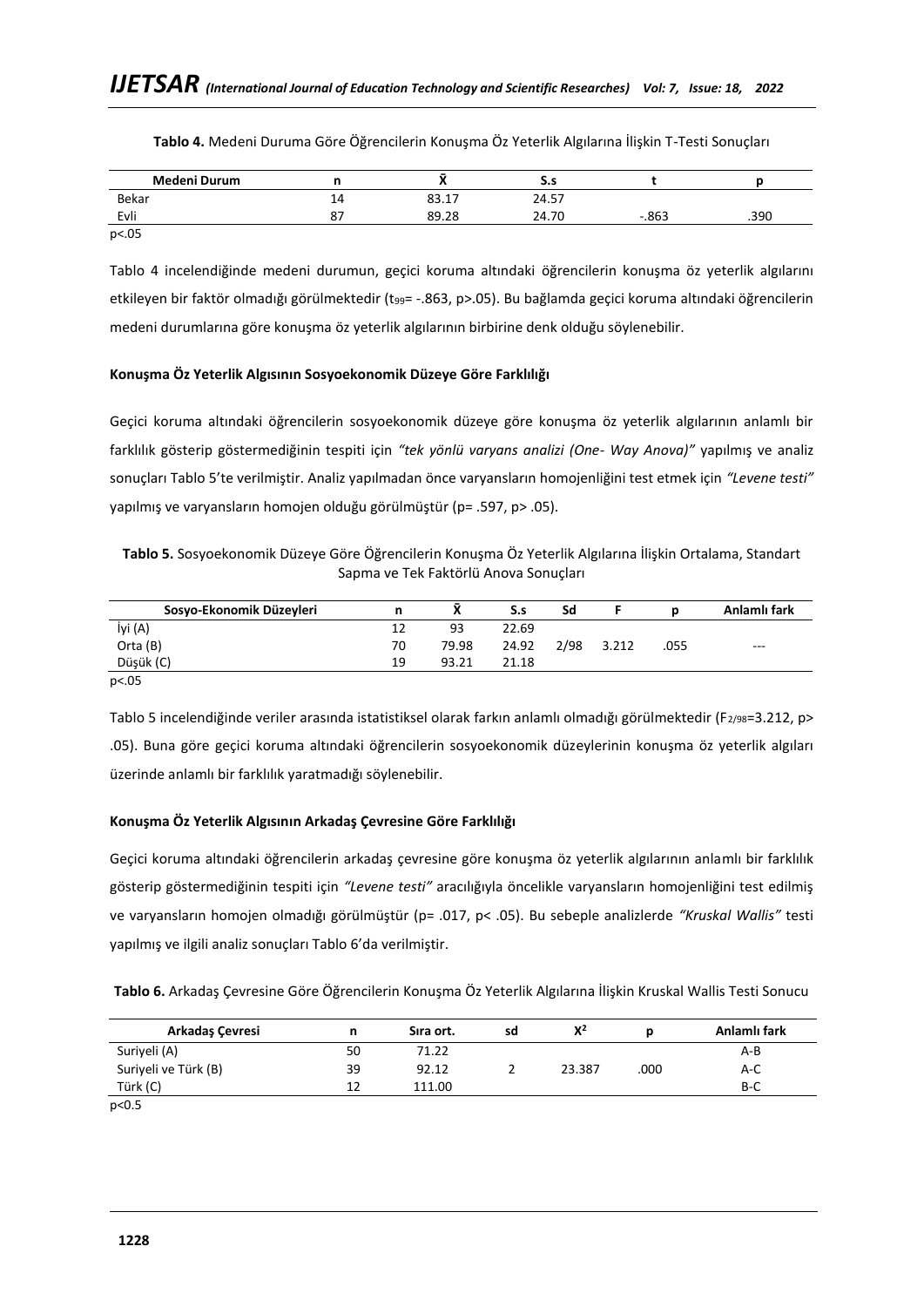Tablo 6 incelendiğinde veriler arasında istatistiksel olarak farkın anlamlı olduğu görülmektedir (*X <sup>2</sup>*=6.402; p<0.5). Farkın hangi ortalamalar arasında olduğunu belirlemek için çoklu karşılaştırma testlerinden *"Post Hoc Tamhane testi"* uygulanmıştır.

| Değişken | Kategori         |                  | Ort. Fark. | S.s  | р       |
|----------|------------------|------------------|------------|------|---------|
|          | Suriveli         | Suriyeli ve Türk | $-20.908$  | 4.17 | $.000*$ |
|          |                  | Türk             | $-39.780$  | 6.62 | $.000*$ |
| Arkadaş  | Suriyeli ve Türk | Suriyeli         | 20.908     | 4.17 | $.000*$ |
| cevresi  |                  | Türk             | $-18.871$  | 6.26 | $.025*$ |
|          | Türk             | Suriyeli         | 39.780     | 6.62 | $.000*$ |
|          |                  | Suriyeli ve Türk | 18.871     | 6.26 | $.025*$ |

**Tablo 7.** Arkadaş Çevresine Göre Öğrencilerin Konuşma Öz Yeterlik Algılarına İlişkin Tamhane Testi Sonucu

\*p<.05

Yapılan analizde sıra ortalamalar ve ortalama farklar dikkate alındığında farkın arkadaş çevresi "Türk" olan öğrencilerle sadece "Suriyeli" ve "Suriyeli ve Türk" olan öğrenciler arasında ve arkadaş çevresi "Türk" olan öğrencilerin lehine olduğu görülmektedir. Ayrıca arkadaş çevresi "Suriyeli ve Türk" olan öğrencilerle sadece "Suriyeli" olan öğrenciler arasında da farkın istatistiksel olarak "Suriyeli ve Türk" olan öğrencilerin lehine anlamlı olduğu belirlenmiştir (Tablo 7). Buna göre geçici koruma altındaki öğrencilerin arkadaş çevreleriyle konuşma öz yeterlik algıları arasında pozitif yönlü anlamlı bir ilişki olduğu ve arkadaş çevreleri Türk olduğunda konuşma öz yeterlik algı düzeylerinin de arttığı sonucuna ulaşılmıştır.

# **Konuşma Öz Yeterlik Algısının Türkiye'de Yaşama Süresine Göre Farklılığı**

Geçici koruma altındaki öğrencilerin Türkiye'de yaşama sürelerine göre konuşma öz yeterlik algılarının anlamlı bir farklılık gösterip göstermediğinin tespiti için *"tek yönlü varyans analizi (One- Way Anova)"* yapılmış ve analiz sonuçları Tablo 8'de verilmiştir. Analiz yapılmadan önce varyansların homojenliğini test etmek için *"Levene testi"* yapılmış ve varyansların homojen olduğu görülmüştür (p= .764, p> .05).

**Tablo 8.** Türkiye'de Yaşama Süresine Göre Öğrencilerin Konuşma Öz Yeterlik Algılarına İlişkin Ortalama, Standart Sapma ve Tek Faktörlü Anova Sonuçları

|    |        | S.s   | sd   |       |      | Anlamlı fark |
|----|--------|-------|------|-------|------|--------------|
|    | 64.88  | 18.91 |      |       |      | A-B          |
| 87 | 84.95  | 23.96 | 2/98 | 4.450 | .014 | A-C          |
|    | 102.20 | 27.66 |      |       |      | B-C          |
|    |        |       |      |       |      |              |

p<.05

Tablo 8 incelendiğinde veriler arasında istatistiksel olarak farkın anlamlı olduğu görülmektedir (F<sub>2/98</sub>=4.450, p< .05). Farkın hangi ortalamalar arasında olduğunu belirlemek için çoklu karşılaştırma testlerinden *"Post Hoc Tukey testi"* uygulanmıştır.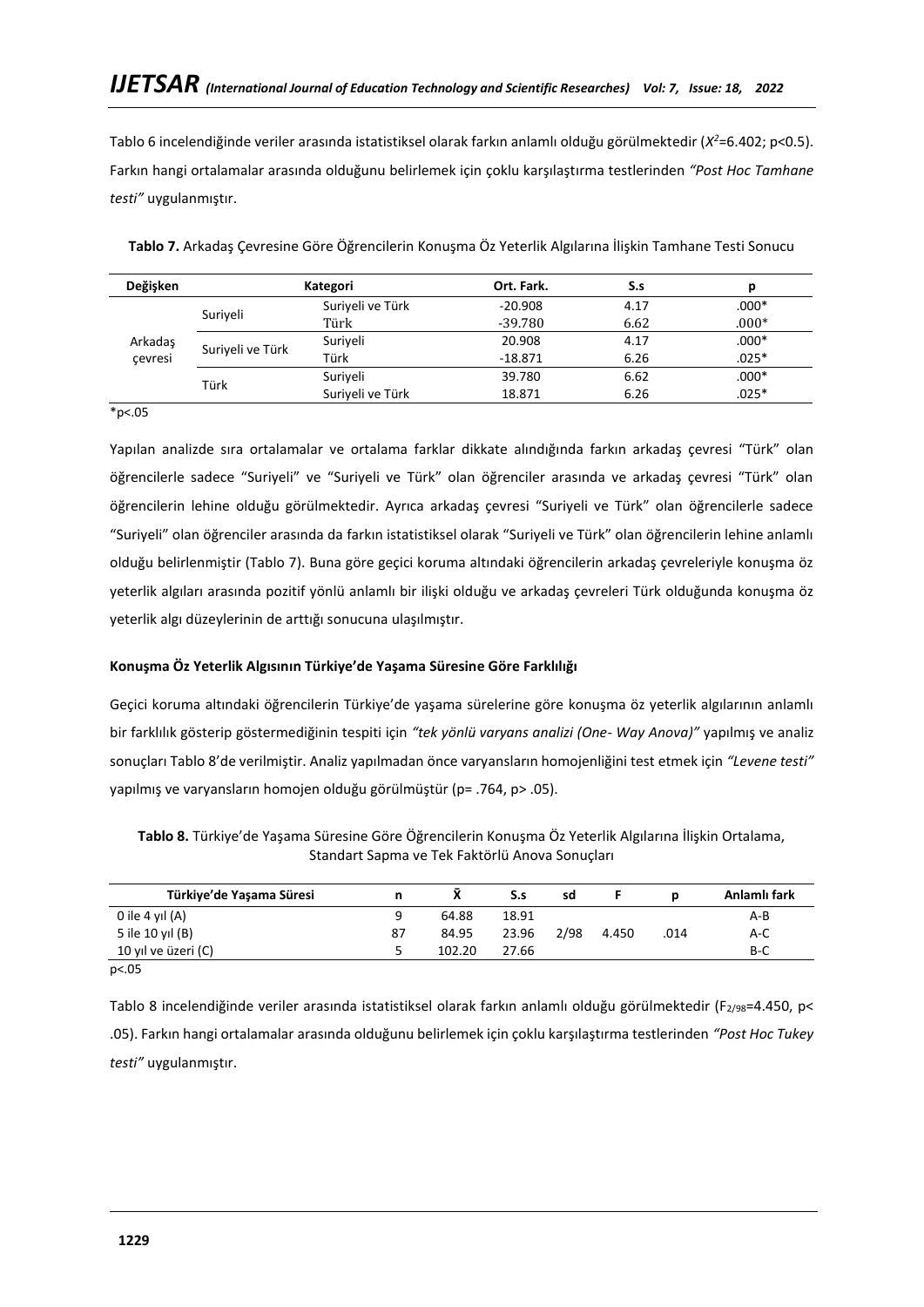| Kategori                                       |                 | Ort. Fark. | S.s   | р       |
|------------------------------------------------|-----------------|------------|-------|---------|
| 0 ile 4 yıl                                    | 5 ile 10 yıl    | $-20.065$  | 8.31  | $.046*$ |
|                                                | 10 yıl ve üzeri | $-37.311$  | 13.25 | $.016*$ |
| Türkiye'de<br>5 ile 10 yıl<br>yaşama<br>süresi | 0 ile 4 yıl     | 20.065     | 8.31  | $.046*$ |
|                                                | 10 yıl ve üzeri | $-17.245$  | 10.92 | $.260*$ |
|                                                | 0 ile 4 yıl     | 37.311     | 13.25 | $.016*$ |
|                                                | 5 ile 10 yıl    | 17.245     | 10.92 | $.260*$ |
|                                                | 10 yıl ve üzeri |            |       |         |

**Tablo 9.** Türkçe Dil Seviyesine Göre Öğrencilerin Konuşma Öz Yeterlik Algılarına İlişkin Tukey Testi Sonucu

\*p<.05

Yapılan analizde ortalama puanlar dikkate alındığında farkın Türkiye'de yaşama süreleri "10 yıl ve üzeri" olan öğrencilerle "0 ile 4 yıl" ve "5 ile 10 yıl" olan öğrenciler arasında ve "10 yıl ve üzeri" yaşama süresine sahip olan öğrencilerin lehine olduğu görülmektedir. Ayrıca Türkiye'de yaşama süresi "5 ile 10 yıl" olan öğrencilerle "0 ile 4 yıl" olan öğrenciler arasında da anlamlı bir fark tespit edilmiş ve bu farkın "5 ile 10 yıl" yaşama süresine sahip olan öğrencilerin lehine olduğu görülmektedir (Tablo 9). Buna göre geçici koruma altındaki öğrencilerin Türkiye'deki yaşam süreleriyle konuşma öz yeterlik algıları arasında pozitif yönlü anlamlı bir ilişkinin olduğu ve Türkiye'de yaşama süreleri arttıkça konuşma öz yeterlik algı düzeylerinin de arttığı sonucuna ulaşılmıştır.

# **Konuşma Öz Yeterlik Algısının Türkçe Dil Seviyesine Göre Farklılığı**

Geçici koruma altındaki öğrencilerin Türkçe dil seviyesine göre konuşma öz yeterlik algılarının anlamlı bir farklılık gösterip göstermediğinin tespiti için *"tek yönlü varyans analizi (One- Way Anova)"* yapılmış ve analiz sonuçları Tablo 10'da verilmiştir. Analiz yapılmadan önce varyansların homojenliğini test etmek için *"Levene testi"* yapılmış ve varyansların homojen olduğu görülmüştür (p= .548, p> .05).

**Tablo 10.** Türkçe Dil Seviyesine Göre Öğrencilerin Konuşma Öz Yeterlik Algılarına İlişkin Ortalama, Standart Sapma ve Tek Faktörlü Anova Sonuçları

| Türkce Dil Seviyesi |    |       | S.s   | sd   |     |      | Anlamlı fark |
|---------------------|----|-------|-------|------|-----|------|--------------|
| A Seviyesi          | 14 | 48.85 | 18.83 |      |     |      | $A-B$        |
| <b>B</b> Sevivesi   | 29 | 80.24 | 16.07 | 2/98 | 548 | .000 | $A-C$        |
| C Seviyesi          | 58 | 94.39 | 20.73 |      |     |      | $B-C$        |

p<.05

Tablo 10 incelendiğinde veriler arasında istatistiksel olarak farkın anlamlı olduğu görülmektedir (F2/98=548, p< .05). Farkın hangi ortalamalar arasında olduğunu belirlemek için çoklu karşılaştırma testlerinden *"Post Hoc Tukey testi"* uygulanmıştır.

|  | Tablo 11. Türkçe Dil Seviyesine Göre Öğrencilerin Konuşma Öz Yeterlik Algılarına İlişkin Tukey Testi Sonucu |  |  |  |  |
|--|-------------------------------------------------------------------------------------------------------------|--|--|--|--|
|--|-------------------------------------------------------------------------------------------------------------|--|--|--|--|

| Değişken   | Kategori                      |                   | Ort. Fark. | S.s     | p       |
|------------|-------------------------------|-------------------|------------|---------|---------|
|            |                               | <b>B</b> Sevivesi | $-31.384$  | 6.26    | $.000*$ |
| A Sevivesi | C Seviyesi                    | $-45.539$         | 5.73       | $.000*$ |         |
| Türkçe dil | <b>B</b> Sevivesi<br>seviyesi | A Seviyesi        | 31.384     | 6.26    | $.000*$ |
|            |                               | C Sevivesi        | $-14.155$  | 4.38    | $.005*$ |
|            |                               | A Seviyesi        | 45.539     | 5.73    | $.000*$ |
|            | C Sevivesi                    | <b>B</b> Sevivesi | 14.155     | 4.38    | $.005*$ |

 $*p<.05$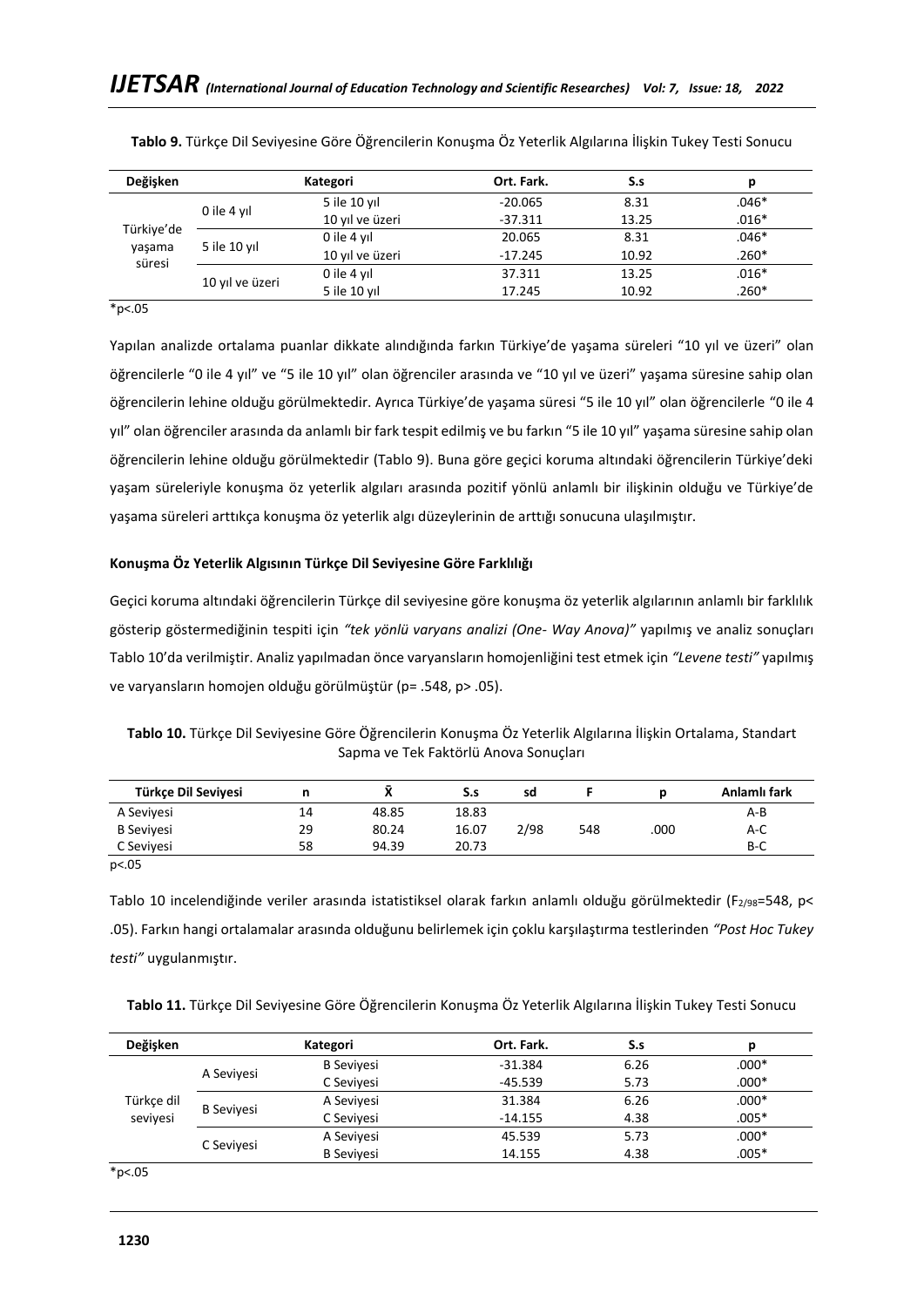Yapılan analizde ortalama puanlar dikkate alındığında farkın Türkçe dil seviyesi "C" olan öğrencilerle "A" ve "B" olan öğrenciler arasında olduğu ve "C" seviyesine sahip olan öğrencilerin lehine olduğu görülmektedir. Ayrıca Türkçe dil seviyesi "B" olan öğrencilerle "A" olan öğrenciler arasında da anlamlı bir fark tespit edilmiş ve bu farkın "B" seviyesine sahip olan öğrencilerin lehine olduğu görülmektedir (Tablo 11). Buna göre geçici koruma altındaki öğrencilerin Türkçe dil seviyeleriyle konuşma öz yeterlik algıları arasında pozitif yönlü anlamlı bir ilişki olduğu ve Türkçe dil seviyesi (kur) arttıkça konuşma öz yeterlik algı düzeylerinin de arttığı sonucuna ulaşılmıştır.

## **Konuşma Öz Yeterlik Algısının Türkçe Konuşma Sıklığına Göre Farklılığı**

Geçici koruma altındaki öğrencilerin Türkçe konuşma sıklığına göre konuşma öz yeterlik algılarının anlamlı bir farklılık gösterip göstermediğinin tespiti için *"tek yönlü varyans analizi (One- Way Anova)"* yapılmış ve analiz sonuçları Tablo 12'de verilmiştir. Analiz yapılmadan önce varyansların homojenliğini test etmek için *"Levene testi"* yapılmış ve varyansların homojen olduğu görülmüştür (p= .518, p> .05).

**Tablo 12.** Türkçe Konuşma Sıklığına Göre Öğrencilerin Konuşma Öz Yeterlik Algılarına İlişkin Ortalama, Standart Sapma ve Tek Faktörlü Anova Sonuçları

| Türkçe Konuşma Sıklığı               | n  | X      | S.s   | Sd   |            | D    | Anlamlı fark |
|--------------------------------------|----|--------|-------|------|------------|------|--------------|
| Bir saatten az (A)                   | 10 | 40.50  | 10.41 |      |            |      | $A-B/A-C$    |
| Bir- iki saat (B)                    | 26 | 65.84  | 12.59 | 3/97 | 85.21<br>6 | .000 | A-D          |
| $\ddot{\mathsf{U}}$ c- dört saat (C) | 32 | 90.50  | 12.85 |      |            |      | $B-C/B-D$    |
| Dört saatten fazla (D)               | 33 | 105.24 | 14.27 |      |            |      | $C-D$        |
| p<.05                                |    |        |       |      |            |      |              |

Tablo 12 incelendiğinde veriler arasında istatistiksel olarak farkın anlamlı olduğu görülmektedir (F3/97=85.216, p<.05). Farkın hangi ortalamalar arasında olduğunu belirlemek için çoklu karşılaştırma testlerinden "Post Hoc Tukey testi" uygulanmıştır.

| Değişken                                 | Kategori           |                    | Ort. Fark. | S.s     | р       |
|------------------------------------------|--------------------|--------------------|------------|---------|---------|
| Bir saatten az                           |                    | Bir- iki saat      | $-25.346$  | 4.86    | $.000*$ |
|                                          | Üc- dört saat      | $-50.000$          | 4.73       | $.000*$ |         |
|                                          |                    | Dört saatten fazla | $-64.742$  | 4.72    | $.000*$ |
| Bir- iki saat<br>Günlük<br>olarak Türkce | Bir saatten az     | 25.346             | 4.86       | $.000*$ |         |
|                                          |                    | Üç- dört saat      | $-24.653$  | 3.45    | $.000*$ |
|                                          |                    | Dört saatten fazla | $-39.396$  | 3.42    | $.000*$ |
| konusma                                  |                    | Bir saatten az     | 50.000     | 4.73    | $.000*$ |
| sıklığı                                  | Üc- dört saat      | Bir- iki saat      | 24.653     | 3.45    | $.000*$ |
|                                          |                    | Dört saatten fazla | $-14.742$  | 3.24    | $.000*$ |
|                                          |                    | Bir saatten az     | 64.742     | 4.72    | $.000*$ |
|                                          | Dört saatten fazla | Bir- iki saat      | 39.396     | 3.42    | $.000*$ |
|                                          |                    | Üc- dört saat      | 14.742     | 3.24    | $.000*$ |

**Tablo 13.** Türkçe Konuşma Sıklığına Göre Öğrencilerin Konuşma Öz Yeterlik Algılarına İlişkin Tukey Testi Sonucu

 $*_{p<.05}$ 

Yapılan analizde ortalama puanlar dikkate alındığında farkın günlük olarak Türkçe konuşma süresi "dört saatten fazla" olan öğrencilerle "bir saatten az", "bir- iki saat" ve "üç- dört saat" olan öğrenciler arasında ve günlük olarak Türkçe konuşma sıklığı "dört saatten fazla" olan öğrencilerin lehine olduğu görülmektedir. Ayrıca diğer gruplar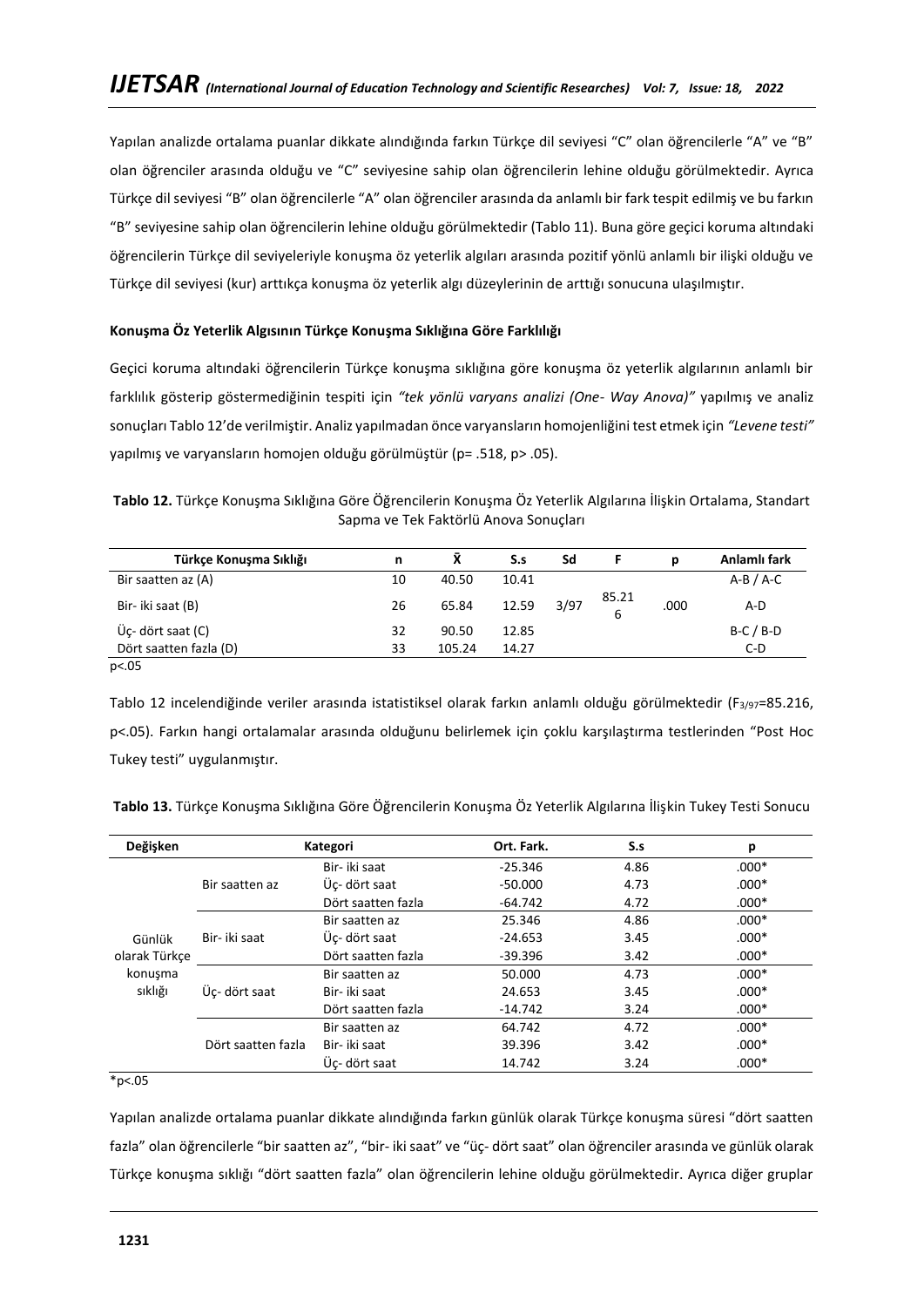arasında da istatistiksel olarak farkın anlamlı olduğu belirlenmiştir (Tablo 13). Buna göre geçici koruma altındaki öğrencilerin gündelik olarak Türkçe konuşma süreleriyle konuşma öz yeterlik algıları arasında pozitif yönlü anlamlı bir ilişki olduğu ve günlük Türkçe konuşma süresi arttıkça konuşma öz yeterlik algı düzeylerinin de arttığı sonucuna ulaşılmıştır.

## **Konuşma Öz Yeterlik Algısının Türkçe Televizyon Programları İzleme Sıklığına Göre Farklılığı**

Geçici koruma altındaki öğrencilerin Türkçe televizyon programları izleme düzeylerine göre konuşma öz yeterlik algılarının anlamlı bir farklılık gösterip göstermediğinin tespiti için *"tek yönlü varyans analizi (One- Way Anova)"* yapılmış ve analiz sonuçları Tablo 14'te verilmiştir. Analiz yapılmadan önce varyansların homojenliğini test etmek için *"Levene testi"* yapılmış ve varyansların homojen olduğu görülmüştür (p= .255, p> .05).

**Tablo 14.** Türkçe Televizyon Programları İzleme Sıklığına Göre Öğrencilerin Konuşma Öz Yeterlik Algılarına İlişkin Ortalama, Standart Sapma ve Tek Faktörlü Anova Sonuçları

| Türkçe Televizyon İzleme Süresi | n  |        | S.s        | sd |       | n    | Anlamlı fark |
|---------------------------------|----|--------|------------|----|-------|------|--------------|
| HiC(A)                          | 39 | 67.51  | 21.31      |    |       |      | A-B          |
| Bir- iki saat (B)               | 30 | 86.56  | 17.26 2/98 |    | 25.93 | .000 | $A-C$        |
| Üç- dört saat (C)               | 32 | 101.75 | 20.90      |    |       |      | $B-C$        |
| p<.05                           |    |        |            |    |       |      |              |

Tablo 14 incelendiğinde veriler arasında istatistiksel olarak farkın anlamlı olduğu görülmektedir (F2/98=25.938, p< .05). Farkın hangi ortalamalar arasında olduğunu belirlemek için çoklu karşılaştırma testlerinden *"Post Hoc Tukey testi"* uygulanmıştır.

| Tablo 15. Türkçe Televizyon Programları İzleme Sıklığına Göre Öğrencilerin Konuşma Öz Yeterlik Algılarına İlişkin |  |
|-------------------------------------------------------------------------------------------------------------------|--|
| Tukey Testi Sonucu                                                                                                |  |

| Değişken  |               | Kategori      | Ort. Fark. | S.s   | р       |
|-----------|---------------|---------------|------------|-------|---------|
| Gündelik  | Hiç           | Bir- iki saat | $-20.065$  | 8.31  | $.000*$ |
| olarak    |               | Üc- dört saat | $-37.311$  | 13.25 | $.000*$ |
| interneti |               | Hic           | 20.065     | 8.31  | $.000*$ |
| Türkce    | Bir- iki saat | Üc- dört saat | $-17.245$  | 10.92 | $.000*$ |
| kullanma  | Üc- dört saat | Hiç           | 37.311     | 13.25 | $.000*$ |
| düzeyleri |               | Bir- iki saat | 17.245     | 10.92 | $.000*$ |

 $*p<.05$ 

Yapılan analizde ortalama puanlar dikkate alındığında farkın gündelik olarak Türkçe televizyon programları izleme süresi "üç- dört saat" olan öğrencilerle "bir-iki saat" ve "hiç" olan öğrenciler arasında ve "üç- dört saat" televizyon programları izleme süresine sahip olan öğrencilerin lehine olduğu görülmektedir. Ayrıca günlük Türkçe televizyon programları izleme süresi "bir-iki saat" olan öğrencilerle "hiç" olan öğrenciler arasında da anlamlı bir fark tespit edilmiş ve bu farkın "bir-iki saat" Türkçe televizyon programları izleme süresine sahip olan öğrencilerin lehine olduğu görülmektedir (Tablo 15). Buna göre geçici koruma altındaki öğrencilerin gündelik olarak Türkçe televizyon programları izleme süresiyle konuşma öz yeterlik algıları arasında pozitif yönlü anlamlı bir ilişki olduğu ve gündelik olarak Türkçe televizyon programları izleme süresi arttıkça konuşma öz yeterlik algı düzeylerinin de arttığı sonucuna ulaşılmıştır.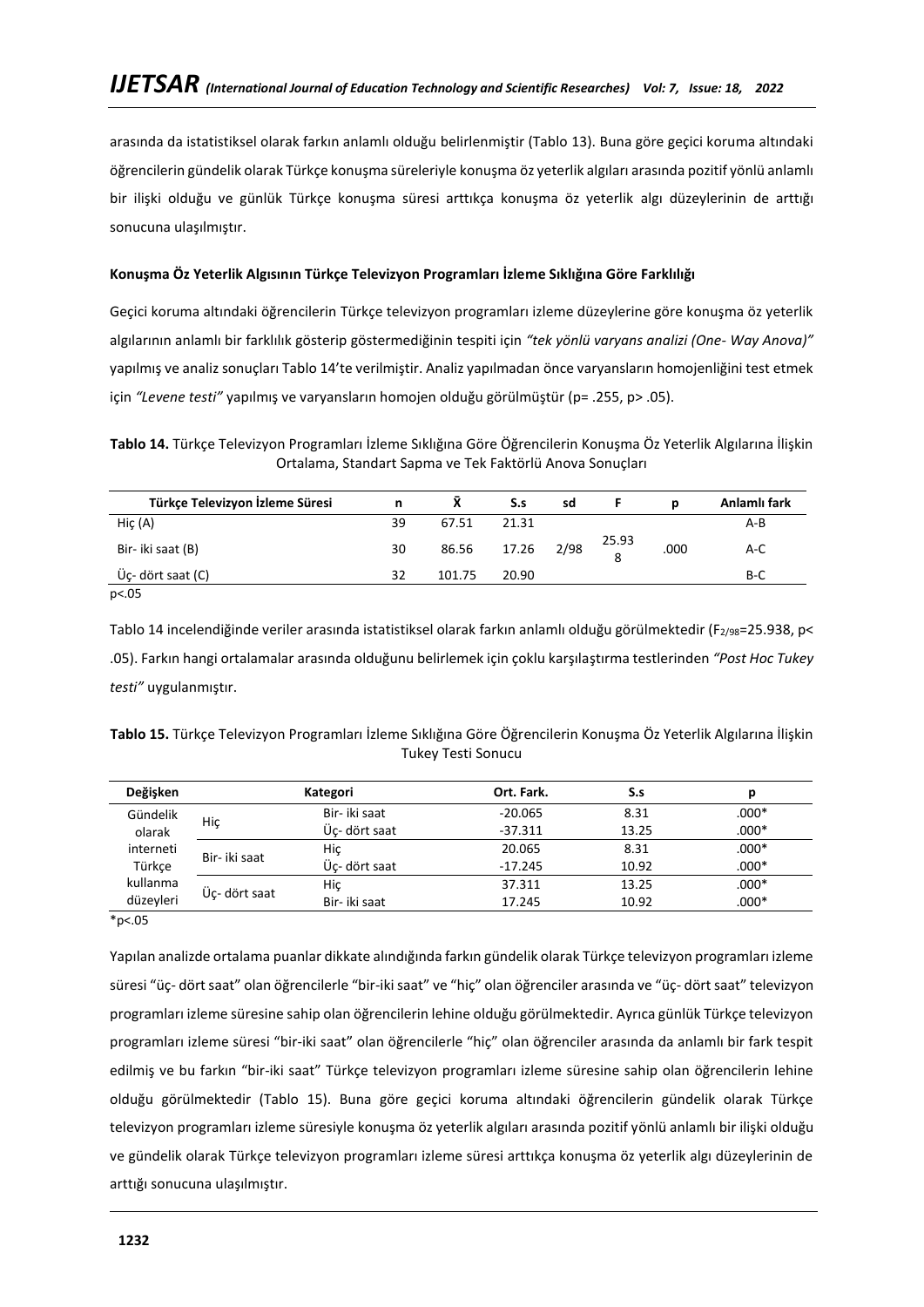## **Konuşma Öz Yeterlik Algısının Türkçe İnternet Kullanma Sıklığına Göre Farklılığı**

Geçici koruma altındaki öğrencilerin internetteki Türkçe içerikleri (video, metin, film, dizi, oyun, sohbet vb.) kullanma sıklığına göre konuşma öz yeterlik algılarının anlamlı bir farklılık gösterip göstermediğinin tespiti için *"Levene testi"* aracılığıyla öncelikle varyansların homojenliğini test edilmiş ve varyansların homojen olmadığı görülmüştür (p= .000, p< .05). Bu sebeple analizlerde *"Kruskal Wallis"* testi yapılmış ve ilgili analiz sonuçları Tablo 16'da verilmiştir.

| Tablo 16. Türkçe İnternet Kullanma Sıklığına Göre Öğrencilerin Konuşma Öz Yeterlik Algılarına İlişkin Kruskal |                     |  |  |  |
|---------------------------------------------------------------------------------------------------------------|---------------------|--|--|--|
|                                                                                                               | Wallis Testi Sonucu |  |  |  |

| Gündelik Olarak İnterneti Türkçe<br>Kullanma Düzeyleri | n  | Sira ort. | sd | $X^2$  |      | Anlamlı fark |
|--------------------------------------------------------|----|-----------|----|--------|------|--------------|
| HiC(A)                                                 | 40 | 28.38     |    |        |      | A-B          |
| Bir- iki saat (B)                                      | 27 | 49.07     |    | 55.376 | .000 | A-C          |
| Üç- dört saat (C)                                      | 34 | 79.15     |    |        |      | B-C          |
| p<0.5                                                  |    |           |    |        |      |              |

Tablo 16 incelendiğinde veriler arasında istatistiksel olarak farkın anlamlı olduğu görülmektedir (*X <sup>2</sup>*=55.376; p<0.5). Farkın hangi ortalamalar arasında olduğunu belirlemek için çoklu karşılaştırma testlerinden *"Post Hoc Tamhane testi"* uygulanmıştır.

**Tablo 17.** İnterneti Türkçe Olarak Kullanma Sıklığına Göre Öğrencilerin Konuşma Öz Yeterlik Algılarına İlişkin Tamhane Testi Sonucu

| Değişken  |               | Kategori      | Ort. Fark. | S.s  | D       |
|-----------|---------------|---------------|------------|------|---------|
| Gündelik  |               | Bir- iki saat | $-20.419$  | 4.78 | $.000*$ |
| olarak    | Hiç           | Üc- dört saat | $-40.210$  | 3.94 | $.000*$ |
| interneti | Bir- iki saat | Hic           | 20.419     | 4.78 | $.000*$ |
| Türkce    |               | Üc- dört saat | $-19.790$  | 3.98 | $.000*$ |
| kullanma  |               | Hiç           | 40.210     | 3.94 | $.000*$ |
| düzeyleri | Üc- dört saat | Bir- iki saat | 19.790     | 3.98 | $.000*$ |

\*p<.05

Yapılan analizde sıra ortalamalar ve ortalama farklar dikkate alındığında farkın interneti Türkçe olarak günde "üçdört saat" kullanan öğrencilerle "hiç" kullanmayan ve günde sadece "bir-iki saat" kullanan arasında olduğu ve Türkçe olarak interneti "üç-dört saat" kullanan öğrencilerin lehine olduğu görülmektedir (Tablo 17). Buna göre geçici koruma altındaki öğrencilerin internetteki içerikleri Türkçe olarak kullanmalarıyla konuşma öz yeterlik algıları arasında pozitif yönlü anlamlı bir ilişki olduğu ve interneti Türkçe olarak kullandıklarında konuşma öz yeterlik algı düzeylerinin de arttığı sonucuna ulaşılmıştır.

## **TARTIŞMA ve SONUÇ**

Çalışmada Kilis'teki geçici koruma merkezinin seçilme nedeni bulunduğu konum itibariyle Kilis'in çok sayıda Suriyeliyi barındırmasıdır. Diğer şehirlere kıyasla Türkçe öğrenme ihtiyacı hissetmeden de hayatlarına devam edebilen bu insanların konuşmaya ilişkin geliştirdikleri öz yeterlik algılarını ortaya koymak amaçlanmıştır. Alanyazın taramasında yabancılara Türkçe öğretiminde konuşma öz yeterliğine ilişkin çok fazla çalışma yapılmadığı, bu alandaki çalışmaların yazma becerisine odaklandığı görülmüştür. Ayrıca konuşma öz yeterliğine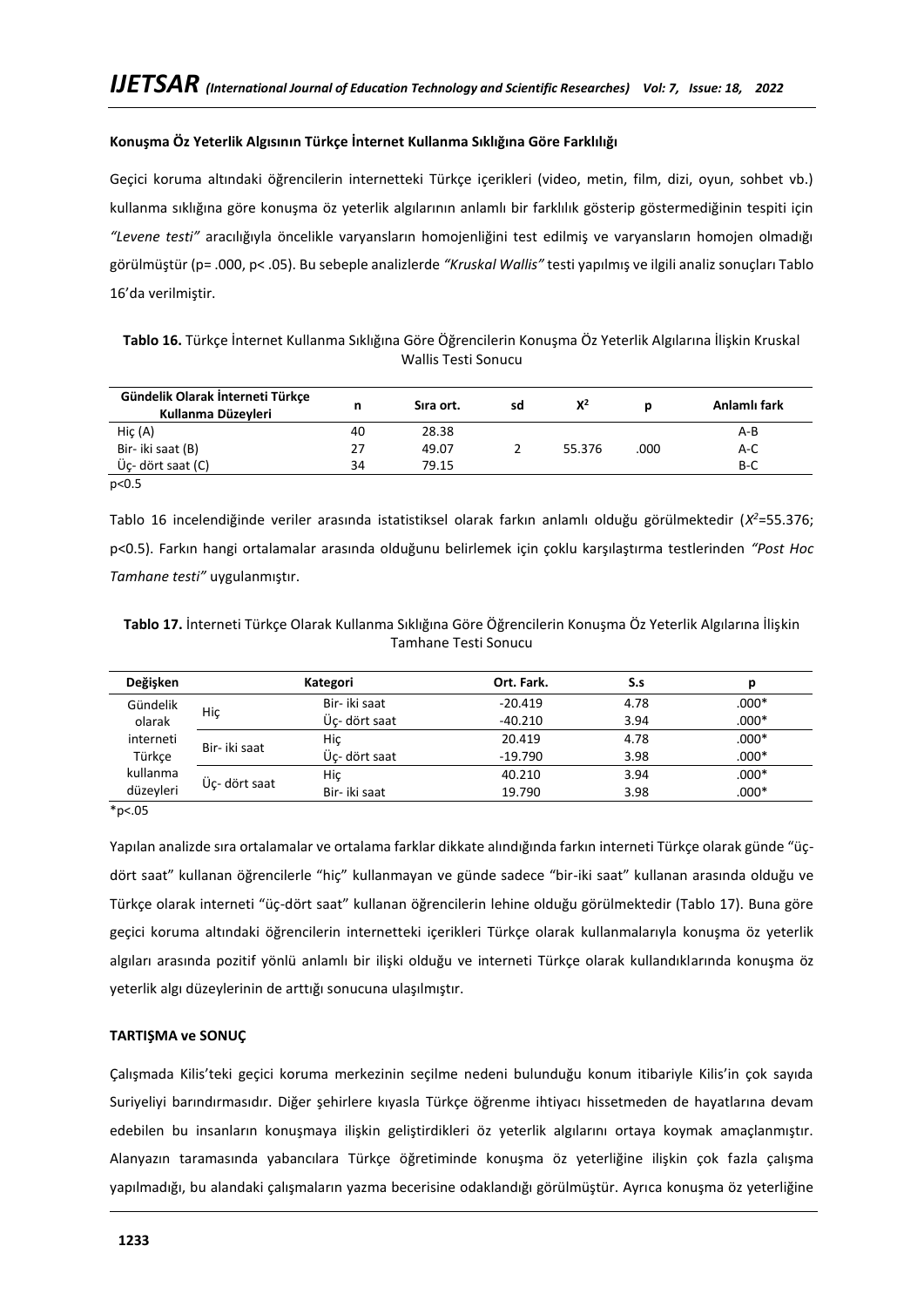ilişkin çalışmalarda araştırma nesnesinin yabancı öğrencilerin olmadığı tespit edilmiştir. Çalışmayı önemli kılan ise şehirdeki Suriyelilerin konuşmaya ilişkin genel durumlarını ortaya koymasıdır.

Mevcut araştırmanın bulgularına göre geçici koruma altındaki Suriyeli öğrencilerin konuşma öz yeterlik alglarının orta düzeyde olduğu belirlenmiştir. Bu bulgu Sallabaş'ın (2012) çalışmasıyla örtüşmektedir. Nitekim söz konusu çalışmada yabancı dil olarak Türkçe öğrenenlerin Türkçe konuşma öz yeterlik puanlarının ortalamanın üstünde ancak çok da yüksek olmadığı tespit edilmiştir. Benzer sonuca Aydın vd. (2017) tarafından yapılan çalışmada da ulaşılmıştır.

Araştırma sonuçlarına göre, cinsiyetin, geçici koruma altındaki öğrencilerin konuşma öz yeterlik algılarını etkileyen bir faktör olmadığı görülmektedir. Bu bağlamda geçici koruma altındaki kız ve erkek öğrencilerin konuşma öz yeterlik algılarının birbirine denk olduğu söylenebilir. Bu sonuç Sallabaş'ın (2012) yaptığı çalışmanın sonucuyla örtüşmektedir.

Çalışmanın üçüncü alt amacı olan, yabancı dil olarak Türkçe öğrenen geçici koruma altındaki öğrencilerin konuşma öz yeterlik algılarının öğrencilerin yaşına göre değişmediği sonucuna ulaşılmıştır. Benzer sonuca Kurudayıoğlu ve Güngör (2017) tarafından da ulaşılmıştır. Çalışma grubundaki öğrencilerin yaşları birbirine yakındır ve bu sonuç araştırmacılar tarafından beklenen bir durumdur.

Sonuçlar, Türkçeyi yabancı dil olarak öğrenenlerin medeni durumları ve sosyoekonomik düzeylerinin öğrencilerin konuşma öz yeterlik algılarını etkileyen bir faktör olmadığını göstermektedir.

Arkadaş çevresi değişkeni anlamlı farklılık göstermiştir. Yapılan analizde sıra ortalamalar ve ortalama farklar dikkate alındığında farkın arkadaş çevresi "Türk" olan öğrencilerle sadece "Suriyeli" ve "Suriyeli ve Türk" olan öğrenciler arasında ve arkadaş çevresi "Türk" olan öğrencilerin lehine olduğu görülmektedir. Ayrıca arkadaş çevresi "Suriyeli ve Türk" olan öğrencilerle sadece "Suriyeli" olan öğrenciler arasında da farkın istatistiksel olarak "Suriyeli ve Türk" olan öğrencilerin lehine anlamlı olduğu belirlenmiştir. Buna göre geçici koruma altındaki öğrencilerin arkadaş çevreleriyle konuşma öz yeterlik algıları arasında pozitif yönlü anlamlı bir ilişki olduğu ve arkadaş çevreleri Türk olduğunda konuşma öz yeterlik algı düzeylerinin de arttığı sonucuna ulaşılmıştır. Araştırmanın bulguları Şimşir ve Dilmaç (2018) tarafından yapılan araştırmanın bulgularıyla paralellik göstermektedir. Araştırmacılar Türk arkadaşları olmayan Suriyeli öğrencilerin dil ve iletişimde sorun yaşadıkları sonucuna ulaşmışlardır.

Geçici koruma altındaki öğrencilerin Türkiye'deki yaşam süreleriyle konuşma öz yeterlik algıları arasında pozitif yönlü anlamlı bir ilişkinin olduğu ve Türkiye'de yaşama süreleri arttıkça konuşma öz yeterlik algı düzeylerinin de arttığı sonucuna ulaşılmıştır. Alanyazına bakıldığında benzer sonuçlara ulaşan çalışmaya ulaşılmaktadır (Çetin ve Gülmez, 2020). Araştırmacılar çalışmalarında Suriyeli öğrencilerin Türkiye'de yaşama süreleriyle birlikte kelime hazinelerinin arttığı ve iletişim becerilerinin geliştiği sonucuna ulaşmışlardır.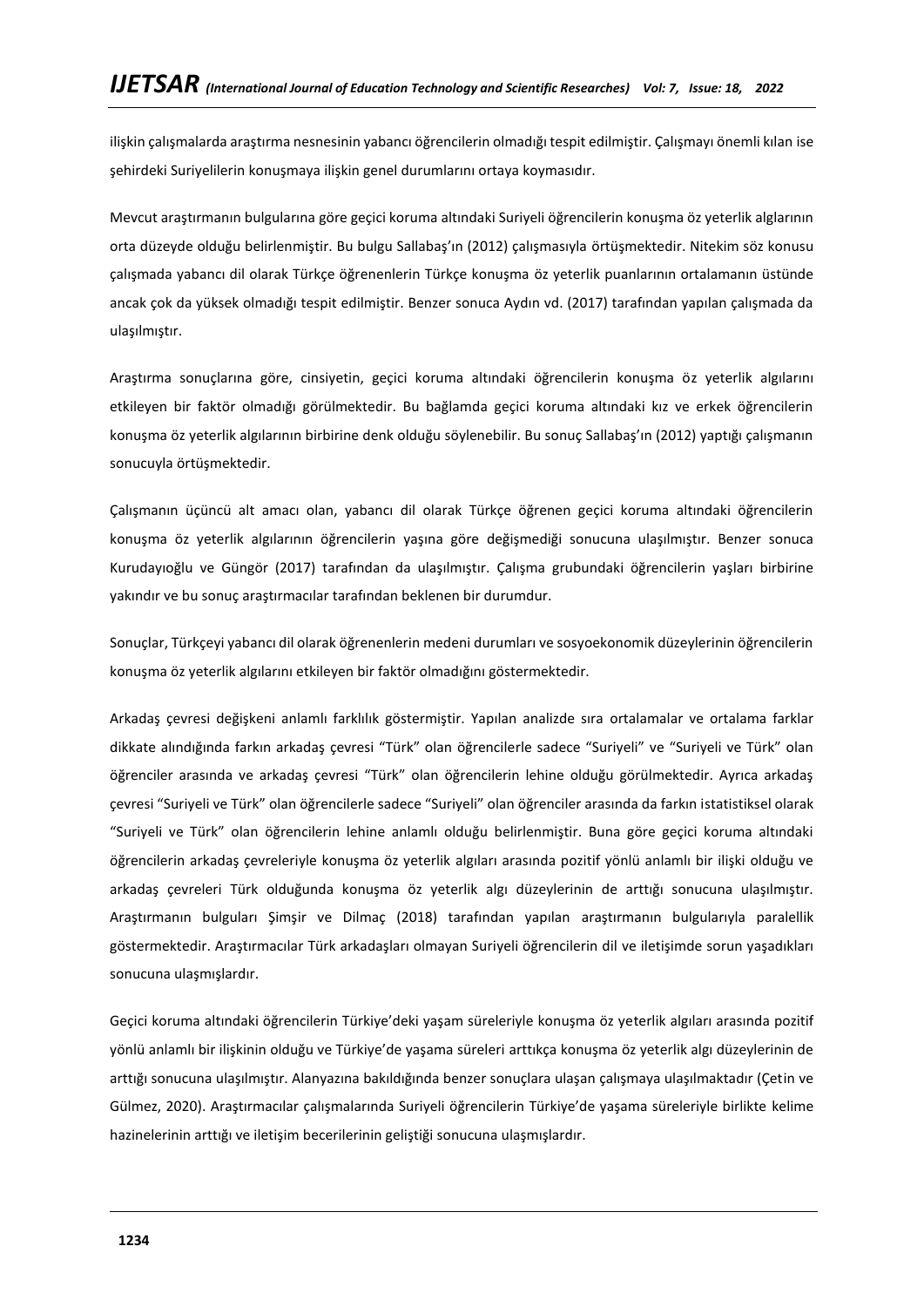Yapılan analizde ortalama puanlar dikkate alındığında farkın Türkçe dil seviyesi "C" olan öğrencilerle "A" ve "B" olan öğrenciler arasında olduğu ve "C" seviyesine sahip olan öğrencilerin lehine olduğu görülmektedir. Ayrıca Türkçe dil seviyesi "B" olan öğrencilerle "A" olan öğrenciler arasında da anlamlı bir fark tespit edilmiş ve bu farkın "B" seviyesine sahip olan öğrencilerin lehine olduğu sonucuna ulaşılmıştır. Buna göre geçici koruma altındaki öğrencilerin Türkçe dil seviyeleriyle konuşma öz yeterlik algıları arasında pozitif yönlü anlamlı bir ilişki olduğu ve Türkçe dil seviyesi (kur) arttıkça konuşma öz yeterlik algı düzeylerinin de arttığı sonucuna ulaşılmıştır. Bu sonuçlardan yola çıkarak öğrencilerin hedef dili öğrenmeleriyle birlikte konuşma öz yeterliklerinin arttığı, kaygı düzeylerinin ise azaldığı söylenebilir. Benzer bulgulara diğer araştırmacılar tarafından da ulaşılmış ve dil seviyesinin artmasıyla öğrencilerin konuşmaya ilişkin geliştirdikleri kaygı düzeylerini düşürdüğü sonucuna ulaşılmıştır (Solak, 2019; Boylu ve Çangal, 2015).

Geçici koruma altındaki öğrencilerin günlük Türkçe konuşma süreleriyle konuşma öz yeterlik algıları arasında pozitif yönlü anlamlı bir ilişki olduğu ve günlük Türkçe konuşma süresi arttıkça konuşma öz yeterlik algı düzeylerinin de arttığı sonucuna ulaşılmıştır. Bu araştırmanın bulguları Ülper (2020) tarafından yapılan çalışmanın bulgularıyla örtüşmektedir. Araştırmacı çalışmasında günlük yaşamda Türkçeyi sık kullanan ve az kullananlar arasında anlamlı bir farklılık olduğu sonucuna ulaşmıştır.

Araştırma sonucuna göre, geçici koruma altındaki öğrencilerin günlük Türkçe televizyon programları izleme süresiyle konuşma öz yeterlik algıları arasında pozitif yönlü anlamlı bir ilişki olduğu ve günlük Türkçe televizyon programları izleme süresi arttıkça konuşma öz yeterlik algı düzeylerinin de arttığı sonucuna ulaşılmıştır. Bu sonuç Sallabaş'ın (2012) sonuçlarıyla örtüşmektedir.

Geçici koruma altındaki öğrencilerin internetteki içerikleri Türkçe olarak kullanmalarıyla konuşma öz yeterlik algıları arasında pozitif yönlü anlamlı bir ilişki olduğu ve interneti Türkçe olarak kullandıklarında konuşma öz yeterlik algı düzeylerinin de arttığı sonucuna ulaşılmıştır. Fidan (2019) da çalışmasında Türkçe öğretiminde internet tabanlı uygulamalara öğrencilerin büyük bir istekle katıldığını tespit etmiştir. Her iki çalışmanın bulguları birbirini destekler niteliktedir.

# **ÖNERİLER**

Araştırma sonuçlarından yola çıkarak şunlar önerilebilir:

- Geçici koruma altındaki öğrencilerin öz yeterlik algılarına yönelik daha detaylı farklı araştırma türlerinde (nitel, karma) çalışmalar yapılabilir.
- Bu araştırmanın sonuçlarıyla farklı merkezlerdeki çalışmaların sonuçlarını benzer değişkenler bakımından karşılaştıran çalışmalar yapılabilir.
- Bu çalışma ve benzer araştırmaların sonuçlarına göre eğitim-öğretim faaliyetlerinde düzenlemeler yapılabilir.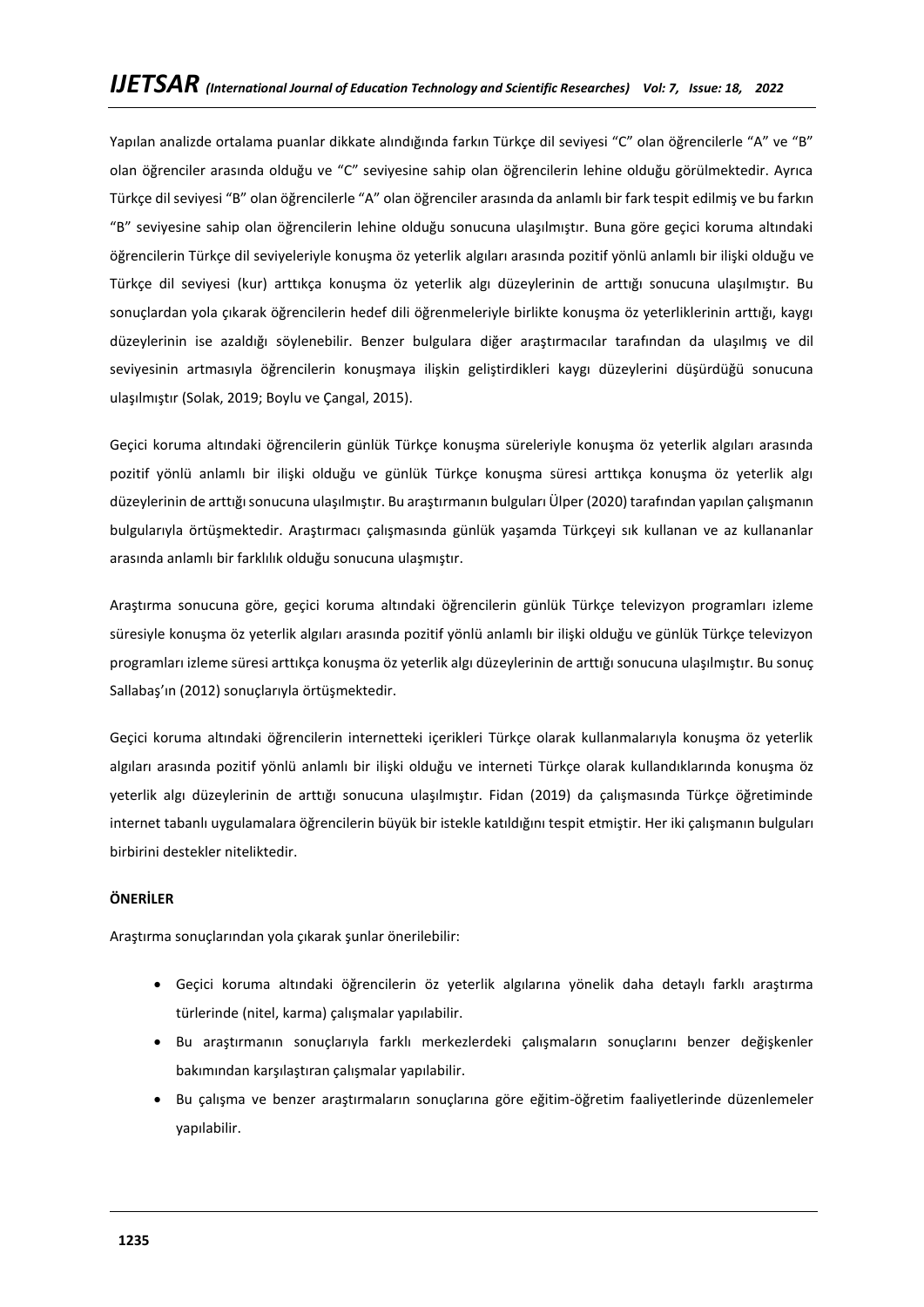#### **Etik Metni**

"Bu makalede dergi yazım kurallarına, yayın ilkelerine, araştırma ve yayın etiği kurallarına, dergi etik kurallarına uyulmuştur. Makale ile ilgili doğabilecek her türlü ihlallerde sorumluluk yazarlara aittir."

Kilis 7 Aralık Üniversitesi Araştırma ve Yayın Etik Kurulu'nun 02 Mart 2022 tarih ve 2021-02 sayılı kararı ile çalışmanın etik kurul onayı alınmıştır.

**Yazar Katkı Oranı:** Bu çalışmada birinci yazarın katkı oranı %50, ikinci yazarın katkı oranı %50'dir.

## **KAYNAKÇA**

- Akar, C. (2008). Öz yeterlik inancı ve ilkokuma yazmaya etkisi. *Uşak Üniversitesi Sosyal Bilimler Dergisi, 1*(2), 185- 198. https://dergipark.org.tr/tr/download/article-file/202459
- Arslan, A. (2018). Ortaokul öğrencilerinin konuşma kaygıları ve akademik öz-yeterlik inançlarının çeşitli değişkenler açısından incelenmesi. *International e-Journal of Educational Studies (IEJES), 2*(3), 26-43. <https://doi.org/10.17240/aibuefd.2018.18.39790-471117>
- Aydın, E. & Başoğlu, N. (2014). Çağrı merkezi hizmetleri programı öğrencilerinin konuşma becerileri özyeterlik algıları: Çaycuma meslek yüksekokulu örneği. *Elektronik Mesleki Gelişim ve Araştırmalar Dergisi, 2*(3), 33-43. https://dergipark.org.tr/en/download/article-file/62450
- Aydın, G.; Şahin, A.; Yağmur Şahin, E.; Emre, K. & Salı, M. K. (2017). Yabancı dil olarak Türkçe öğrenenlerin konuşma öz yeterliliklerinin belirlenmesi (ÇOMÜ TÖMER örneği). *Journal of Awareness, 2*(3), 549-564. https://dergipark.org.tr/en/download/article-file/358131
- Aydın, N. (2008). *Sınıf öğretmeni adaylarının ve öğretmenlerinin çevre eğitimine yönelik özyeterlik inançları üzerine sınıf düzeyi, kıdem ve değer yönelimlerinin etkisi* (Yayımlanmamış yüksek lisans tezi). Adnan Menderes Üniversitesi.
- Baki, Y. (2018). Türkçe öğretmeni adaylarının konuşma öz yeterlikleri ve iletişim becerilerinin çeşitli değişkenler açısından incelenmesi. *Turkish Studies Educational Sciences, 13*(19), 213-233. https://dergipark.org.tr/en/download/article-file/358131
- Bandura, A. (1994). Self-efficacy. In V. S. Ramachaudran (Ed.), *Encyclopedia of human behavior* (Vol. 4, pp. 71- 81). Academic Press. (Reprinted in H. Friedman (Ed.), *Encyclopedia of mental health.* Academic Press, 1998)
- Bandura, A. (1997). *Self-efficacy: The exercise of control.* Freeman and Company.
- Batar, M. & Aydın, S. (2014). Türkçe öğretmeni adaylarının yazılı anlatım öz yeterlik inançlarının değerlendirilmesi. *International Journal of Language Academy, 2*(4), 579-598. https://doi.org/ [10.18033/ijla.106](http://dx.doi.org/10.18033/ijla.106)
- Bıkmaz, F. H. (2002). Fen öğretiminde özyeterlik inancı ölçeği. *Eğitim Bilimleri ve Uygulama, 1*(2), 197-210. https://toad.halileksi.net/sites/default/files/pdf/fen-ogretiminde-oz-yeterlik-inanci-olcegi-toad.pdf.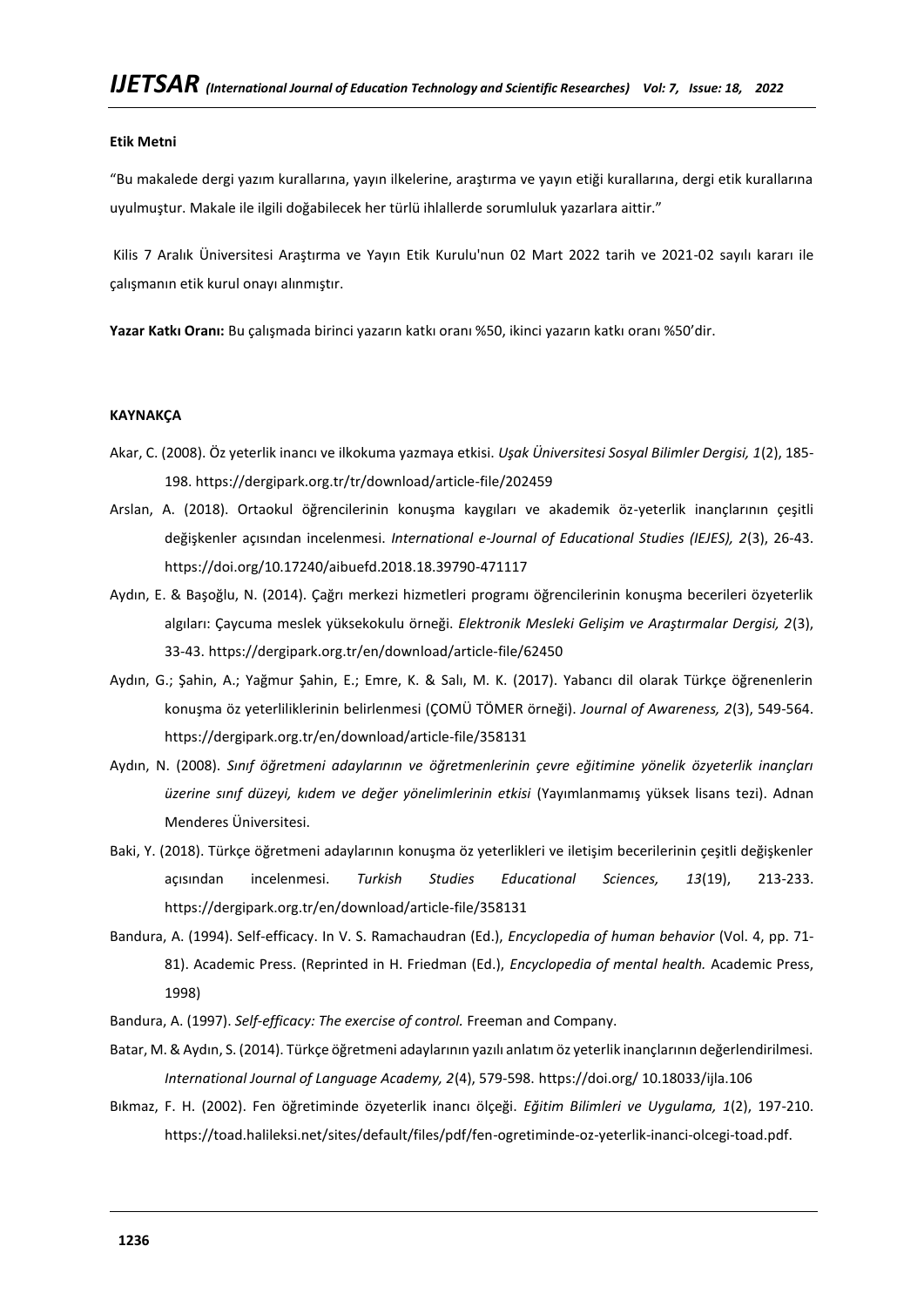- Boylu, E. & Çangal, Ö. (2015). Yabancı dil olarak Türkçe öğrenen Bosna Hersekli öğrencilerin konuşma kaygılarının çeşitli değişkenler açısından incelenmesi. *Uluslararası Türkçe Edebiyat Kültür Eğitim (TEKE) Dergisi, 4*(1), 349-368. <https://doi.org/10.7884/teke.422>
- Bozavlı, E. (2014). Yabancı dil öğretiminde alternatif bir okul modeli. *The Journal of Academic Social Science, 2*(1), 110-120. https://dergipark.org.tr/tr/pub/jilses/issue/33265/351512
- Büyüköztürk, Ş. (2014). *Sosyal bilimler için veri analizi el kitabı.* Pegem Akademi.
- Creswell, J. W. (2019). *Eğitim araştırmaları: nicel ve nitel araştırmanın planlanması, yürütülmesi ve değerlendirilmesi* (H. Ekşi, Çev.). Edam.
- Çetin, S. A. & Gülmez, M. (2020). Suriye uyruklu ortaokul öğrencilerinin Türkçe yazılı anlatımlarında kelime hazinelerini etkileyen değişkenler. *Akdeniz Üniversitesi Eğitim Fakültesi Dergisi, 3*(1), 57-72.
- Demir, M. & Demir, E. (2018). Farklı denetim odağına sahip Arapça öğretmenlerinin Arapça konuşma becerisine ilişkin özyeterlik algısının incelenmesi. *Turkish Studies Social Sciences, 13*(10), 193-211. https://dergipark.org.tr/tr/pub/akuned/issue/52842/676227
- Demir, S. & Börekçi, M. (2021). Ortaokul öğrencilerinin sözlü anlatım öz yeterlik algılarına çeşitli değişkenlerin etkisi. *Ana Dili Eğitimi Dergisi, 9*(1), 94-110. <https://doi.org/10.16916/aded.826904>
- Demirel, Ö. (2003). *Türkçe öğretimi.* Pegem Akademi Yayıncılık.
- Demirel, Ö. (2010). *Yabancı dil öğretimi: Dil pasaportu, dil biyografisi, dil dosyası* (8. Baskı). Pegem Akademi Yayınları.
- Dilmaç, O. & İnanç, C. (2015). Sınıf öğretmenlerinin görsel sanatlar dersine yönelik öz yeterlik düzeyleri. *Bartın Üniversitesi Eğitim Fakültesi Dergisi, 4*(2), 382-400. <https://doi.org/10.14686/buefad.v4i2.1082000254>
- Dumanlı, M. (2014). *Türkçe öğretmeni adaylarının yazılı anlatım öz yeterlik inançlarının değerlendirilmesi*  (Yayımlanmamış yüksek lisans tezi). Dokuz Eylül Üniversitesi.
- Ekici, G. (2005). Biyoloji özyeterlik ölçeğinin geçerlik ve güvenirliği. *Hacettepe Üniversitesi Eğitim Fakültesi Dergisi, 29*, 85-94. https://dergipark.org.tr/en/download/article-file/87745
- Ekici, G. (2006). *İlköğretim I. kademe öğretmenlerinin sınıf yönetimi profilleri ile öğretmen öz-yeterlik inançları arasındaki ilişkinin değerlendirilmesi* [Sözlü/Poster Sunum]. XIV. Ulusal Eğitim Bilimleri Kongresi, Denizli, Türkiye.
- Fidan, M. (2019). Türkçenin yabancı dil olarak öğretiminde internetin kullanılabilirliği üzerine bir araştırma. *Turkish Studies-Education Sciences, 14*(3), 565-578[. https://doi.org/10.29228/TurkishStudies.22583](https://doi.org/10.29228/TurkishStudies.22583)
- Gerez Taşgın, F. (2015). *Türkçe öğretmeni adaylarının dinleme, konuşma, okuma ve yazma öz yeterlikleri ile öğrenme stillerinin incelenmesi* (Atatürk Üniversitesi örneği) (Yayımlanmamış yüksek lisans tezi), Atatürk Üniversitesi.
- Güneş, F. (2013). *Türkçe öğretimi yaklaşımlar ve modeller.* Pegem Akademi Yayıncılık.
- İçişleri Bakanlığı Göç İdaresi Başkanlığı. (2022). *Geçici koruma.* <https://www.goc.gov.tr/gecici-koruma5638> adresinden ulaşılmıştır.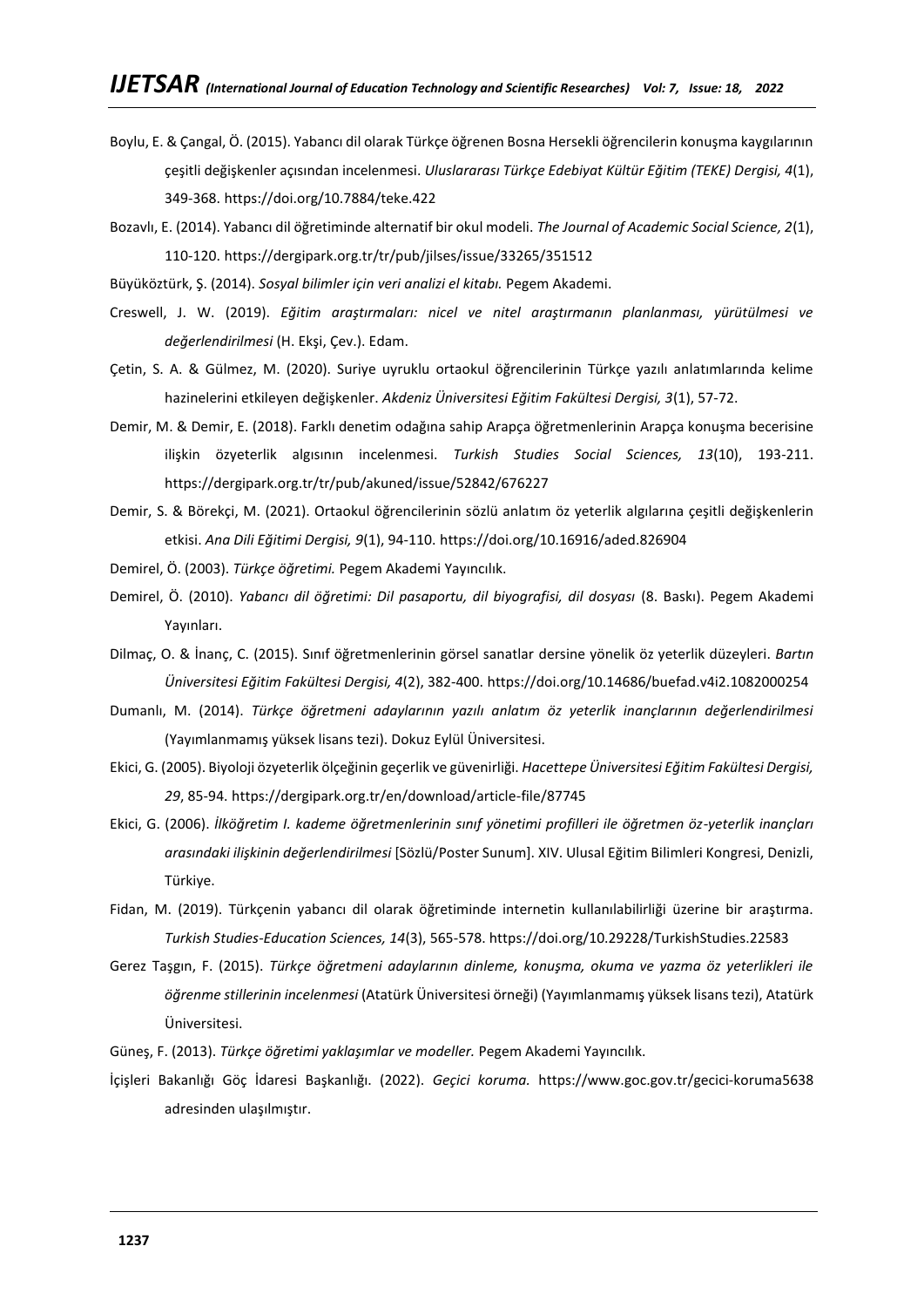- Karanfil, B. (2015). *Yükseköğretim İngilizce hazırlık sınıflarında güç paylaşım düzeyi ile öğrencilerin ingilizce öz yeterlik algıları arasındaki ilişkinin incelenmesi* (Yayımlanmış yüksek lisans tezi), Eskişehir Osmangazi Üniversitesi.
- Katrancı, M. (2014). Öğretmen adaylarının konuşma becerisine yönelik öz yeterlik algıları. *Bartın Üniversitesi Eğitim Fakültesi Dergisi, 3*(2), 174-195. https://dergipark.org.tr/en/pub/buefad/issue/3815/51223
- Kılıçoğlu, G., Karakuş, E. N., & Demir, T. (2011, April). *Sosyal alanlar öğretmenlerinin kişilerarası özyeterlik inançlarının değerlendirilmesi (Ankara ili örneği).* 2nd International Conference on New Trends in Education and Their Implications, Antalya, Turkey.
- Kurudayıoğlu, M. & Güngör, H. (2017). Yabancı dil olarak Türkçe öğrenenlerin konuşma öz yeterliklerinin çeşitli değişkenler açısından incelenmesi. *Uluslararası Türkçe Edebiyat Kültür Eğitim Dergisi, 6*(2), 1105-1121. https://dergipark.org.tr/en/download/article-file/323415
- Kurudayıoğlu, M. & Kana, F. (2013). Türkçe öğretmeni adaylarının dinleme becerisi ve dinleme eğitimi özyeterlik algıları. *Mersin Üniversitesi Eğitim Fakültesi Dergisi, 9*(2), 245-258. https://dergipark.org.tr/en/pub/mersinefd/issue/17383/181611?publisher=mersin-university
- Mutlu, H. H. (2012). *Türkçe öğretiminde ilköğretim program amaçlarının hedefleri gerçekleştirmedeki rolü* (Yayınlanmamış doktora tezi). Gazi Üniversitesi.
- Ocak, G. & Akkaş Baysal, E. (2016). Öğrencilerin dil öğrenme stratejileri ve İngilizce özyeterlik inançlarının incelenmesi: Afyonkarahisar ili örneği. *Marmara Üniversitesi Atatürk Eğitim Fakültesi Eğitim Bilimleri Dergisi,* (44), 91-110. <https://doi.org/10.15285/maruaebd.286488>
- Özden, M. (2018). Türkçe eğitimi lisans öğrencilerinin konuşma becerisi öz yeterlikleri. *Uluslararası Türkçe Edebiyat Kültür Eğitim Dergisi, 7(*3), 1917-1930. https://dergipark.org.tr/en/pub/teke/issue/39454/465285
- Sallabaş, E. (2012). Türkçeyi yabancı dil olarak öğrenenlerin konuşma öz yeterliklerinin değerlendirilmesi. *Türkiye Sosyal Araştırmalar Dergisi, 162*(162), 269-290. https://dergipark.org.tr/en/download/articlefile/200494
- Sallabaş, M. E. (2013). Türkçeyi yabancı dil olarak öğrenenler için konuşma öz yeterlik ölçeği: geçerlilik ve güvenirlilik çalışması. *Dumlupınar Üniversitesi Sosyal Bilimler Dergisi,* (36), 261-270. https://app.trdizin.gov.tr/dokuman
- Sevimbay, A. (2016). *11.Sınıf öğrencilerinin İngilizce dersine yönelik tutumları ve özyeterlik inançları arasındaki ilişkiler* (Yayımlanmamış yüksek lisans tezi), Bartın Üniversitesi.
- Shultz, D. P., & Shultz, S. E. (2007). *Modern psikoloji tarihi* (Y. Aslay, Çev.). (1. Basım). Kaknüs Yayınları.
- Solak, E. M. (2019). *Türkçeyi ikinci dil olarak öğrenen uluslararası öğrencilerin konuşma kaygıları üzerine bir inceleme* (Yayımlanmamış yüksek lisans tezi), Tokat Gazi Osmanpaşa Üniversitesi.
- Şimşir, Z. & Dilmaç, B. (2018). Yabancı uyruklu öğrencilerin eğitim gördüğü okullarda öğretmenlerin karşılaştığı sorunlar ve çözüm önerileri. *İlköğretim Online; 17*(2), 1116-1134. https://doi 10.17051/ilkonline.2018.419647